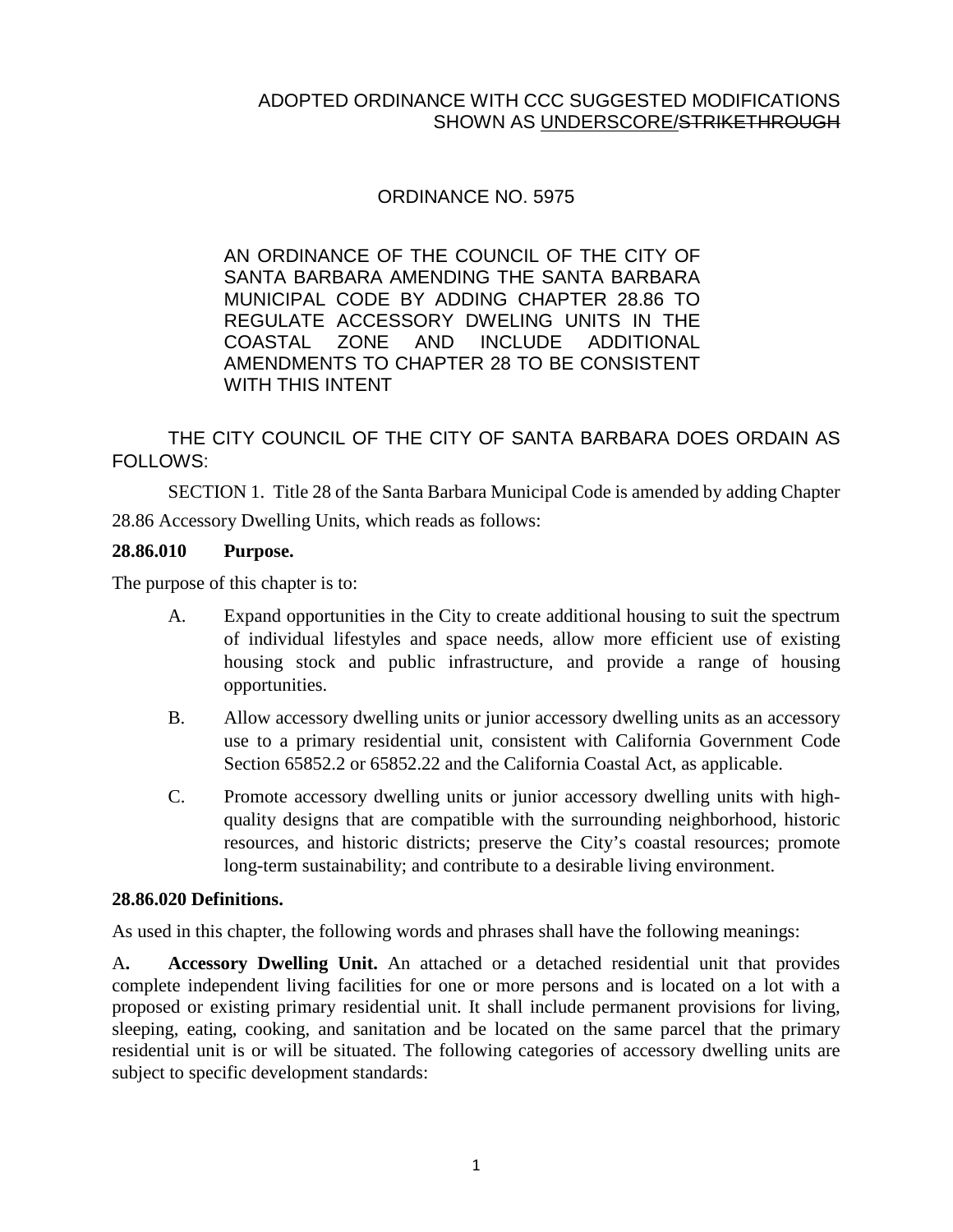- 1. *Special Accessory Dwelling Unit*. These are specific types of smaller accessory dwelling units and junior accessory dwelling units with certain size, height, and setback standards described in Section 28.86.090, Development Standards for Special Accessory Dwelling Units. Special accessory dwelling units allow for more than one accessory dwelling unit on a lot.
- 2. *Standard Accessory Dwelling Unit*. These are typically larger accessory dwelling units with size, height, and setback standards generally described in Section 28.86.055, Development Standards for Standard Accessory Dwelling Units. Standard accessory dwelling units do not allow for more than one accessory dwelling unit on a lot.

An accessory dwelling unit also includes the following:

- 1. An efficiency unit, as defined in Section 17958.1 of the [Health](http://qcode.us/codes/othercode.php?state=ca&code=heasaf) and Safety Code.
- 2. A manufactured home, as defined in Section 18007 of the [Health](http://qcode.us/codes/othercode.php?state=ca&code=heasaf) and Safety Code.

**B. Carshare Vehicle.** A motor vehicle that is operated as part of a regional fleet by a public or private car sharing company or organization which provides hourly or daily car sharing service to its members.

- **C. Efficiency Kitchen***.* A kitchen that includes at a minimum:
	- 1. Appliances for cooking food and refrigeration, either built-in or countertop.
	- 2. A sink for food preparation greater than 12 inches by 12 inches, excluding the sink located in the bathroom.
	- 3. A food preparation counter.

**D. Existing Floor Area**. A legally permitted building constructed on the site with a final inspection or certificate of occupancy as of the date of application submittal, that conforms to current zoning standards or is legal nonconforming as to current zoning standards.

**E. Junior Accessory Dwelling Unit.** A unit that is no more than 500 square feet in size and contained entirely within the existing floor area of an existing or proposed single residential unit. A junior accessory dwelling unit may include separate sanitation facilities or may share sanitation facilities with the existing or proposed single residential unit and includes an efficiency kitchen.

**F. Passageway.** A pathway that is unobstructed clear to the sky and extends from a street to one entrance of the accessory dwelling unit.

**G. Primary Residential Unit.** The existing or proposed residential unit on a lot on which an accessory dwelling unit or junior accessory dwelling unit is permitted. The primary residential unit shall comprise one unit in either a single residential unit, tworesidential unit, multiple residential unit, or mixed use development (as those terms are defined in Section 28.04.020 of this title).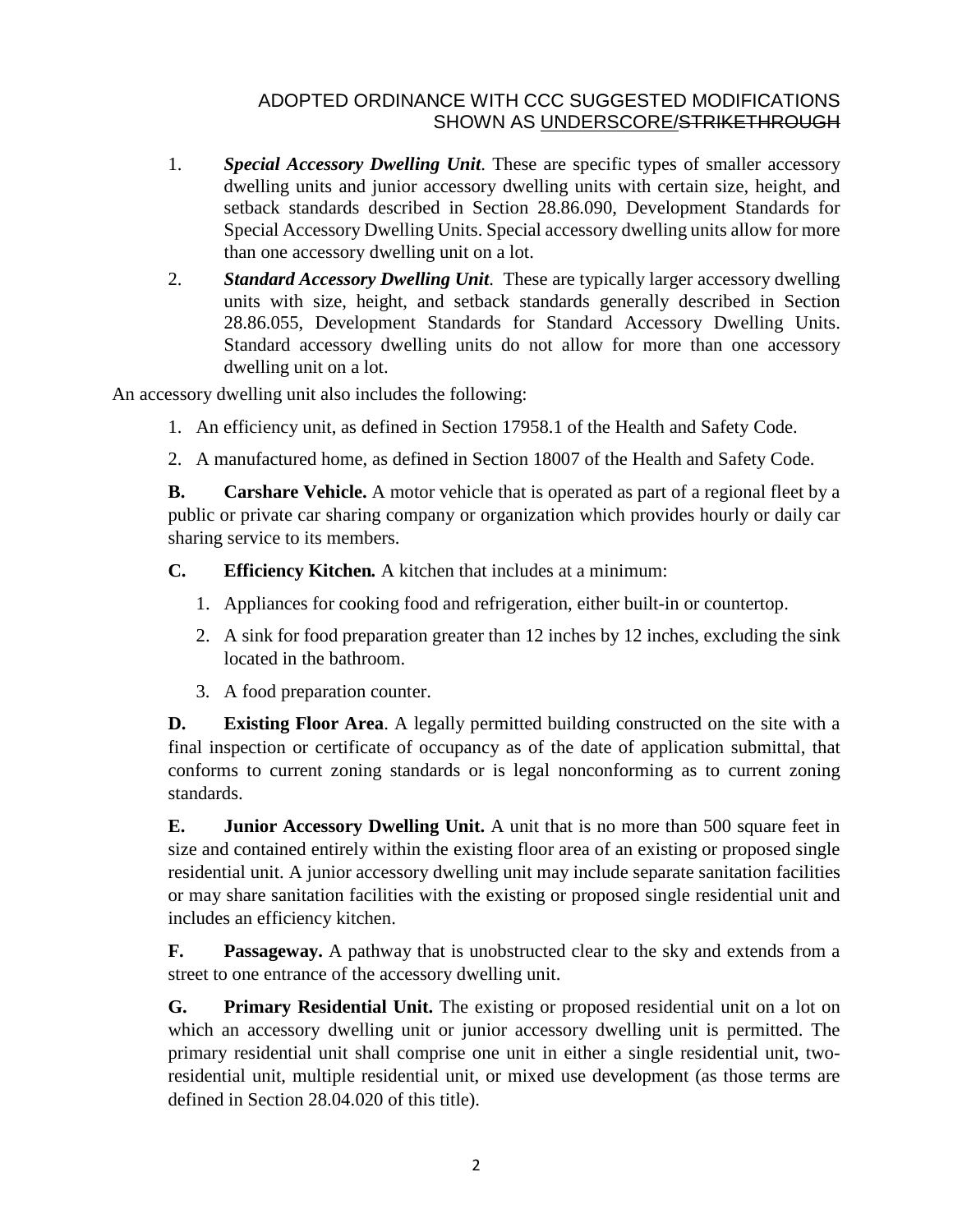**H. Principal Place of Residence.** The residence where a property owner actually lives for the greater part of time, or the place where the property owner remains when not called elsewhere for some special or temporary purpose and to which the property owner returns frequently and periodically, as from work or vacation. There may be only one "principal place of residence," and where more than one residence is maintained or owned, the burden shall be on the property owner to show that the primary residential unit, or accessory dwelling unit, or junior accessory dwelling unit is the property owner's principal place of residence as evidenced by qualifying for the homeowner's tax exemption, voter registration, vehicle registration, or similar methods that demonstrate owner-occupancy. If multiple persons own the property as tenants in common or some other form of common ownership, a person or persons representing at least 50% of the ownership interest in the property shall reside on the property and maintain the property as a principal place of residence. Any person or persons who qualify for the homeowner's tax exemption under the California State Board of Equalization rules, may qualify as an owner occupant.

#### **28.86.030 Where Permitted.**

- A. ACCESSORY DWELLING UNIT. An accessory dwelling unit may be permitted in any zone that allows residential use, located on a lot developed or proposed to be developed with one or more residential units, except as prohibited below.
- B. JUNIOR ACCESSORY DWELLING UNIT. A junior accessory dwelling unit may be permitted in any zone that allows residential use, and shall be located on a lot developed with an existing or proposed single residential unit.

#### C. PROHIBITED LOCATIONS.

- 1. No accessory dwelling unit shall be permitted in a location that would conflict with the coastal resource protection policies of the City's Coastal Land Use Plan.
- 2. No accessory dwelling unit shall be permitted on a lot located within the High Fire Hazard Area (Extreme Foothill and Foothill) or as subsequently amended for consistency with state-level Fire Hazard Severity Zone mapping terminology as defined in the City's Community Wildfire Protection Plan adopted by City Council.
	- a. Exception for Special Accessory Dwelling Units. Accessory dwelling units permitted in accordance with all the configuration, standards, and special procedures outlined in Section 28.86.090, Development Standards for Special Accessory Dwelling Units, may be permitted on any lot, including lots located within any High Fire Hazard Area (Extreme Foothill and Foothill) or as subsequently amended for consistency with state-level Fire Hazard Severity Zone mapping terminology as defined in the City's Community Wildfire Protection Plan adopted by City Council, if the lot is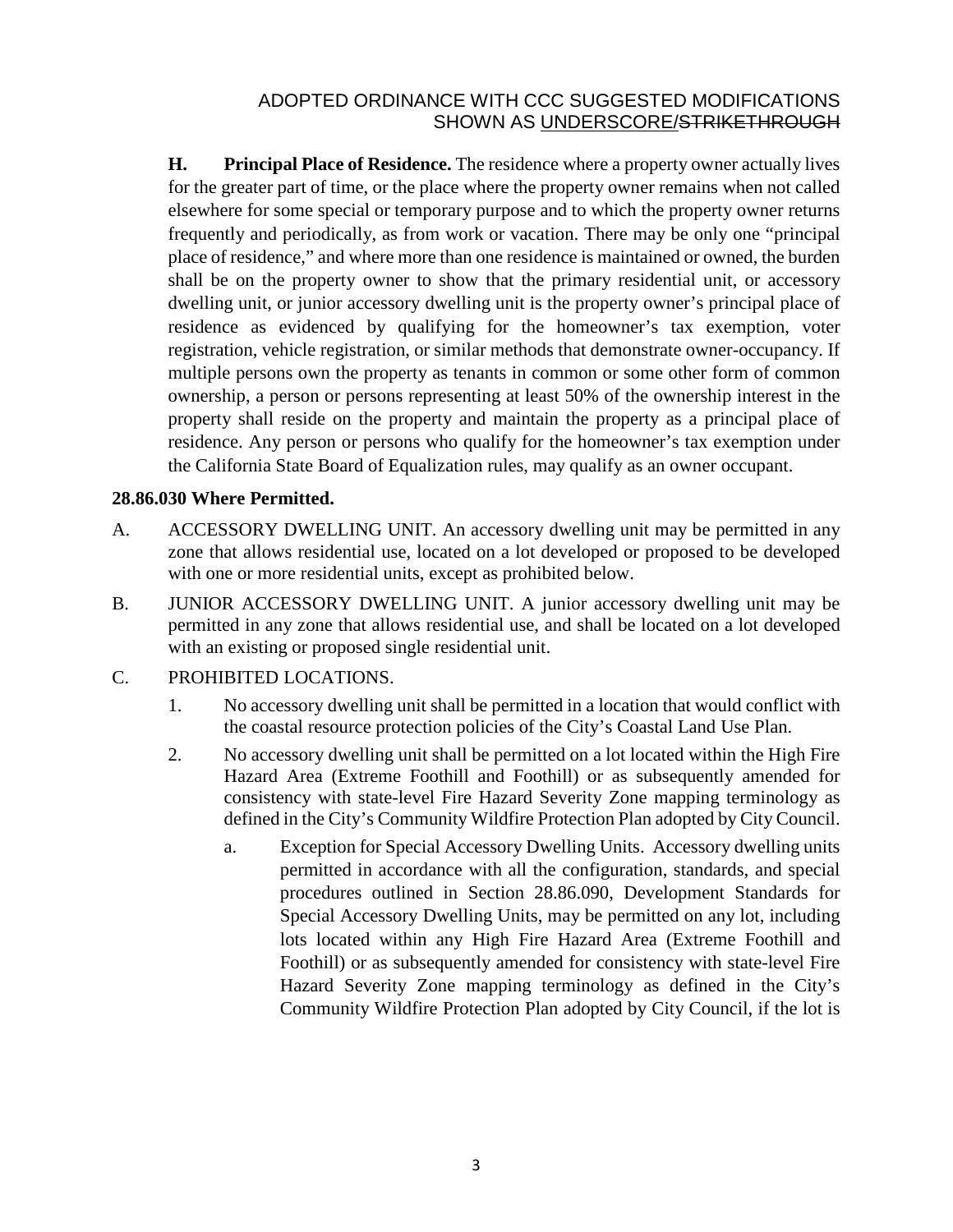zoned to allow for residential use and contains an existing or proposed primary residential unit.

#### **28.86.035 Unit Configuration.**

- A. Only one accessory dwelling unit or junior accessory dwelling unit shall be permitted on a lot in addition to the primary residential unit, pursuant to this Chapter. However, multiple accessory dwelling units may be permitted in accordance with all the configuration, standards, and special procedures outlined in Section 28.86.090, Development Standards for Special Accessory Dwelling Units.
- B. An accessory dwelling unit may be permitted in the following configurations:
	- 1. Incorporated entirely within an existing or proposed primary residential unit.
	- 2. Incorporated entirely within an existing accessory building, including garages, located on the same lot as the primary residential unit.
	- 3. Attached to or increasing the size of an existing primary residential unit or accessory building located on the same lot as the primary residential unit.
	- 4. Detached from and located on the same lot as the existing or proposed primary residential unit. An accessory dwelling unit that is attached to another detached accessory building, but not the primary residential unit, or is attached by a breezeway or porch, is considered detached.
- C. A junior accessory dwelling unit must be incorporated entirely within the existing floor area of an existing or proposed single residential unit or attached garage.

## **28.86.040 Sale, Rental, and Occupancy Terms**.

All accessory dwelling units and junior accessory dwelling units shall be subject to the following sale, rental, and occupancy terms:

- A. NOT TO BE SOLD SEPARATELY. An accessory dwelling unit or junior accessory unit shall not be sold separately from the primary residential unit.
- B. RENTAL TERMS. The accessory dwelling unit or junior accessory dwelling unit may be rented; however, rental terms shall not be less than 31 consecutive days, nor shall rental terms allow termination of the tenancy prior to the expiration of at least one 31-day period occupancy by the same tenant.
- C. OWNER OCCUPANCY. The following types of projects are subject to an owner occupancy requirement:
	- 1. All lots developed with junior accessory dwelling units; except that owner occupancy shall not be required if the owner is another governmental agency, land trust, or housing organization.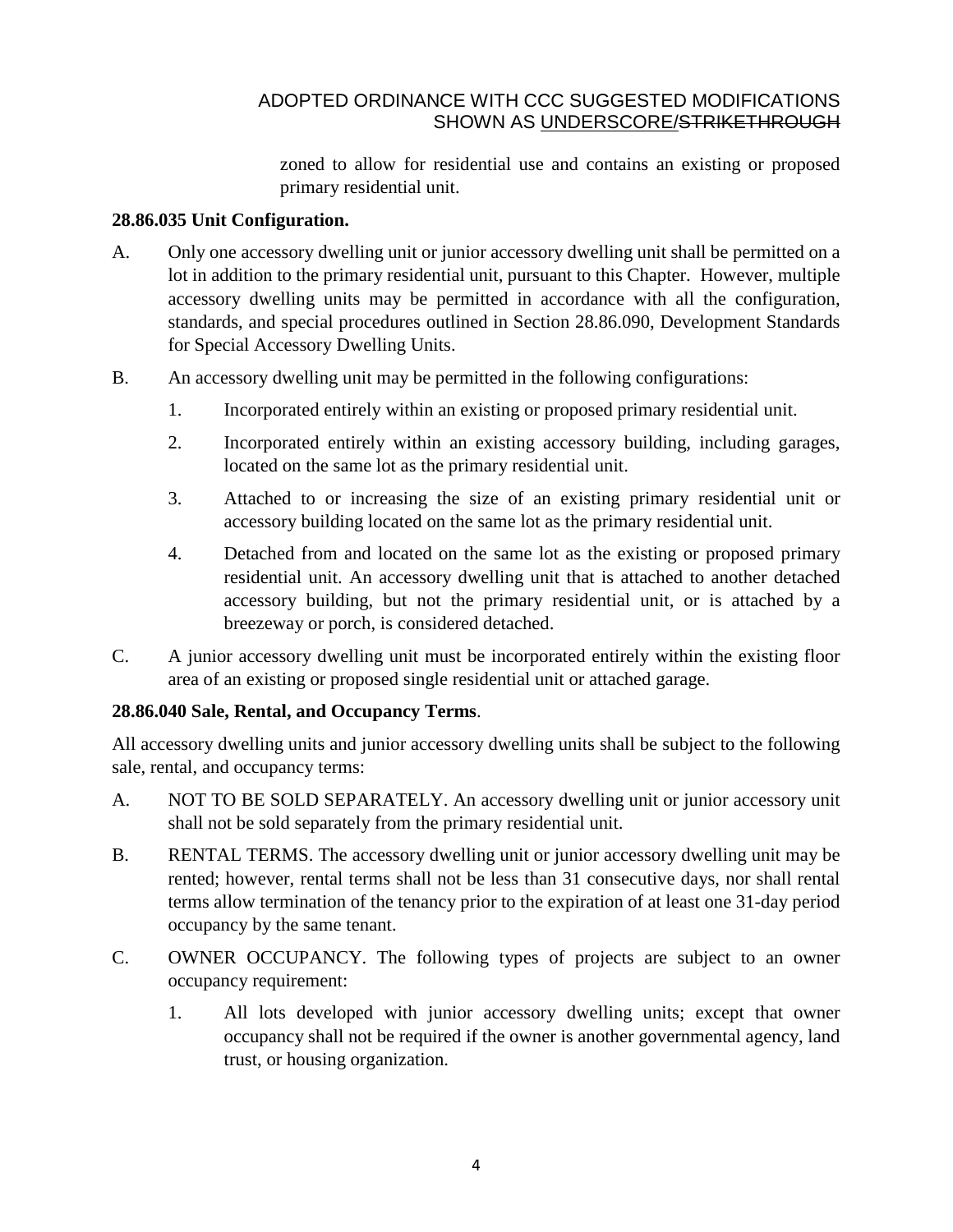- 2. Any accessory dwelling unit located in a One-Family Residence Zone submitted on or after January 1, 2025, unless otherwise prohibited by state law, or upon repeal of Government Code 65852.2 (a)(6)(B) removing the State-imposed prohibition of an owner occupancy requirement, whichever occurs first.
- D. OWNER'S UNIT. If owner occupancy is required in accordance with subsection C, Owner Occupancy, the property owner shall reside in and maintain either the primary residential unit or the accessory dwelling unit/junior accessory dwelling unit as the property owner's principal place of residence ("owner's unit"). Owners of lots developed with an accessory dwelling unit/junior accessory dwelling unit shall live on the lot as long as the lot is developed with an accessory dwelling unit/junior accessory dwelling unit. Owners may redesignate the primary residential unit or the accessory dwelling unit/junior accessory dwelling unit as the owner's unit upon written notice to the Community Development Director and written approval of the re-designation by the Community Development Director, which approval shall not be denied unreasonably. The property owner shall not rent or lease both the primary residential unit and the accessory dwelling unit/junior accessory dwelling unit simultaneously.
- E. HARDSHIP WAIVER. If owner occupancy is required in accordance with subsection C, Owner Occupancy, in the event of a hardship, such as the death or disability of the property owner, job transfer, or similar significant personal situation which prevents the property owner from occupying the owner's unit, a property owner or estate representative may apply for a temporary waiver of the owner-occupation requirement for a specific time period to allow the owner's unit to be occupied by a non-property owner pending disposition of the property through probate or non-probate transfer to a new owner, or the cessation of the circumstances preventing the property owner from occupying the owner's unit on the property. The Community Development Director shall review applications for a hardship waiver. Any such waiver shall specify the period of time for which it is granted, provided that no such waiver may be granted for a period longer than three years.
- F. REMOVAL OF RECORDED OWNER OCCUPANCY REQUIREMENT. With the exception of owner occupancy covenants required to permit a junior accessory dwelling unit, the Community Development Director will, in a form acceptable to the City Attorney, release an owner occupancy requirement recorded against the property prior to adoption of this ordinance upon the request of the property owner. No other covenants required pursuant to this section, and contained in the agreement recorded against the property, shall be released.

## **28.86.050 Required Features.**

Each accessory dwelling unit and junior accessory dwelling unit shall contain, at a minimum, the following features:

A. RESIDENTIAL ELEMENTS. Permanent provisions for separate residential occupancy must be provided as follows within the contiguous livable floor space of the accessory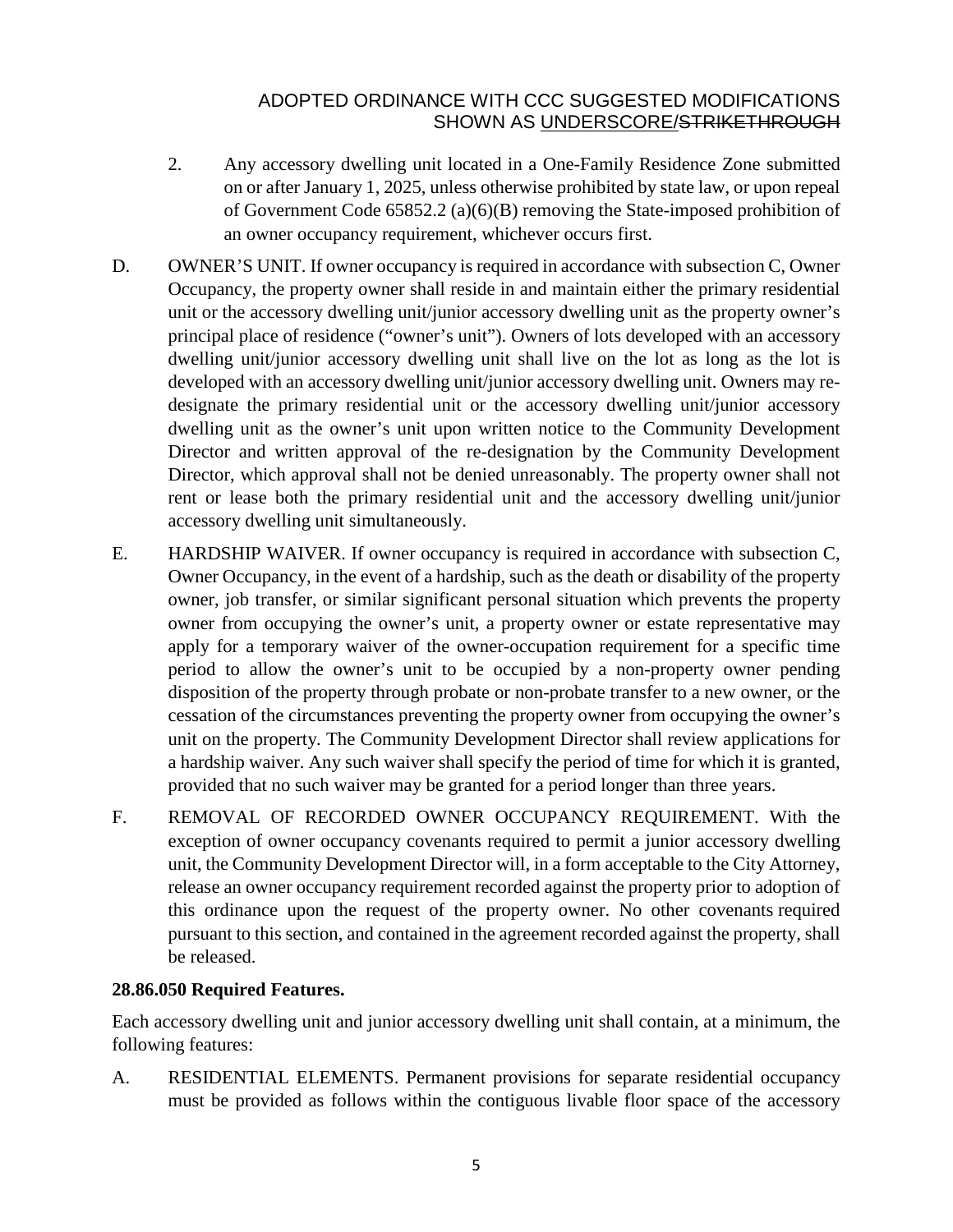dwelling unit or junior accessory dwelling unit and must be independent from the primary residential unit:

- 1. A kitchen, consisting of a sink, cooking appliances, and refrigeration facilities. A junior accessory dwelling unit may utilize an efficiency kitchen.
- 2. A bathroom consisting of a toilet, sink, and bathtub or shower. A junior accessory dwelling unit may share sanitation facilities with the existing or proposed single residential unit.
- 3. A separate living room.
- 4. A separate sleeping room, except in studio residential units, where a living room is considered a sleeping room.
- B. MINIMUM FLOOR AREA. Notwithstanding the dwelling unit minimum described in Section 28.87.150, Dwelling and Other Occupancies, the minimum floor area for a newly constructed accessory dwelling unit is as follows:
	- 1. Efficiency Unit: 150 square feet.
	- 2. Studio Unit: 220 square feet.
	- 3. All Other Units: 400 square feet.

Such usable floor area shall be exclusive of open porches, garages, basements, cellars and unfinished attics. The minimum floor area for accessory dwelling units that are created by converting existing structures is 150 square feet.

- C. EXTERIOR ACCESS. Exterior access to the unit, that is independent from the primary residential unit and, must be provided. An interior connection consisting of one fire-rated lockable door between the primary residential unit and an accessory dwelling unit or junior accessory dwelling unit may be provided.
- D. FIRE SPRINKLERS. Fire sprinklers are required only if they are required for the primary residential unit.
- E. PERMANENT FOUNDATION. Attached and detached units shall be constructed with an approved permanent foundation.
- F. PROPERTY ADDRESSES. Addresses identifying all residential units on the lot, with minimum three- and one-half-inch numbers plainly visible from the street or road fronting the property shall be provided.
- G. PUBLIC SEWER. Accessory dwelling units and junior accessory dwelling units shall be connected to a public sewer. If public sewer connection is not available, approval of a new or expanded onsite wastewater treatment system shall be required in accordance with the procedures from the Code of the County of Santa Barbara California prior to issuance of a building permit.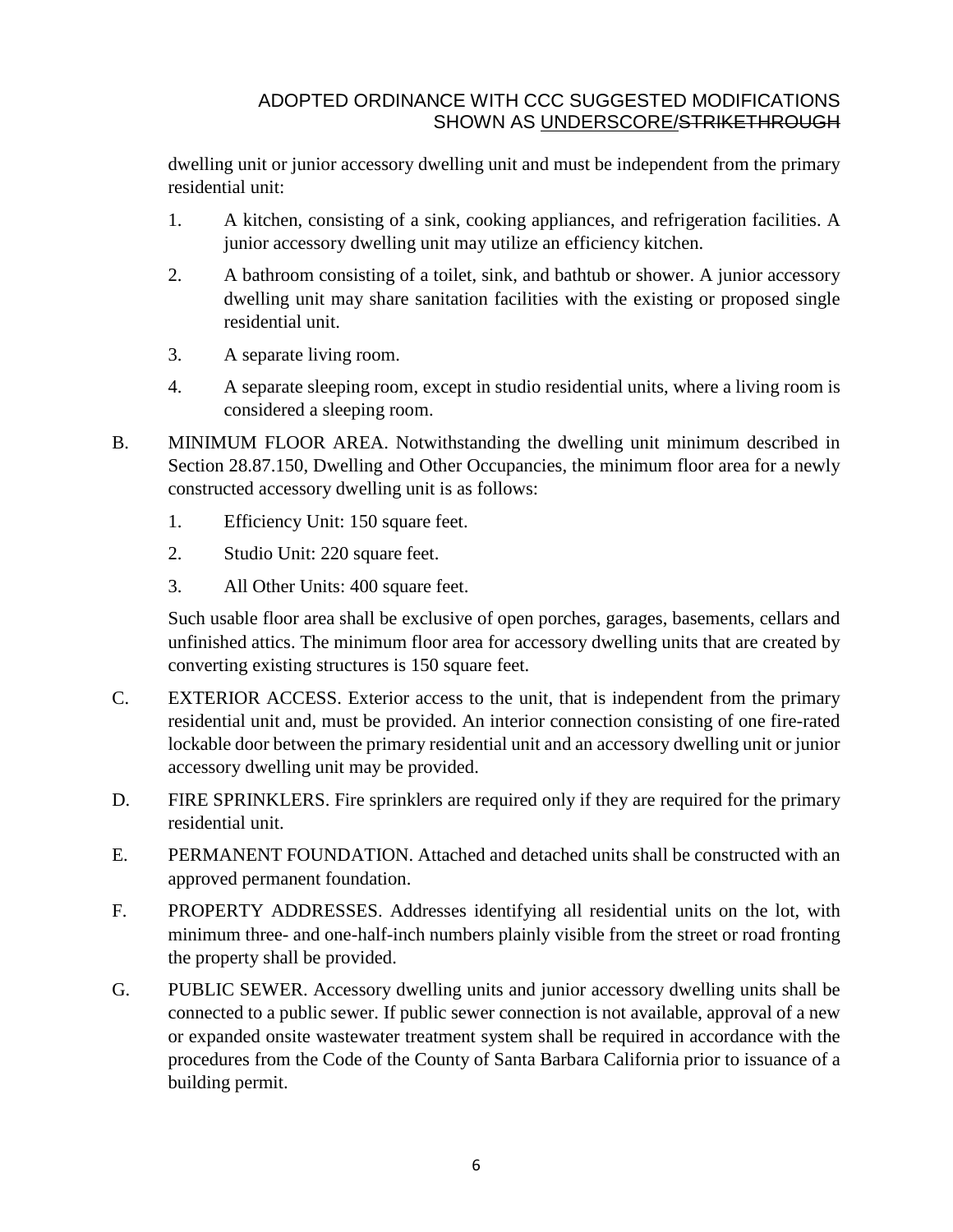- H. WATER METER. Accessory dwelling units shall comply with the water metering requirements of Title 14, Section 14.08.150 E.
- I. PASSAGEWAY. No passageway is required in conjunction with the construction of an accessory dwelling unit or junior accessory dwelling unit.

## **28.86.055 Development Standards for Standard Accessory Dwelling Units.**

- A. DEVELOPMENT STANDARDS GENERALLY. The development standards listed in this section apply to standard accessory dwelling units and junior accessory dwelling units, except for those units permitted in accordance with all the configuration, standards, and special procedures outlined in Section 28.86.090, Standards for Special Accessory Dwelling Units.
	- 1. The reductions and exceptions to the development standards normally applicable to residential development allowed in this section are for the express purpose of promoting the development and maintenance of an accessory dwelling unit on the lot. If for any reason the accessory dwelling unit is not maintained on the lot in conformance with this section, the lot shall be brought into compliance with all of the requirements for the residential development, or with the legal nonconforming condition of the lot prior to the development of the accessory dwelling unit, including, but not limited to, the requirements for open yard, setbacks, and covered parking.
	- 2. Except as otherwise specified in this section, projects developed in accordance with this Chapter shall otherwise comply with the development standards applicable to an attached or detached accessory building for the housing type and base zone in which the lot is located.
	- 3. One primary residential unit shall be designated on a lot on which an accessory dwelling unit or junior accessory dwelling unit is permitted.
	- 4. Notwithstanding the size limit of an attached accessory dwelling unit based on a percentage of the proposed or existing primary unit, or lot coverage, floor area ratio, open yard, and minimum lot size standards for an attached or detached accessory dwelling unit, an 800-square-foot, 16-foot high attached or detached accessory dwelling unit may be constructed in compliance with all other development standards for Standard ADUs.
- B. MAXIMUM FLOOR AREA. The maximum floor area for a standard accessory dwelling unit and junior accessory dwelling unit is as follows:
	- 1. Attached Accessory Dwelling Unit. An accessory dwelling unit that is attached to, and increasing the size of, the primary residential unit shall not exceed 50% of the living area of the existing primary residential unit.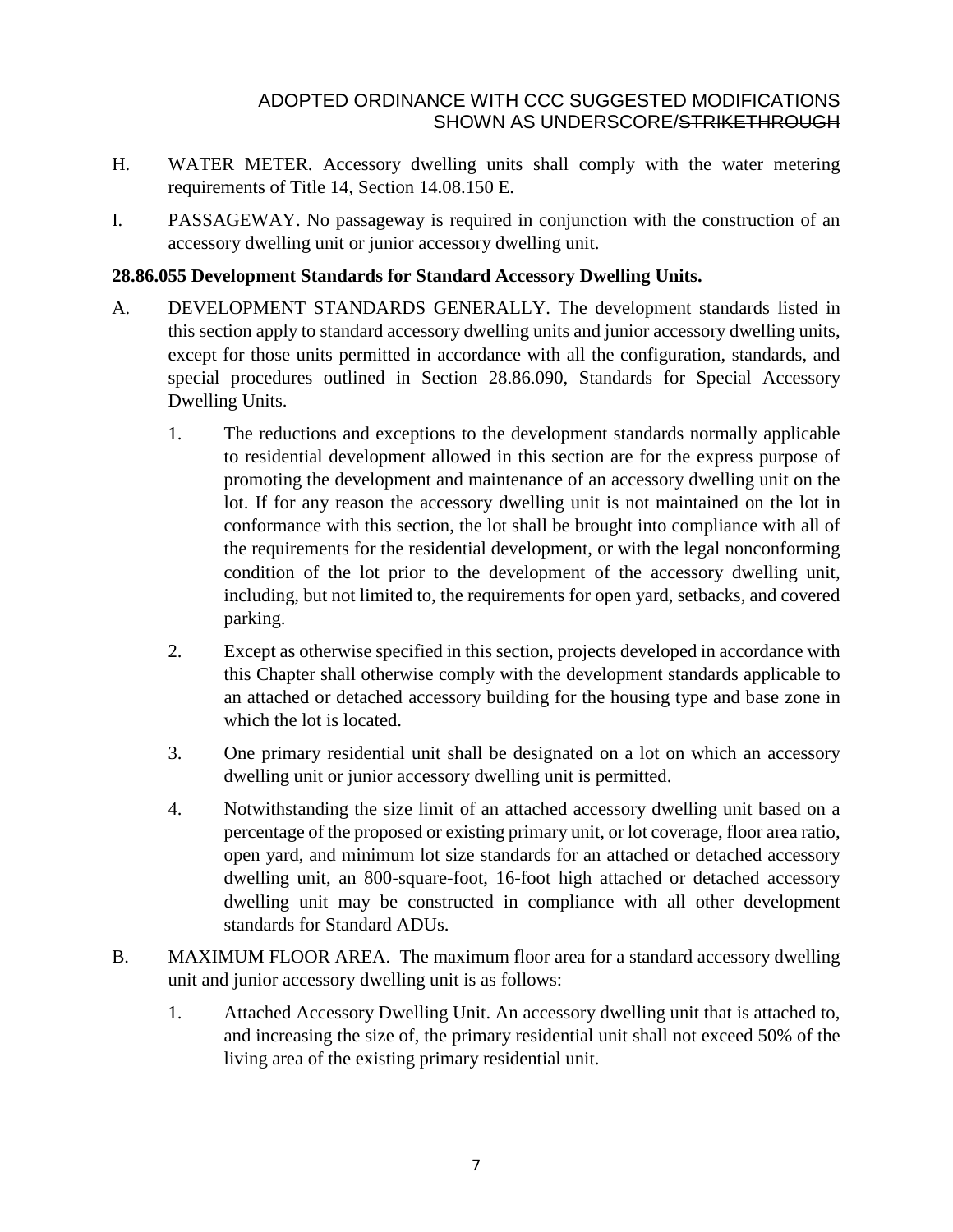- 2. Converted Accessory Dwelling Unit. An accessory dwelling unit that is incorporated entirely within an existing primary residential unit, or within an existing accessory building, is not limited in size.
- 3. Detached Accessory Dwelling Unit. An accessory dwelling unit that is detached from the primary residential unit and may or may not be attached to another detached accessory building, including detached garages, shall not exceed the following maximum floor area based on lot size and number of bedrooms:
	- a. Lots up to 14,999 square feet:
		- i. One-bedroom or studio units: 850 square feet.
		- ii. Two or more-bedroom units: 1,000 square feet.
	- b. Lots 15,000 square feet or larger*:* 1,200 square feet.
- 4. Junior Accessory Dwelling Unit. The maximum floor area of a junior accessory dwelling unit shall not exceed 500 square feet.
- C. RELATIONSHIP TO OTHER FLOOR AREA LIMITATIONS. The floor area of an accessory dwelling unit or junior accessory dwelling unit is included in any other floor area limitation in this Title that is applicable to an attached or detached accessory building for the housing type and in the base zone in which the lot is located.
	- 1. Exception. The floor area of a detached accessory dwelling unit shall be excluded from the aggregate maximum floor area allowed for other detached accessory buildings, such as work or storage sheds, pursuant to Section 28.87.160 of this title.
- D. BUILDING SEPARATION. The minimum separation between the primary residential unit and a detached accessory dwelling unit shall be five feet.
- E. OPEN YARD. No open yard areas are required for accessory dwelling units or junior accessory dwelling units. The minimum area, dimensions, and location of the required open yard pursuant to Sections 28.15.060.C and 28.18.060.C of this title for the existing or proposed primary residential unit may be reduced to the area identified below in order to construct a standard accessory dwelling unit, or to construct an accessory dwelling unit proposed over a new or substantially redeveloped maximum 500 square foot garage or other conforming accessory structure, in the one-family and two-family residence zones, provided all other open yard requirements are met:
	- 1. Minimum Area.
		- a. Lots less than 6,000 square feet: 500 square feet.
		- b. Lots 6,000 up to 7,999 square feet: 800 square feet.
		- c. .Lots 8,000 square feet up to 9,999 square feet: 1,000 square feet.
		- d. Lots 10,000 square feet or greater: 1,250 square feet.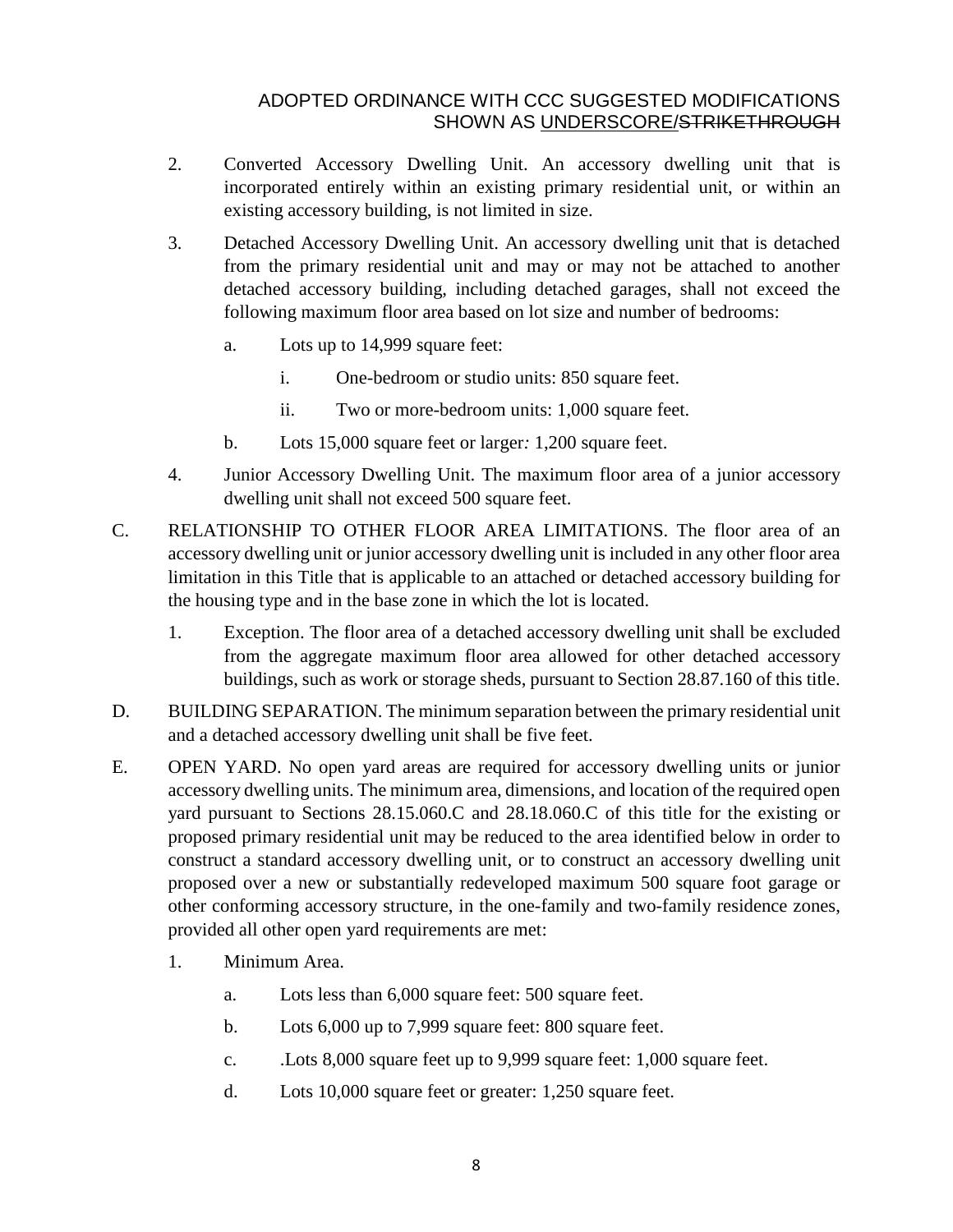- 2. Minimum Dimensions. 15 feet long and 15 feet wide.
- 3. Location in Driveways and Turnarounds. Notwithstanding Section 28.15.060 C.c. ii. Setback and Open Yard Requirements of this title, the required open yard may be located in driveways and turnarounds, but not required parking areas, in order to allow the construction of a new accessory dwelling unit.
- G. SETBACKS. The following setbacks shall apply to new and converted standard accessory dwelling units approved pursuant to this section:
	- 1. New Construction. Newly constructed accessory dwelling units shall comply with the following setback standards:
		- a. Front Setback: Meet the minimum front setback for residential structures in the zone, unless further limited by Section 28.86.060 H., Front Yard Location, below.
		- b. Interior Setback: Four feet.
	- 2. Converted. No setback is required to convert the existing, legally permitted, floor area of a main or accessory building to an accessory dwelling unit. Improvements to existing nonconforming buildings, including conforming additions, are allowed pursuant to Section 28.87.030 D., Nonconforming Buildings of this title and the policies of the City's Coastal Land Use Plan.
	- 3. Demolished and Converted. No setback is required when an existing main or accessory building is demolished or substantially redeveloped and converted to an accessory dwelling unit, provided that the new building is reconstructed in the same location and with the same dimensions and floor area as the existing building.
		- a. Exception for Small Conforming Additions. One small 150-square-foot conforming first floor addition may be permitted on a substantially redeveloped and converted nonconforming accessory building.
	- 4. New Construction Combined with Replacement of a Nonconforming Garage. The construction of an accessory dwelling unit may be combined with the demolition and replacement of a nonconforming detached garage if all of the following requirements are met:
		- a. The new garage is reconstructed in the same location and with the same dimensions as the existing garage; or
		- b. The new garage is enlarged only as necessary to provide the same number of parking spaces and to meet the dimension requirements of the City of Santa Barbara Access & Parking Design Standards, but located no closer to the property line as the existing garage; and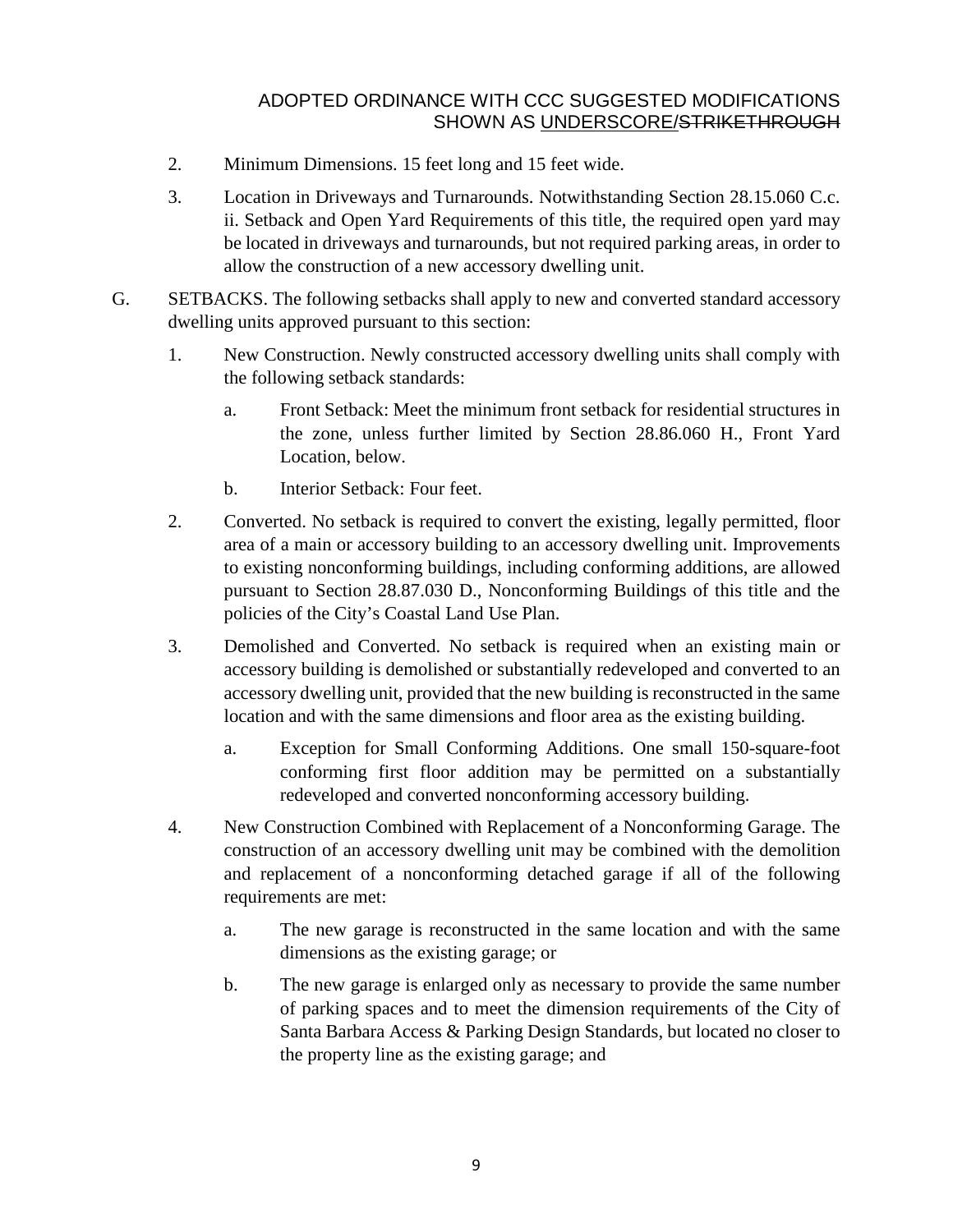- c. The accessory dwelling unit is constructed above the reconstructed garage; and
- d. The accessory dwelling unit and any additions to the garage shall conform with current setbacks; and
- e. The new structure shall comply with all applicable height and building story limitations, and all other development standards are met.
- 5. Encroachments. Encroachments allowed pursuant to Section [28.87.062,](http://qcode.us/codes/santabarbara/view.php?cite=section_30.140.090&confidence=6) Setback, Open Yard, Common Outdoor Living Space, and Distance Between Main Buildings Encroachments, may be permitted for accessory dwelling units or junior accessory dwelling units. However, no setback encroachment shall be located closer than three feet from any property line, except roof eaves, which may be located as close as two feet from any property line.

## **28.86.060 Architectural Review.**

All accessory dwelling units or junior accessory dwelling units shall be subject to the following architectural design criteria as applicable to either new construction or exterior alterations, which shall be reviewed ministerially by the Community Development Director. For purposes of this section, portions of a building or site considered to be the accessory dwelling unit shall include all of the contiguous interior livable floor area of the accessory dwelling unit and any exterior alterations directly attached to, and integral to, the livable floor area of the accessory dwelling unit.

- A. PROHIBITION OF SHINY ROOFING AND SIDING. New roofing and siding materials that are shiny, mirror-like, or of a glossy metallic finish are prohibited.
- B. ROOF TILE. Where a new clay tile roof is proposed, the use of two-piece terra cotta (Mission "C-tile") roof is required and "S-tile" is prohibited, unless necessary to match the S-tile roof materials of the existing primary residential unit.
- C. SKYLIGHTS. New skylights shall have flat glass panels. "Bubble" or dome type skylights are not allowed.
- D. GLASS GUARDRAILS. New glass guardrails are not allowed, unless necessary to match the glass guardrails of the existing primary residential unit.
- E. GARAGE CONVERSION. If a garage is converted to an accessory dwelling unit, the garage door opening shall be replaced with exterior wall coverings, or residential windows or doors, to match the existing exterior garage wall covering and detailing.
- F. GRADING. No more than 250 cubic yards of grading (i.e., cut or fill under the main accessory dwelling unit building footprint and outside the main building footprint to accommodate the accessory dwelling unit) is proposed in the Hillside Design District or on lots in other parts of the City with a slope of 15% or greater.
- G. HEIGHT*.* An accessory dwelling unit shall not exceed the following, whichever is greater: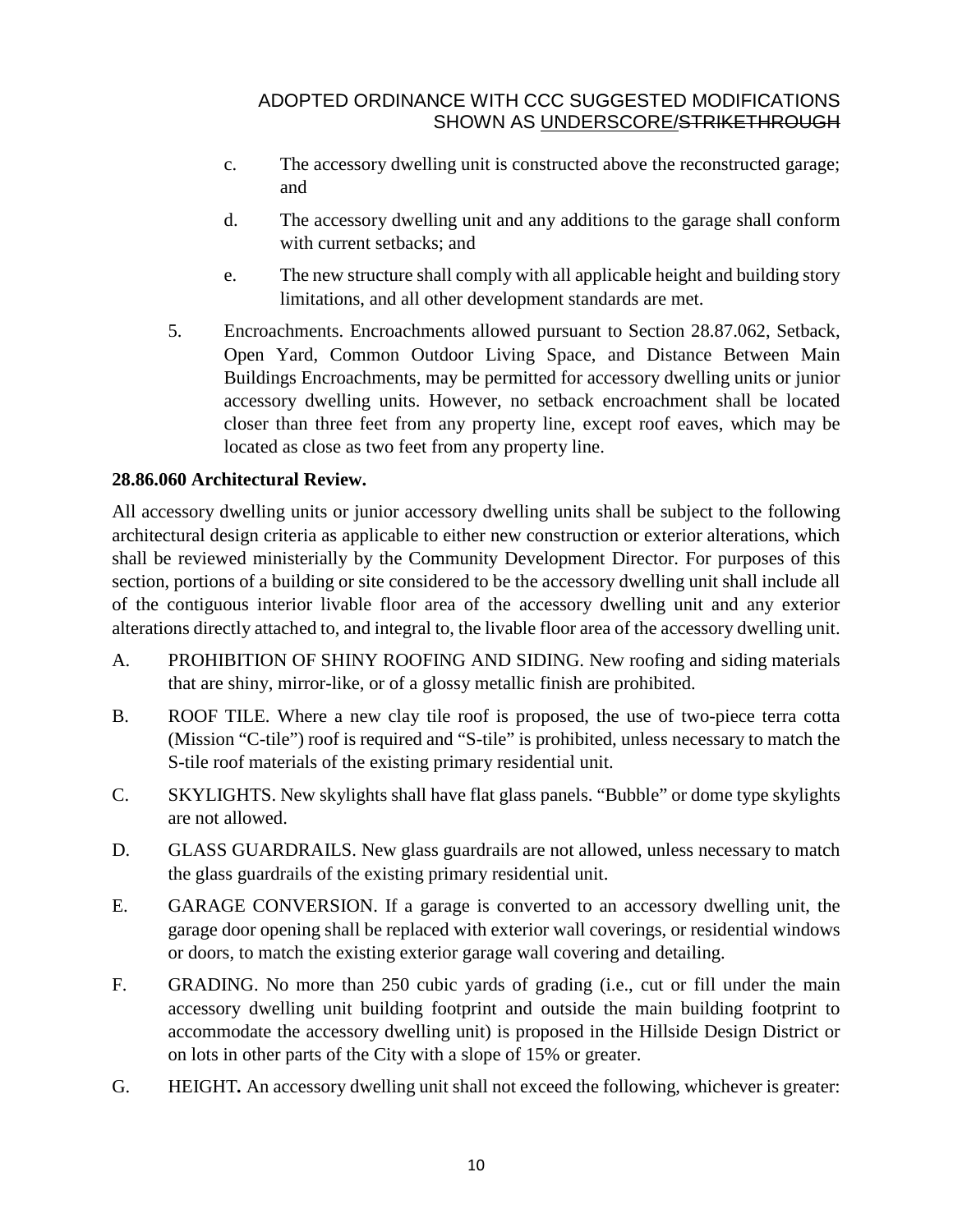- 1. Height of the primary residential unit;
- 2. Number of stories of the primary residential unit; or
- 3. 17 feet.

This height limitation is not applicable to an accessory dwelling unit constructed above a garage; however, in no event shall the resulting building exceed the maximum height or number of stories allowed for a detached or attached accessory building in the zone.

- H. FRONT YARD LOCATION. The construction of a new detached accessory dwelling unit located in the front yard shall be subject to all of the following:
	- 1. The new accessory dwelling unit must be located a minimum of 20 feet back from all front lot lines, or meet the minimum front setback for the zone in which the lot is located, whichever is greater.
	- 2. Unless constructed over a garage, the new unit shall be:
		- a. No more than one-story and less than 17 feet in height; and
		- b. Screened from the street by topography, location, or landscape, in a manner designed to blend into the surrounding architecture or landscape, so as to minimize visibility of the accessory dwelling unit to the casual observer as viewed from the street.
- I. DESIGN STYLE. New detached or attached accessory dwelling units shall be compatible with the design of the primary residential unit regarding style, fenestration, materials, colors, and details if the accessory dwelling unit meets any of the following:
	- 1. Attached to, or if any portion of the accessory dwelling unit is located within 20 feet of, the primary residential unit;
	- 2. Located in the Hillside Design District and 20% or greater average slope;
	- 3. Two or more stories tall, or 17 feet or taller in building height;
	- 4. Located in the front yard.
	- 5. Located on a site on which there is a historical resource as follows:
		- a. Listed on the National Register of Historic Places or the California Register of Historic Resources;
		- b. Designated as a City of Santa Barbara Landmark or Structure of Merit; or
		- c. Located in a designated historic district.
- J. PRIVACY STANDARDS*.* The construction of an accessory dwelling unit where any portion of the proposed construction is either: two or more stories tall or 17 feet or taller in building height, shall comply with the following: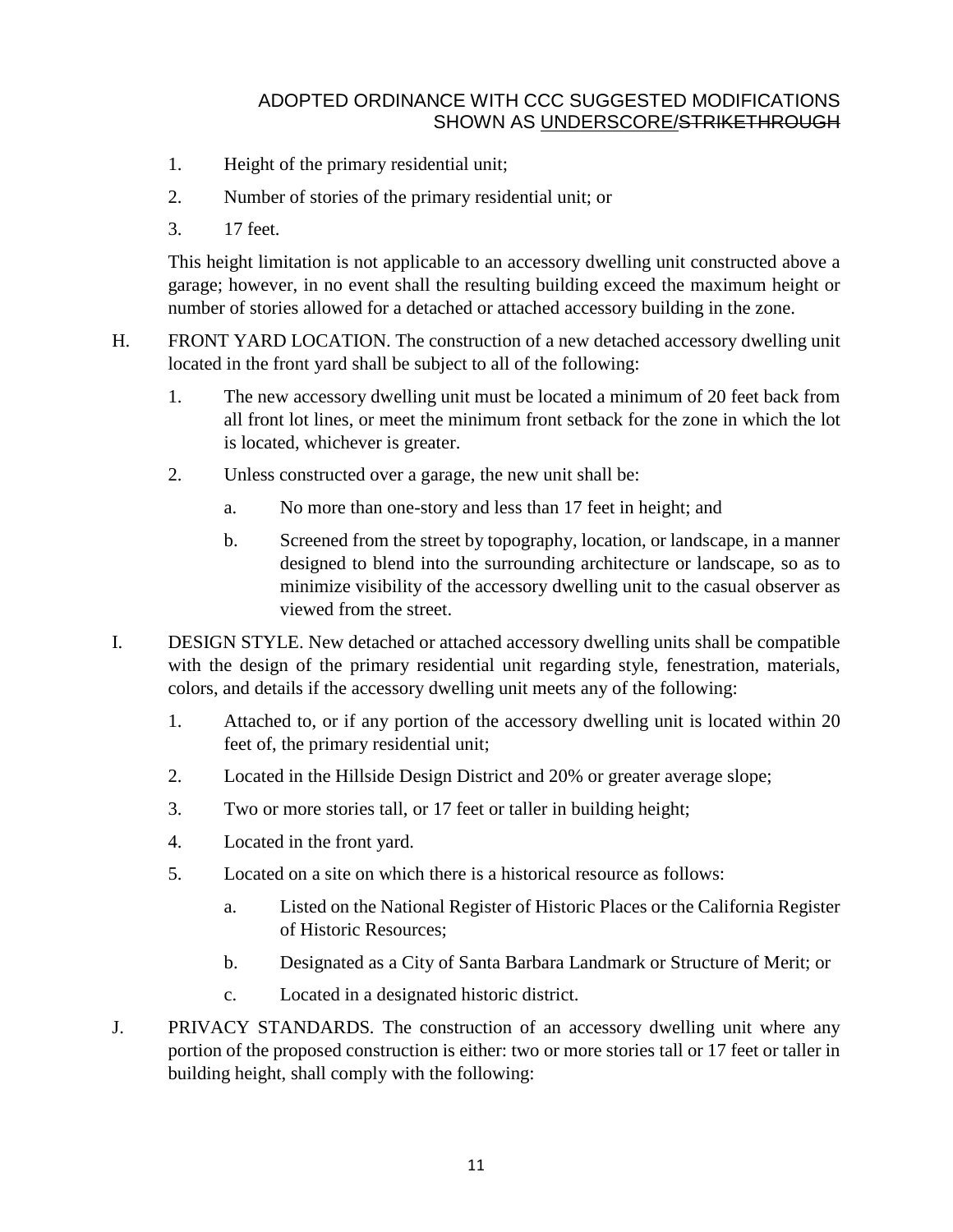- 1. Upper story unenclosed landings, decks, and balconies greater than 20 square feet, that face or overlook the adjoining property, shall be located a minimum of 15 feet from the interior lot lines.
- 2. Upper story unenclosed landings, decks and balconies, that do not face or overlook the adjoining property due to orientation or topography, may be located at the minimum interior setback line if an architectural screening element such as enclosing walls, trellises, awnings or perimeter planters with a five-foot minimum height is incorporated into the unenclosed landing, deck or balcony.
- 3. Upper story windows that face or overlook the adjoining property, located within 15 feet of the interior lot lines, shall be installed a minimum of 42 inches above finish floor.
- K. EXCEPTIONS. Discretionary applications for design review may be requested in the following circumstances:
	- 1. An applicant may propose an accessory dwelling unit that does not meet these ministerial design criteria subject to approval by the Single Family Design Board, Architectural Board of Review, or Historic Landmarks Commission, as appropriate.
	- 2. Discretionary design review may be required for any exterior alterations to the project site or main buildings that are not an integral part of the accessory dwelling unit, but are proposed in conjunction with the accessory dwelling unit, if required pursuant to Chapter [22.22,](http://qcode.us/codes/santabarbara/view.php?cite=chapter_22.22&confidence=8) [22.68,](http://qcode.us/codes/santabarbara/view.php?cite=chapter_22.68&confidence=8) or [22.69](http://qcode.us/codes/santabarbara/view.php?cite=chapter_22.69&confidence=8) of this code.

## **28.86.070 Protection for Historic Resources.**

No accessory dwelling unit or junior accessory dwelling unit shall be permitted if the proposal would cause a substantial adverse change in the significance of a historical resource that is listed on the National Register of Historic Places or the California Register of Historical Resources, designated as a City of Santa Barbara Landmark or Structure of Merit, or located in a designated historic district. The Community Development Director shall make this determination by reviewing the proposal for compliance with appropriate Secretary of Interior's *Standards for the Treatment of Historic Properties with Guidelines for Preserving, Rehabilitating, Restoring and Reconstructing Historic Buildings*.

## **28.86.080 Parking Standards**

Consistent with the requirements of the City's Coastal Land Use Plan Policies, sufficient off-street parking must be provided for any new development and substantial redevelopment so as to avoid significant adverse impacts to public access to the shoreline and coastal recreation areas. Automobile parking, therefore, must be provided consistent with the Zoning Ordinance for lots developed with accessory dwelling units or junior accessory dwelling units located in the coastal zone, as follows: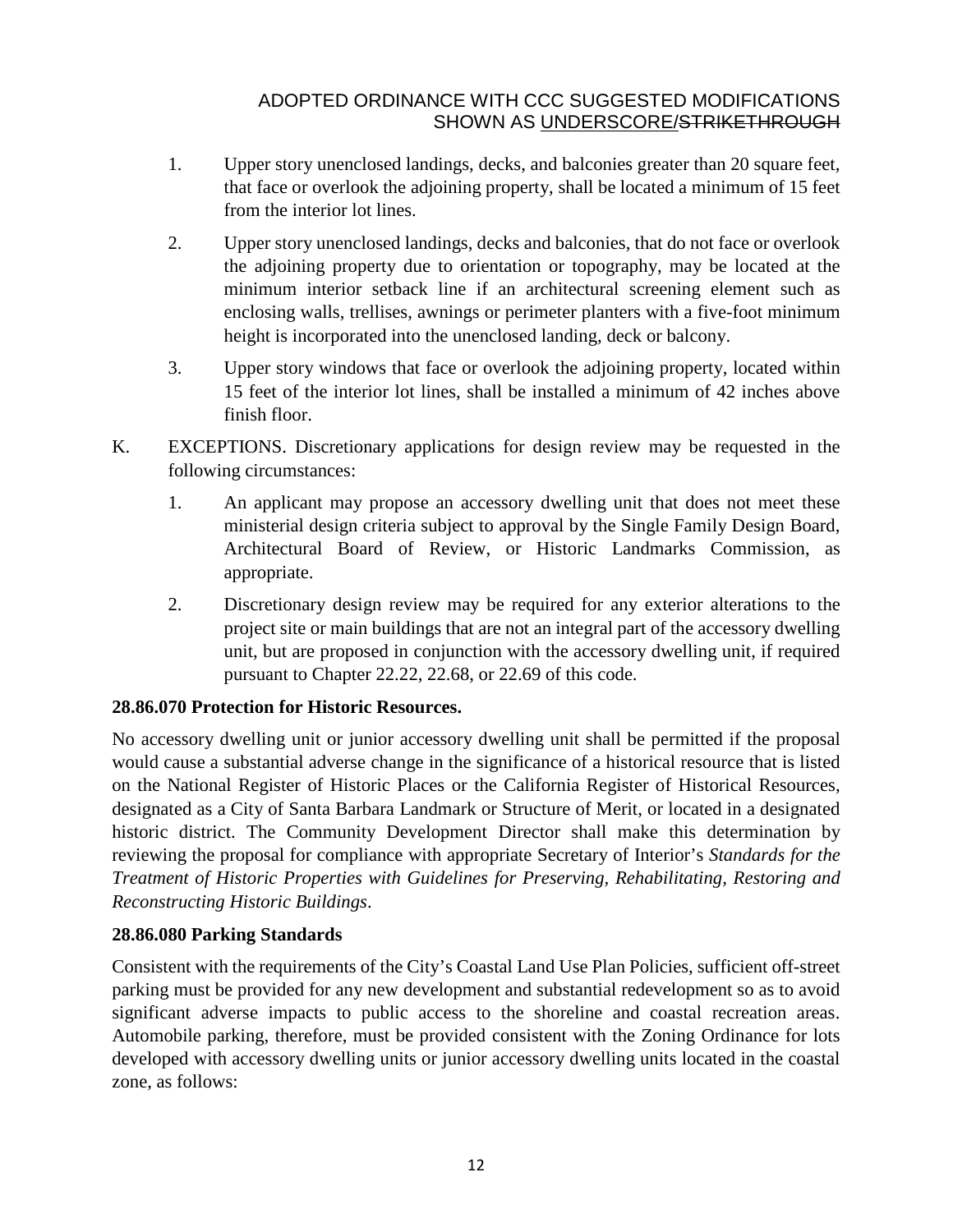- A. PRIMARY RESIDENTIAL UNIT. Automobile parking for the primary residential unit shall be provided in compliance with Chapter 28.90, except as provided below.
	- 1. Special Procedures for Conversion or Demolition of Existing Covered Parking to an Accessory Dwelling Unit. When an existing garage, carport, or other covered parking structure is converted to an accessory dwelling unit or junior accessory dwelling unit or demolished in conjunction with the construction of an accessory dwelling unit, the required covered parking spaces that are displaced by the conversion or demolition shall be replaced on the same lot asthe primary residential unit in order to satisfy the automobile parking requirement of the existing residential unit. The replacement spaces may be covered, uncovered, in a mechanical lift, or in a tandem configuration. The replacement spaces shall meet all of the following:
		- a. Covered parking shall meet the development standards applicable to a residential unit within the zone in which the lot is located.
		- b. All parking spaces must meet the minimum dimensions and development standards consistent with the City of Santa Barbara Access & Parking Design Standards and Section 28.90.045.
		- c. In order to maintain visibility for adjacent driveways and intersections, uncovered parking spaces shall not obstruct the sightlines required for the safe operation of motor vehicles, as determined by the Public Works Director.
		- d. Required uncovered parking spaces may be allowed in a front or interior setback, provided the uncovered parking space is contained within the area of an existing paved driveway and no increase to paved areas occurs in the setbacks.
		- e. No more than two automobiles shall be placed one behind the other. Tandem parking shall not create any traffic safety issues.
		- f. Both automobile parking spaces parked in tandem shall be assigned to the same residential unit.
		- g. Tandem parking in multi-unit and commercial zones is subject to approval by the Public Works Director.
		- h. Vertical or stackable tandem parking, provided by means of mechanical lifts, is subject to approval by the Public Works Director. Mechanical lifts shall be fully enclosed within a structure and shall require a recorded maintenance agreement.
	- 2. Nonconforming Conditions. If the accessory dwelling unit or junior accessory dwelling unit is developed in accordance with all the requirements of this Chapter,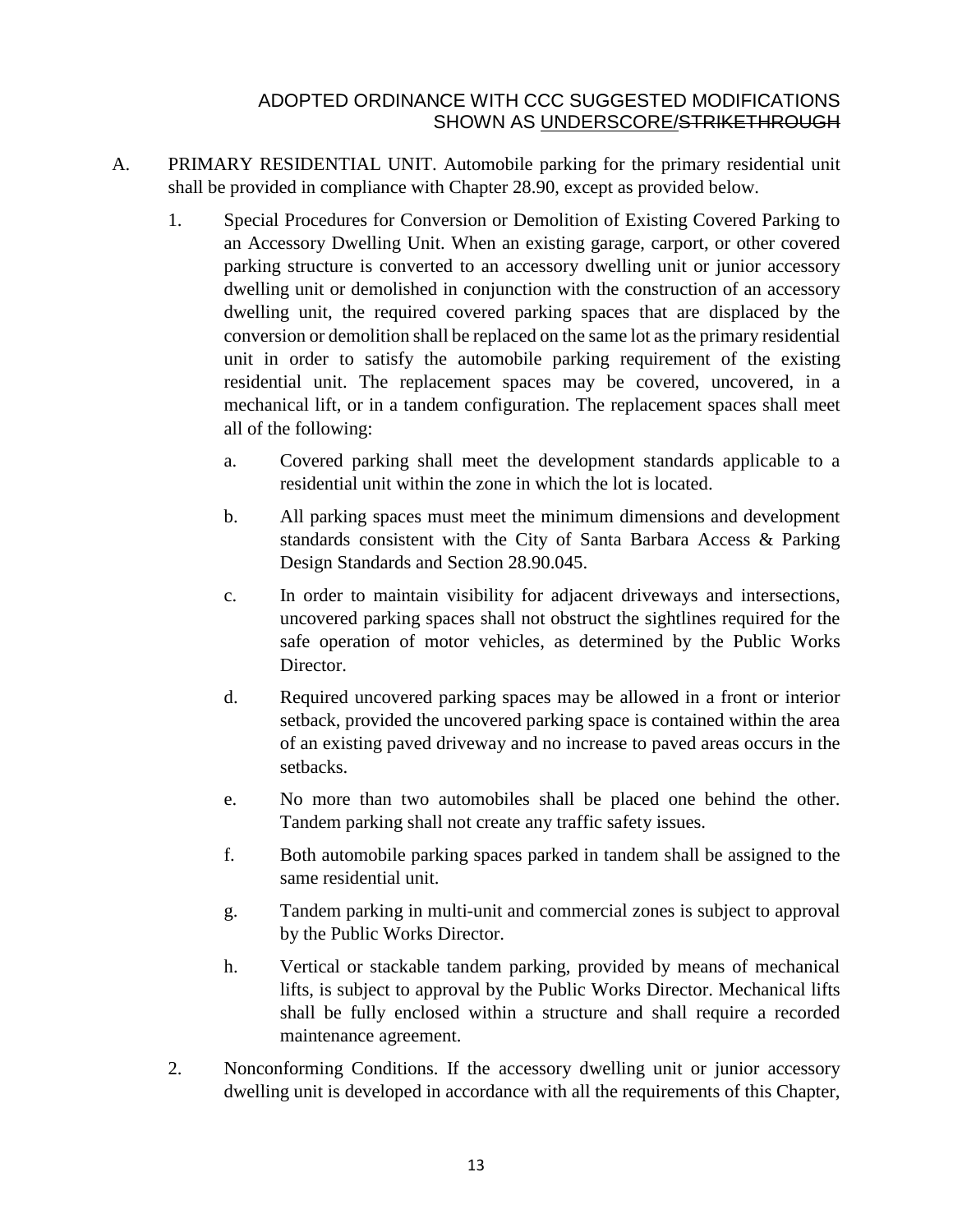and is eligible for ministerial approval, the provision in Section 29.90.001.B, Existing Parking Space, that requires nonconforming parking to be brought up to current standards if an enlargement of more than 50% of the existing net floor area is proposed, shall not apply if the new floor area consists of a new accessory dwelling unit.

- B. JUNIOR ACCESSORY DWELLING UNITS. No automobile parking is required for junior accessory dwelling units, since they are not anticipated to increase parking demand generated by the development.
- C. NO PARKING REQUIRED FOR CERTAIN ACCESSORY DWELLING UNITS. The following types of accessory dwelling units are not anticipated to increase parking demand generated by the development and therefore automobile parking is not required for the accessory dwelling unit if it meets all of the following criteria:
	- 1. Outside Key Public Access Areas. The accessory dwelling unit is not located in a key public access parking area (West Beach, Lower State, and East Beach Component Areas) as delineated in Figure 3.1-2 of the Coastal Land Use Plan; and
	- 2. On a Lot Developed with a Single Residential Unit. The accessory dwelling unit is located on a lot developed, or proposed to be developed with, only one single residential unit on the lot; and
	- 3. Measures to Reduce Demand. The accessory dwelling unit meets at least one of the following measures that will sufficiently reduce the demand for off-street parking:
		- a. The accessory dwelling unit is located within a walking distance of one-half mile of a public transit stop, such as a bus stop or train station; or
		- b. The accessory dwelling unit is located within an architecturally and historically significant historic district. For purposes of this provision, El Pueblo Viejo Landmark District constitutes an architecturally and historically significant historic district and any district hereafter created deemed to be architecturally and historically significant; or
		- c. The accessory dwelling unit is contained entirely within the permitted floor area of the existing primary residential unit or an existing accessory building; or
		- d. When on-street parking permits are required but not offered to the occupants of the accessory dwelling unit; or
		- e. When there is a carshare vehicle located within a walking distance of 500 feet of the accessory dwelling unit.
- D. ALL OTHER UNITS. All other accessory dwelling units shall provide a minimum of one uncovered automobile parking space meeting all of the same parking standards required for the primary residential unit as described in Subsection A, above.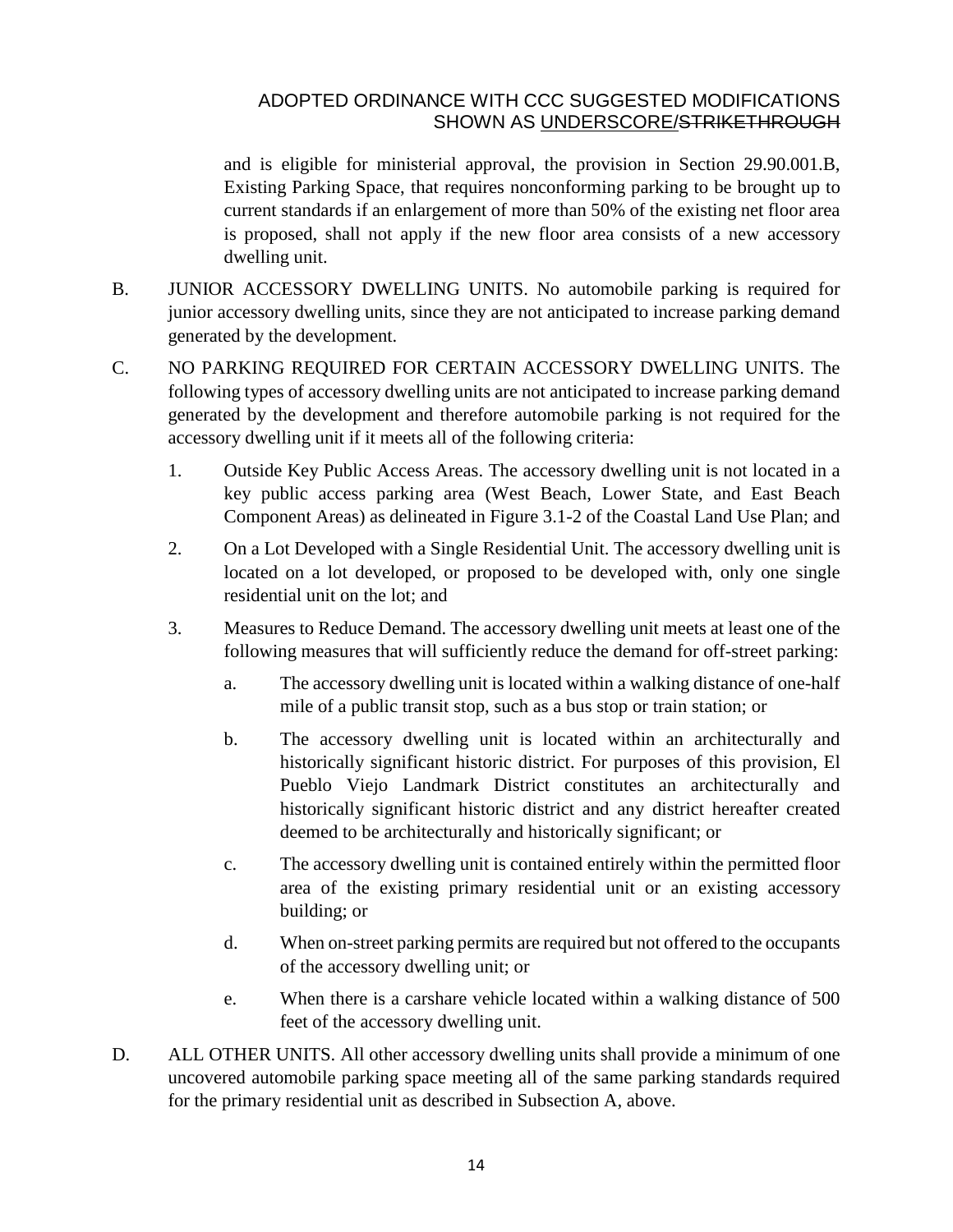E. OPTIONAL PARKING SPACES. If new parking spaces are proposed, but are not required, for either the primary residential unit or the accessory dwelling unit, those optional parking spaces shall comply with the development standards applicable to a residential unit within the zone in which the lot is located. Uncovered parking spaces may be located three feet from any interior lot line, provided a minimum of three feet in width of planting area is provided for the length of the paved parking area along the interior lot line.

#### **28.86.085 Fire Hazard Area Standards**

All accessory dwelling units or junior accessory dwelling units located in any Fire Hazard Area as defined in the City's Community Wildfire Protection Plan or as may be subsequently retitled in the future as the "High" or "Very High Fire Hazard Severity Zone" as defined in the Community Wildfire Protection Plan adopted by City Council shall comply with the following standards as applicable to new construction or parking:

- A. NO TANDEM PARKING. No parking space shall be developed in a tandem configuration.
- B. HIGH FIRE CONSTRUCTION. The accessory dwelling unit shall be designed to meet high fire construction standards adopted or enforced by the City, as determined by the Chief Building Official or the Fire Code Official.
- C. NO VARIANCE OR MODIFICATIONS. No variance or modification to any Fire Code requirements or high fire construction standards shall be permitted.
- D. DEFENSIBLE SPACE. The site must meet defensible space requirements, pursuant to Chapter [8.04](http://qcode.us/codes/santabarbara/view.php?cite=chapter_8.04&confidence=8) of this code and the policies of the Coastal Land Use Plan, prior to occupancy and those requirements must be maintained.

## **28.86.090 Development Standards for Special Accessory Dwelling Units.**

- A. DEVELOPMENT STANDARDS GENERALLY. The development standards listed in this section apply to specific types of small accessory dwelling units and junior accessory dwelling units with certain size, height, and setback standards that, if followed, allow for an accessory dwelling unit to be permitted on lots in a Fire Hazard Area, or more than one accessory dwelling unit on a lot, and allows additional reductions and exceptions to development standards for open yard and maximum floor area. Applications utilizing the special standards described in this Section may not utilize the less restrictive configuration, size, and height standards allowed under another section to achieve a larger unit or more than one unit.
	- 1. Any reductions and exceptions in this section are for the express purpose of promoting the development and maintenance of a special accessory dwelling unit or junior accessory dwelling unit on the lot. If for any reason the accessory dwelling unit or junior accessory dwelling unit is no longer maintained on the lot, the lot shall be brought into compliance with all of the requirements for the remaining residential development, or with the legal nonconforming condition of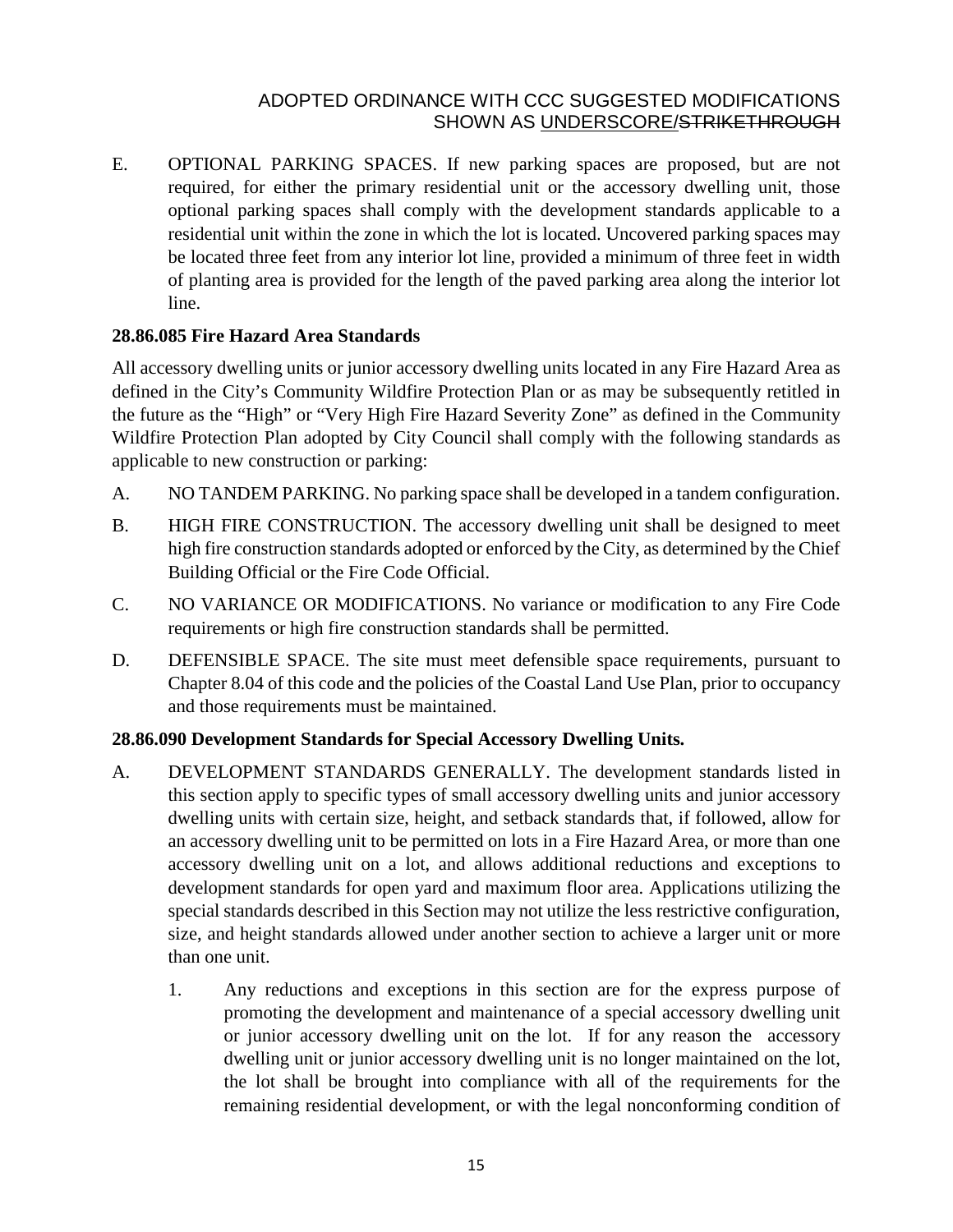the lot prior to the development of the accessory dwelling unit or junior accessory dwelling unit.

- 2. Except as otherwise specified in this section, projects developed in accordance with this Chapter shall otherwise comply with the development standards applicable to the housing type and base zone in which the lot is located.
- B. CONFIGURATION SINGLE RESIDENTIAL UNIT LOTS. A lot developed with only one existing or proposed single residential unit, may permit one of the following types of special accessory dwelling units:
	- 1. Converted Portion of Main Building*.* Only one accessory dwelling unit or junior accessory dwelling unit contained entirely within the existing, legally permitted, fully enclosed livable floor area of the existing or proposed primary residential unit; or
	- 2. Converted Accessory Building. Only one accessory dwelling unit contained entirely within the existing, legally permitted, fully enclosed floor area of a garage or other accessory building on the same lot as the primary residential unit, plus one 150-square-foot conforming first floor addition, if the expansion is limited to accommodating ingress and egress; or
	- 3. One Unit New Construction*.* One newly constructed accessory dwelling unit, detached from any other main or accessory building; or
	- 4. Two Units Combination*.* One junior accessory dwelling unit contained entirely within the existing, legally permitted, fully enclosed livable floor area of the existing or proposed primary residential unit, plus one newly constructed, accessory dwelling unit, detached from any other main or accessory building.
- C. CONFIGURATION TWO-RESIDENTIAL AND MULTIPLE RESIDENTIAL UNIT LOTS. A lot developed with two residential units or multiple residential units may permit one of the following types of special accessory dwelling units:
	- 1. Converted Non-Livable Space*.* At least one accessory dwelling unit, and up to 25 percent of the existing number of residential units on a lot, may be converted on a lot if contained entirely within portions of existing, legally permitted, fully enclosed floor area of a residential structure that is not used as livable space, including but not limited to storage rooms, boiler rooms, passageways, attics, basements, or garages; or
	- 2. Two Units New Construction. No more than two newly constructed accessory dwelling units, detached from any other main or accessory building.

# D. MAXIMUM FLOOR AREA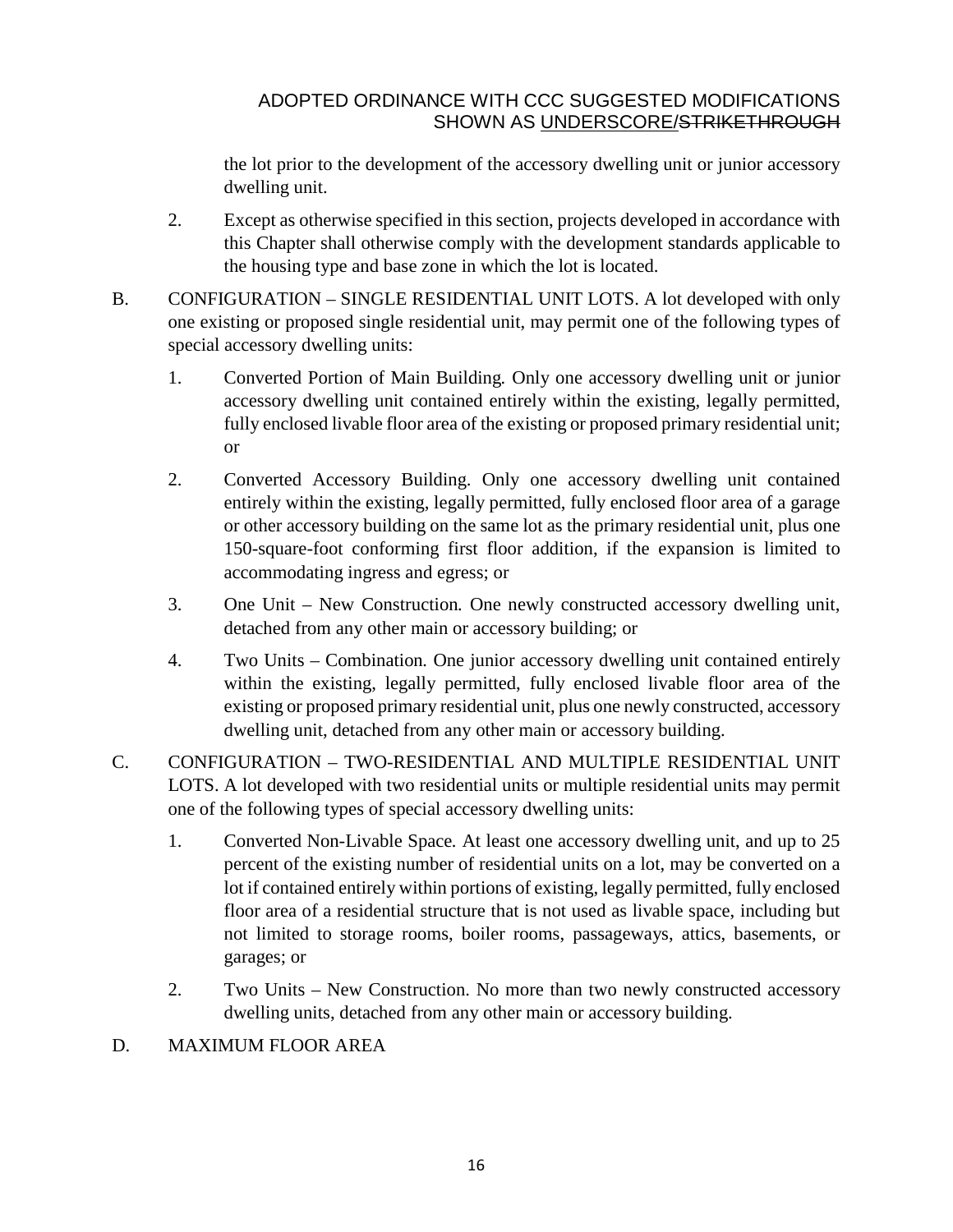- 1. Detached Accessory Dwelling Unit. The maximum floor area of any detached, new construction, special accessory dwelling unit, approved pursuant to this Section, is 800 square feet.
- 2. Converted Accessory Dwelling Unit. An accessory dwelling unit that is incorporated entirely within portions of existing floor area, approved pursuant to this Section, is not limited in size.
- 3. Junior Accessory Dwelling Unit. The maximum floor area of a junior accessory dwelling unit shall not exceed 500 square feet.
- E. MAXIMUM HEIGHT DETACHED ACCESSORY DWELLING UNIT. The maximum building height of a detached, new construction, special accessory dwelling unit approved pursuant to this Section is 16 feet.
- F. EXEMPT FROM OTHER SIZE LIMITATIONS. A special accessory dwelling unit or junior accessory dwelling unit approved pursuant to this Section is exempt from any other size limitation, including but not limited to, the aggregate maximum floor area allowed for detached accessory buildings pursuant to Section 28.87.160 of this title, or the Maximum Net Floor Area (Floor to Lot Area Ratio) for one-family residence zones per Section 28.15.083 of this title, or the provision in Section 29.90.001.B, Existing Parking Space, that requires nonconforming parking to be brought up to current standards if an enlargement of more than 50% of the existing net floor area is proposed.
- G. EXEMPT FROM OPEN YARD. No open yard is required for a special accessory dwelling unit or junior accessory dwelling unit approved pursuant to this Section. Open yard for any existing residential units on a lot may be reduced or eliminated entirely in order to permit a special accessory dwelling unit meeting all the standards and criteria in this Section.

## **28.86.100 Permits and Processing.**

All accessory dwelling units and junior accessory dwelling units shall comply with applicable state and local building codes and shall require approval of either a Coastal Exemption, Coastal Exclusion, or Coastal Development Permit, and a building permit if required. The City shall ministerially approve or disapprove a complete building permit application for an accessory dwelling unit or junior accessory dwelling unit in compliance with time periods established by State law, following any applicable discretionary coastal permit approvals.

A. COMBINED PERMITS. An accessory dwelling unit or junior accessory dwelling unit permit shall not be combined with a permit for other proposed construction on the site unrelated to the accessory dwelling unit or junior accessory dwelling unit. If a permit application for an accessory dwelling unit or junior accessory dwelling unit is submitted at the same time as a permit application for a new single-unit dwelling, review of the permit for the accessory dwelling unit or junior accessory dwelling unit application shall be delayed until the permit for the single-unit dwelling has been approved.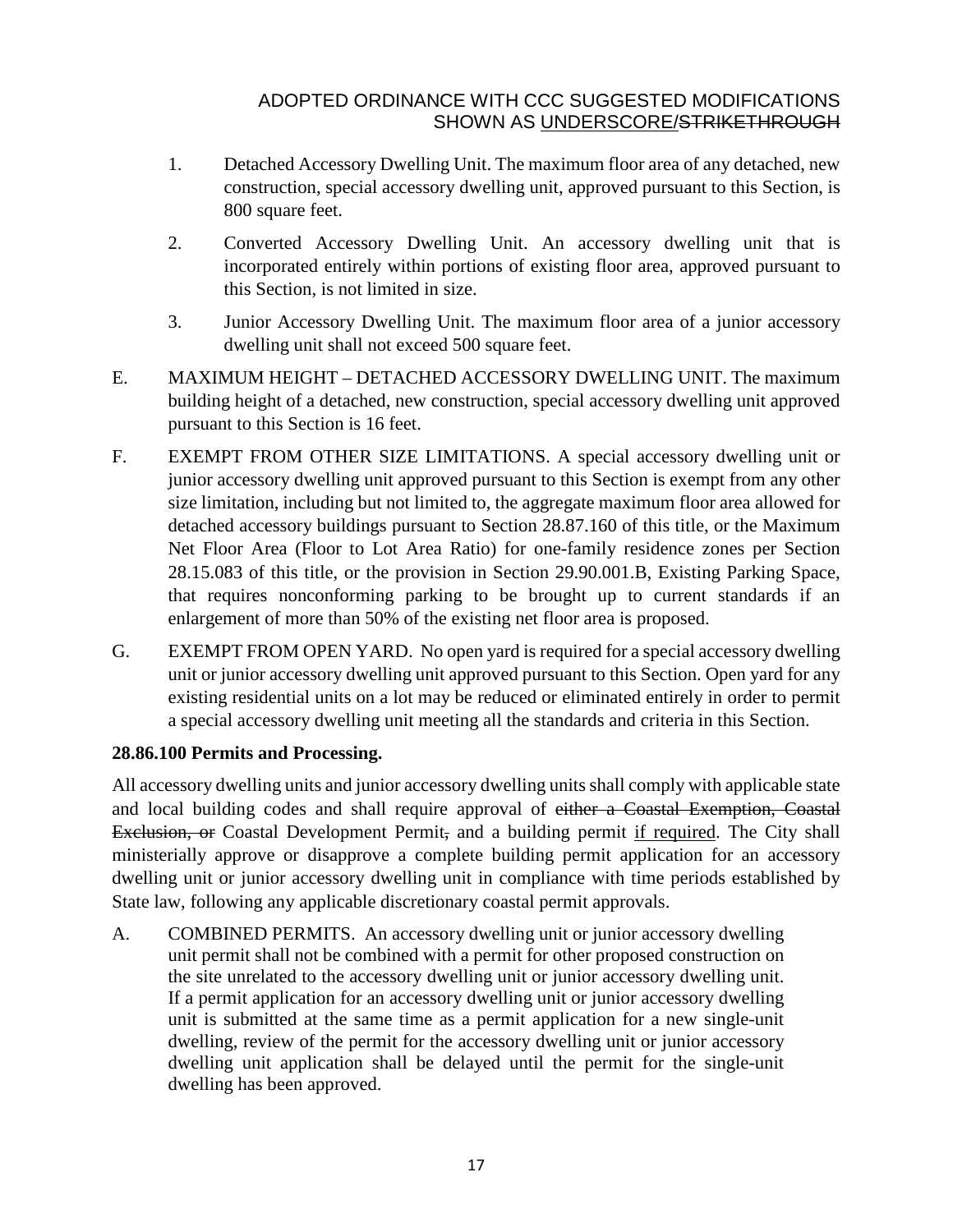- B. MODIFICATIONS. An accessory dwelling unit or junior accessory dwelling unit that is not in compliance with the development standards of this Chapter may be granted a modification if all the required findings can be met, pursuant to the procedures outlined in Section [28.92.110,](http://qcode.us/codes/santabarbara/view.php?cite=chapter_30.250&confidence=6) Modifications of this title.
- C. POSTED SIGN. Within five calendar days after submitting an initial permit application to the City, the property owner shall install a public notice in the form of a posted sign on the property in a manner deemed acceptable by the Community Development Director. The sign shall remain posted until a building permit is issued, or the application expires or is withdrawn. At the time of application submittal, the applicant shall sign an affidavit stating that he or she will post the required sign per this subsection. The validity of the permit shall not be affected by the failure of any property owner, resident, or neighborhood or community organization to receive this notice.
- D. RECORDED AGREEMENT. Before obtaining a building permit for an accessory dwelling unit or junior accessory dwelling unit, the property owner shall execute an agreement, containing a reference to the deed under which the property was acquired by the present owner which outlines the requirements regarding the sale, rental, and owner occupancy of lots developed with accessory dwelling units and junior accessory dwelling units as specified in Section 28.86.040 of this chapter.
- E. RESIDENTIAL DENSITY. An accessory dwelling unit or junior accessory dwelling unit is a residential use that is consistent with the existing Coastal Land Use Plan designation and zoning for lots within the allowable residential zones. Any accessory dwelling unit or junior accessory dwelling unit permitted pursuant to this section does not exceed the allowable density for the lot upon which the accessory dwelling unit or junior accessory dwelling unit is located.

SECTION 2. Section 28.04.020 of Chapter 28.04 of Title 28 of the Santa Barbara Municipal Code is amended to read as follows:

#### **28.04.020 Terms Defined.**

**Accessory Building**. A subordinate building or portion of the main building, the use of which is incidental to that of the main building on the same lot. Where an accessory building is attached to and made a part of the main building, not less than eight feet in length of one of the walls or roof of such accessory building, or not less than 100% of any wall of such accessory building less than eight feet in length, shall be an integral part of the main building and such accessory building shall comply in all respects with the requirements of this title applicable to a main building. An accessory building, unless attached to and made a part of the main building, as above provided for, shall be not closer than five feet to the main building.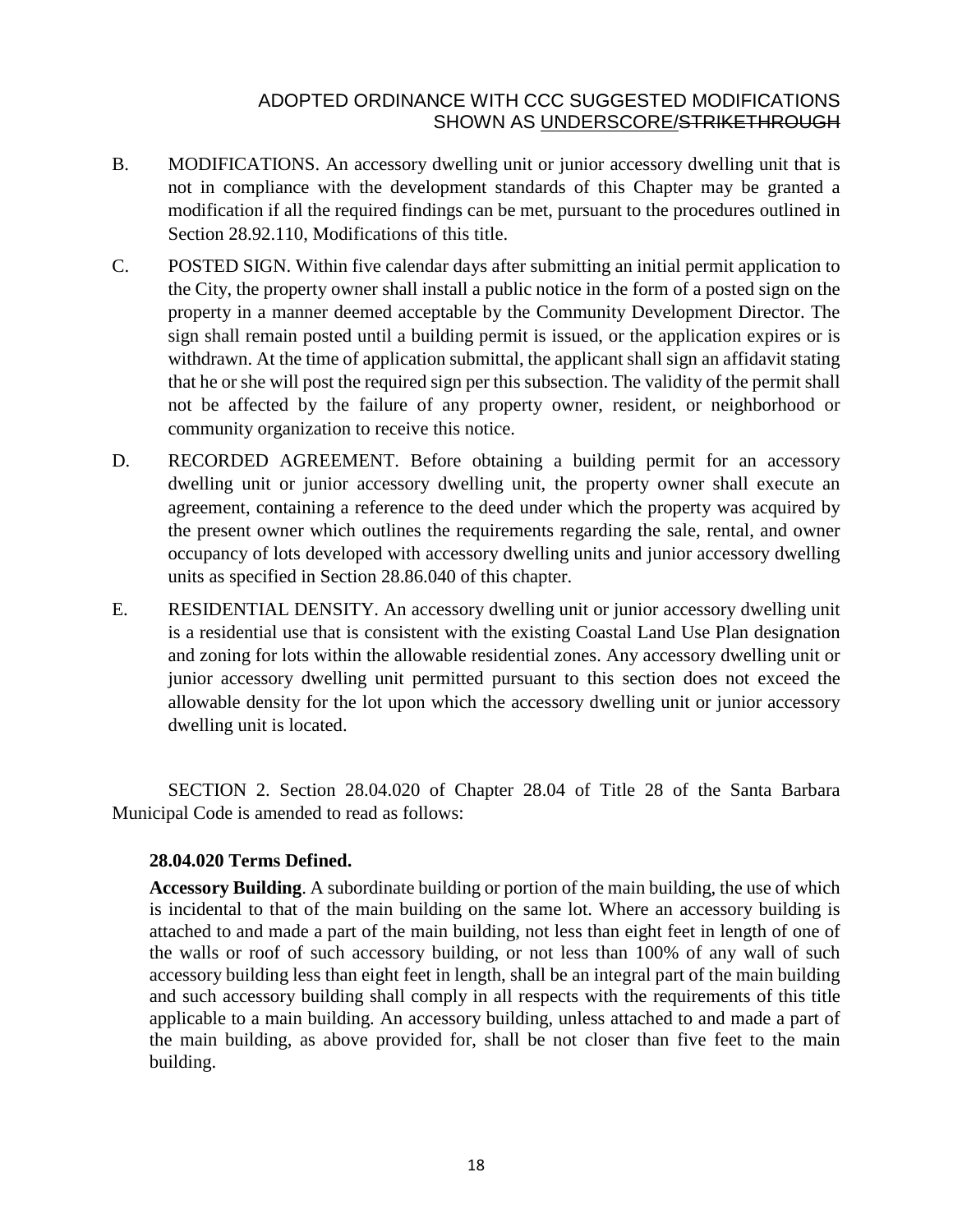**Accessory Use**. A use customarily incidental and accessory to the principal use of a lot or of a main building or structure located upon the same lot as the accessory use.

**Addition**. An extension of or increase in the floor area of a building or structure.

**Agent**. Any person, firm, partnership, association, joint venture, corporation, or any other entity or combination of entities who represent or act for or on behalf of a applicant in selling or offering to sell any dwelling unit.

**Agriculture**. The tilling of the soil, the raising of crops, horticulture and the harvesting, sorting, cleaning, packing and shipping of agricultural products produced on the premises preparatory to sale or shipment in their natural form including all activities or uses customarily incidental thereto, but not including a slaughter house, fertilizer works, commercial dairying, pasturage agriculture, commercial viticulture, commercial animal and poultry husbandry, retail sales, the commercial packing or processing of products not grown on the premises or operations for the reduction of animal matter or any other use which is similarly objectionable because of odor, smoke, dust, fumes, vibration or danger to life or property.

**Alley**. A public or private way 25 feet or less in width that is primarily used for vehicular access to the back or side of properties. Alleys typically do not meet standard requirements for City streets, which include curbs, gutters, sidewalks, or similar improvements. Typically, alleys are separated from adjacent parcels by a lot line. An alley may have an official name and may be shown on the official street map of the City of Santa Barbara.

**Alteration**. An exterior change or modification. For the purposes of this title, an alteration shall include, but not be limited to, exterior changes to or modification of a structure, including the architectural details or visual characteristics such as paint color and surface texture, grading, surface paving, new structures, a structural addition, cutting or removal of trees and other natural features, disturbance of archaeological or paleontological sites or areas, and the placement or removal of any exterior objects such as signs, plaques, light fixtures, street furniture, walls, fences, steps, plantings and landscape accessories affecting the exterior visual qualities of the property.

**Antenna**. Any system of wires, poles, rods, reflecting discs or similar devices used for the transmission or reception of electromagnetic waves, including devices having active elements extending in any direction, and directional beam-type arrays having elements carried by and arranged from a generally horizontal boom. It may be mounted upon and rotatable through a vertical mast interconnecting the boom and a support for the antenna.

**Antenna, Cellular Telephone, and Two-Way and One-Way Paging Systems**. Any radio or microwave repeating structure, and associated equipment and structures including microcells, used for transmitting or receiving radio signals for cellular telephones and pagers.

**Antenna, Height Above Grade**. The vertical distance from the ground to the point to be measured through the axis of the antenna, antenna support, or antenna tower.

**Antenna, Radio or Television**. Any antenna, and associated equipment and structures, used for transmission of commercial television and broadcast radio.

**Antenna Support**. Any devices for supporting an antenna which is other than a tower.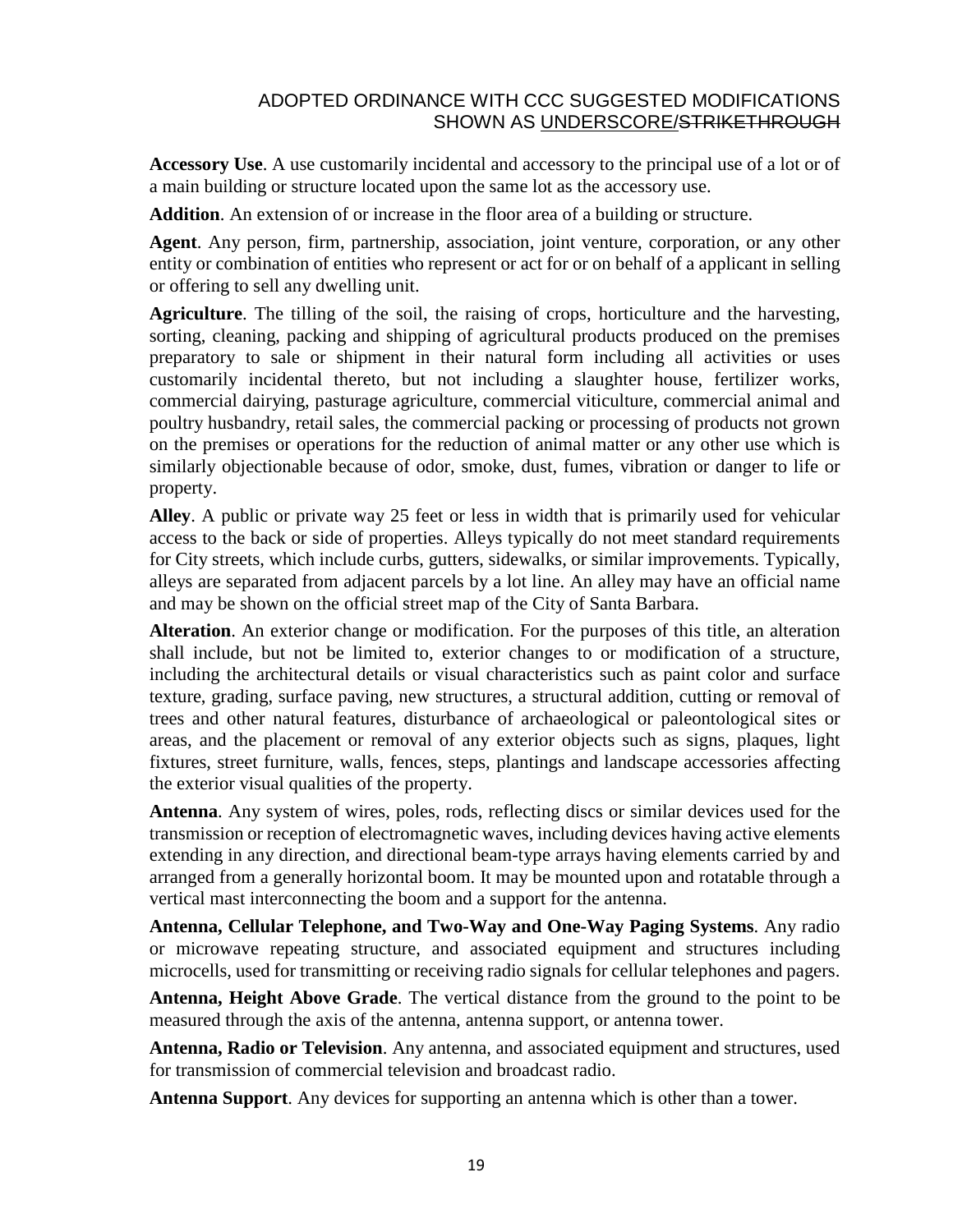**Antenna Tower**. Any substantial wood or metal structure used to support one or more antennas and which is affixed to the ground or an existing structure. A tower may be selfsupporting or supported by an existing structure or by guy wires.

**Antennas, Emergency Service**. Any antenna, and associated equipment and structures, used principally for communications related to government provided emergency services, including, but not limited to, police, fire, and paramedic services.

**As-Graded**. The extent of surface conditions on completion of grading.

**Association**. The organization of persons who own a lot, parcel, area, condominium or right of exclusive occupancy in a project.

**Automated Teller Machine (ATM)**. An electronic device from which a person is able to withdraw cash, make a deposit, or undertake other financial transactions.

**Automobile Service Station**. A retail business establishment primarily supplying gasoline, other types of fuel, oil, minor accessories and services for motor vehicles, excluding painting, body work and steam cleaning.

**Automobile Service Station/Mini-Market**. A retail business establishment supplying gasoline, other types of fuel, oil and services for motor vehicles which also sells other products, merchandise or services that are not directly related to the operation of motor vehicles where such sale is by means other than vending machines.

**Balcony**. A cantilevered platform that projects from the wall of a building above the ground and is surrounded by a railing, balustrade, or parapet.

**Basement**. That portion of a building between floor and ceiling which is partly below and partly above grade (as defined in this chapter), but so located that the vertical distance from grade to the floor below is less than the vertical distance from grade to ceiling. A basement shall be counted as a story.

**Bed and Breakfast Inn**. The definitions of "Bed and Breakfast Inn" and "Hotel" are synonymous. See "Hotel."

**Bedroom**. Any habitable room in a dwelling other than a bathroom, a kitchen or a living room (except in studios, where a living room is considered a habitable room).

**Birth Center**. A structure that contains facilities to assist in human births, but is not licensed as a hospital.

**Boarding House**. A building, group of buildings or a portion of a building which is designed for or occupied as sleeping quarters for five or more paying guests and where meal service is included in the price of the lodging. A boarding house is not considered a single residential unit.

**Building**. Any structure having a roof supported by columns or walls for the shelter, housing or enclosure of persons, animals, chattels or property of any kind.

**Building Height**. The maximum vertical height of a building or structure at all points measured from natural or finished grade, whichever is lower. Architectural elements that do not add floor area to a building, such as chimneys, vents, antennae, and towers, are not considered a part of the height of a building, but all portions of the roof are included.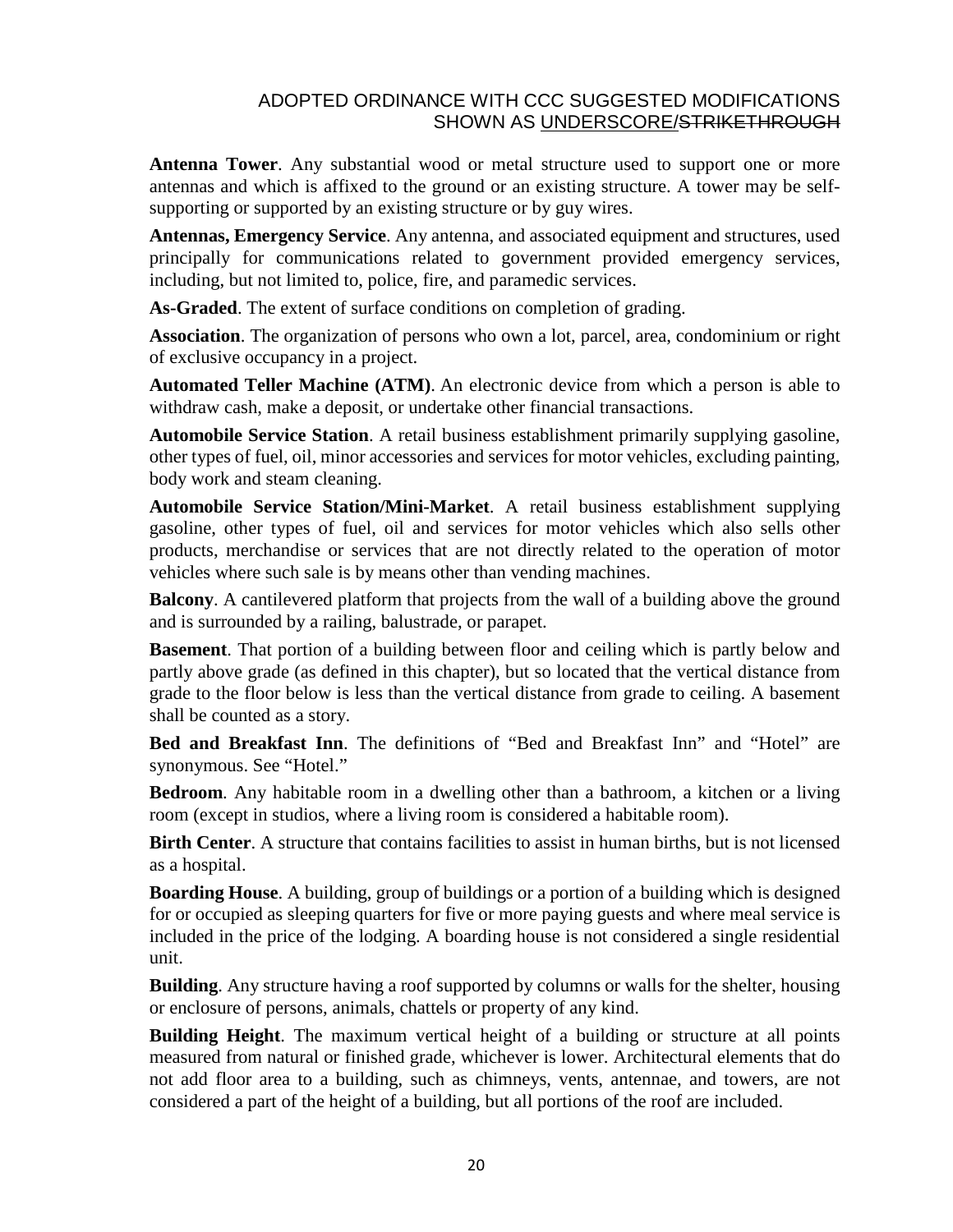**Building, Main**. A building in which the principal use of the lot is conducted.

**Bungalow Court**. Three or more detached single or duplex dwellings located upon a single lot under one ownership, together with all open spaces as required by this title.

**Car Wash**. Any business whose activity involves washing, steam cleaning, or detailing motor vehicles.

**Carport**. A building with a solid weatherproof roof that is permanently open on at least two sides and is designed to shelter one or more vehicles. A carport may be freestanding or attached to another structure. A trellis or other similar structure is not considered a carport.

**Cellar**. That portion of a building between floor and ceiling which is wholly or partly below grade (as defined in this chapter) and so located that the vertical distance from grade to the floor below is equal to or greater than the vertical distance from grade to ceiling. A cellar shall not be counted as a story if the vertical distance from grade to ceiling is four feet or less on all sides.

**Child Care Center**. Any State-licensed child care facility other than a family day care home in which less than 24-hour per day non-medical care and supervision is provided in a group setting for children under 18 years of age.

**Club**. Any organization, group or association supported by the members thereof, the purpose of which is to render a service customarily rendered for members and their guests, but shall not include any organization, group or association, the chief activity of which is to render a service customarily carried on as a business.

**Commercial**. Managed on a business basis for profit derived from the promise or delivery of compensation, money, rent, or other bargained-for consideration in exchange for: (1) goods; (2) services; (3) rights or interests in property; or (4) any other valuable consideration.

**Common Area**. Common area is an entire project excepting all units therein granted or reserved.

**Community Apartment**. As defined in Section 11004 of the Business and [Professions](http://qcode.us/codes/othercode.php?state=ca&code=buspro) Code.

**Community Care Facility**. A State-licensed facility, place or building which is maintained and operated to provide non-medical residential care, day treatment, adult day care, or foster family agency services for children, adults, or children and adults, including, but not limited to, the physically handicapped, mentally impaired, incompetent persons, and abused or neglected children, as further defined in Chapter 3 of Division 2 of the California [Health](http://qcode.us/codes/othercode.php?state=ca&code=heasaf) and [Safety](http://qcode.us/codes/othercode.php?state=ca&code=heasaf) Code; but not including a group home.

**Compaction**. The act of increasing the density of a fill by mechanical means.

**Condominium**. As defined in Sections 783 and 1350 of the Civil [Code.](http://qcode.us/codes/othercode.php?state=ca&code=civ)

**Condominium, Community Apartment**. The development of land and attached structures as a condominium or community apartment project, regardless of the present or prior use of such land and structures, and regardless of whether substantial improvements have been made to such structures.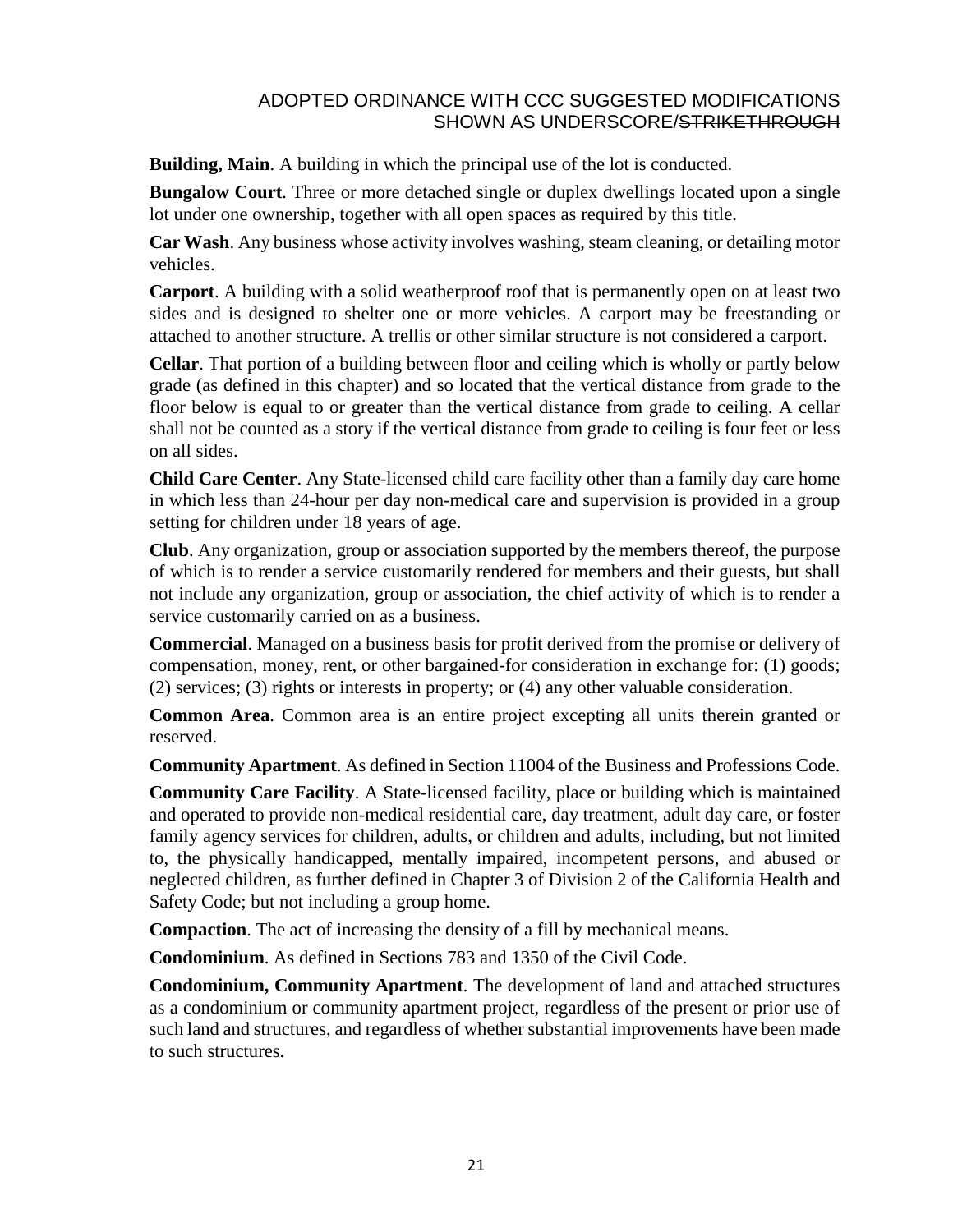**Condominium or Community Apartment Project**. A plan by a developer to sell residential condominium or community apartment units in a building through conversion to condominium or community apartment status.

**Condominium Unit**. The elements of a condominium which are not owned in common with the owners of other condominiums in the project.

**Congregate Dining Facility**. A room or rooms which contain suitable space for group dining to feed all the residents of the facility in one or two sittings, accessible to and for the primary use of the residents of a State licensed residential facility for the elderly or similar residential facility. Such a facility shall provide full meal service for the residents which shall include at least two meals per day for seven days per week.

**Court**. An area open to the sky that is enclosed on at least three sides by walls, sometimes referred to as a courtyard.

**Deck**. An outdoor platform wholly or partially supported from the ground below, which may be surrounded by a railing, balustrade, or parapet. A deck can be freestanding or attached to a building.

**Deck, Roof**. A deck constructed above any top plate of a structure and which is designed to function as useable outdoor area.

**Distance Between Buildings**. The shortest distance measured from the exterior wall or supporting post(s) of a building to the nearest exterior wall or supporting post(s) of another building.

**Drive-Through Facility**. Drive-through facility means a motor vehicle drive-through facility which is a commercial building or structure or portion thereof which is designed or used to provide goods or services to the occupants of motor vehicles. It includes, but is not limited to, banks and other financial institutions, fast food establishments, and film deposit/pick-up establishments, but shall not include drive-in movies, gasoline stations, or car-wash operations.

**Driveway**. A minor private way that provides vehicular access from a street or alley to an onsite parking facility. Driveways may provide vehicular access for up to four lots or to multiple buildings on the same lot. Driveways are usually differentiated from private streets by shorter lengths, narrower widths, and the lack of curbs, gutters, sidewalks, street lights, and similar improvements. Driveways are usually differentiated from alleys in that they are located on the lots to which they provide vehicular access, while alleys are normally separated from adjacent real property by a lot line. Except as otherwise specified in this title, setbacks do not apply to driveways.

**Dwelling Unit**. As used in this title, the terms dwelling unit and residential unit are synonymous.

**Earth Material**. Any rock, natural soil or fill or any combination thereof.

**Educational Institution**. An institution of learning giving general academic instruction equivalent to the standards prescribed by the State Board of Education; or, a non-profit institution or center of advanced study and research in the field of learning equivalent to or higher than the level of standards prescribed by the State Board of Education. An educational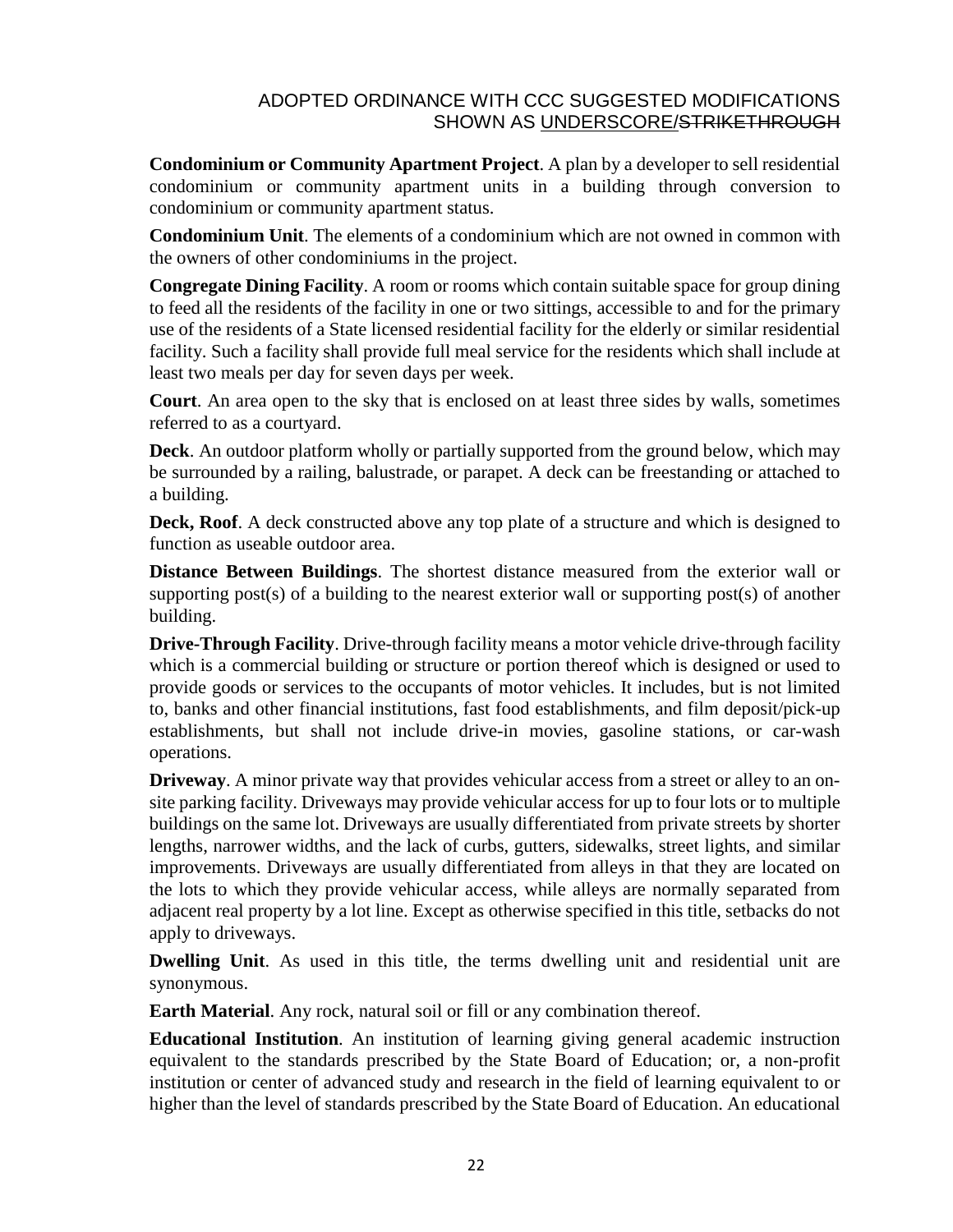institution may include administrative offices, classrooms, technical and other support services directly related to the operations of the institution.

**Emergency Shelter**. Housing for homeless persons with minimal supportive services that is limited to a length of occupancy of not more than six months. Minimal supportive services shall mean administrative offices, intake and waiting areas, kitchen and dining facilities, and laundry facilities as long as the facilities are directly related to the operation of the emergency shelter or for the exclusive use of the residents of the emergency shelter. Homeless shelters providing more than minimal supportive services or supportive services to persons other than the residents of the shelter shall require a conditional use permit pursuant to Section 28.94.030.W of this title.

**Erosion**. The wearing away of the ground surface as a result of the movement of wind, water or ice.

**Excavation**. The mechanical removal of earth material.

**Existing Grade**. The grade prior to grading.

**Family**. A single residential unit or a person or group of persons living together as a domestic unit in a single residential unit.

**Family Day Care Home.** A State-licensed home which regularly provides care, protection, and supervision of children under 18 years of age in the provider's own home, for periods of less than 24 hours per day, while the parents or guardians are away, as further defined and permitted pursuant to the California Health and Safety Code and other applicable State Regulations. The term "Family Day Care Home" includes the terms "Large Family Day Care Home" and "Small Family Day Care Home" as such terms are defined in Sections 1597.465 and 1597.44 of the California Health and Safety Code.

**Fast Food Restaurant**. Any establishment whose principal business is the sale of foods, frozen desserts or beverages to the customer in a ready-to-consume state for consumption either within the restaurant building or for carry-out with consumption off the premises, and whose design or principal method of operation includes foods, frozen desserts, or beverages that are usually served in edible containers or in paper, plastic, or other disposable containers.

**Fill**. A deposit of earth material placed by artificial means.

**Finished Grade**. The final grade of the site that conforms to the approved plan.

**Floor Area, Net**. The net floor area of a building shall be calculated in accordance with the following general rule and any applicable special rules:

1. GENERAL RULE. Net floor area shall be defined as the area in square feet of all floors confined within the exterior walls of a building, but not including the area of the following: exterior walls, vent shafts, courts, and any areas with a ceiling height of less than five feet above the finished floor.

2. SPECIAL RULES.

a. The area occupied by stairs or an elevator shaft within the exterior walls of a building shall be counted only on one floor of the building.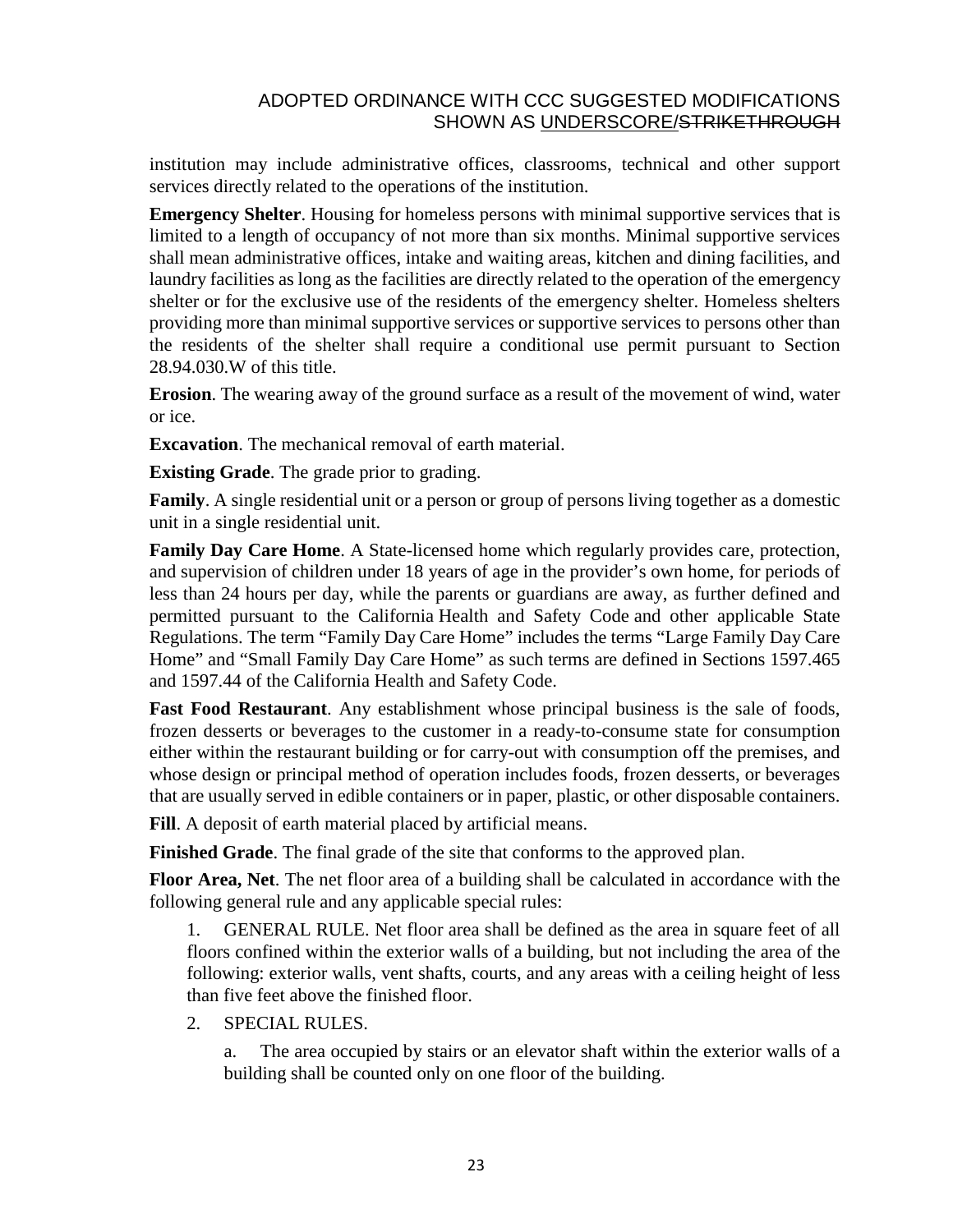b. Freestanding accessory buildings that do not require a building permit for construction or installation are excluded from the net floor area calculation.

**Frontage of Block**. That dimension along one side of a street between two intersecting streets, or between an intersecting street and the end of a street where such frontage is not between two intersecting streets.

**Garage, Private**. A building or portion of a building in which motor vehicles used by the occupants or tenants of the main building or buildings on the premises are stored or kept.

**Garden Apartment Development**. A multiple-family residence development of four or more dwelling units of high quality designed to provide greater amenities than are normally provided in R-3 apartment developments, the plans and specifications, site development plans, landscaping plans and general appearance of which meet the approval of the Board of Land Use Controls.

**Gazebo**. A freestanding, open-sided, roofed structure.

**General Plan**. The comprehensive General Plan of the City of Santa Barbara together with all Specific Plans adopted by the City Council.

**Grade**. The lowest point of elevation of the finished surface of the ground, paving or sidewalk within the area between the building and the property line or, when the property line is more than five feet from the building, between the building and a line five feet from the building. In case walls are parallel to and within five feet of a public sidewalk, alley or public way, the grade shall be the elevation of the sidewalk, alley or public way. The term exterior wall shall include columns or other supporting members, whether free-standing or connected to a wall.

**Grading**. Any excavating or filling or combination thereof.

**Group Home**. The residence of a group of persons with mental or other handicaps, or otherwise disabled, which is organized as a single, relatively stable, bonafide housekeeping unit. Residents of a group home are a household for purposes of this code, and a group home is one residential unit.

The term "group home" does not include any center for the medical treatment of nonhandicapped persons, halfway house, club, fraternity or sorority house, boarding house, dormitory, or the commercial use of property as a bed and breakfast, hostel, hotel, inn, lodging, motel, resort, timeshare project or other temporary lodging where the term of occupancy, possession, or tenancy is fewer than 30 days.

**Guest Room**. Any habitable room, except a kitchen, designed or used for occupancy by one or more persons and not in a dwelling unit.

**Hazardous Waste**. A waste, or combination of wastes, which because of the quantity, concentration or physical and chemical characteristics may either (a) cause or significantly contribute to an increase in mortality or an increase in serious irreversible or incapacitating reversible illness, or (b) pose a substantial present or potential hazard to human health or the environment when improperly treated, stored, transported, disposed or otherwise managed. Hazardous waste also includes those materials described in Title 22, Division 4.5, Chapter 11, California Code of [Regulations](http://qcode.us/codes/othercode.php?state=ca&code=reg) [\(CCR\)](http://qcode.us/codes/othercode.php?state=ca&code=ccr).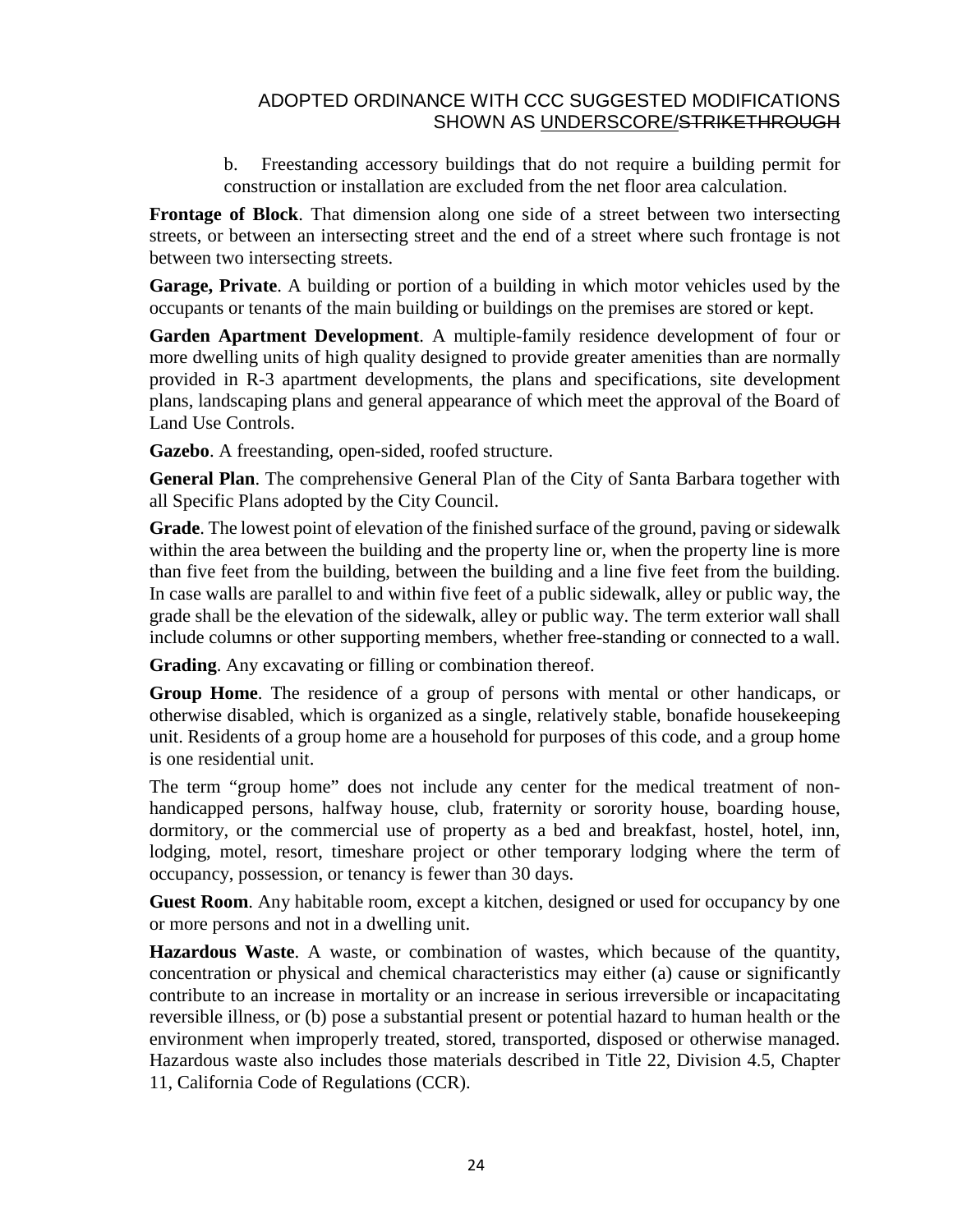#### **Hazardous Waste Management Facility, Off-Site**.

1. An "off-site hazardous waste management facility" means a facility that accepts hazardous wastes from more than one generator, and may also be referred to as a commercial or specified hazardous waste facility.

2. An off-site hazardous waste management facility shall include the following:

a. Hazardous Waste Transfer Station. "Hazardous waste transfer station" means a facility where hazardous waste from more than one source is collected and consolidated for shipment to a treatment, recycling and/or disposal facility or facilities. Transfer stations which handle only latex paint, used oil, antifreeze, spent lead acid batteries and/or small household batteries in accordance with provisions of California [Health](http://qcode.us/codes/othercode.php?state=ca&code=heasaf) and Safety Code Section 25201(c) and meet all conditions for exemption outlined in California [Health](http://qcode.us/codes/othercode.php?state=ca&code=heasaf) and Safety Code Section 25201(c), and are known as a household hazardous waste collection facility, are specifically excluded from this definition.

b. Hazardous Waste Storage Facility. "Hazardous waste storage facility" means a hazardous waste facility at which hazardous waste is contained for a period greater than 96 hours at an off-site facility with specified exceptions provided in the California Health and Safety Code, Section 25123.3. On-site facilities which store hazardous wastes for periods of greater than 90 days shall be considered to be an Off-site Hazardous Waste Storage Facility.

c. Hazardous Waste Treatment Facility. "Hazardous waste treatment facility" means a facility where the toxicity, chemical form and/or volume of a hazardous waste is altered to render the waste less toxic, less chemically active, or of a reduced volume.

d. Hazardous Waste Recycling Facility. "Hazardous waste recycling facility" means a facility engaged in the process of reclaiming, using or reusing hazardous wastes.

e. Hazardous Waste Residuals Repository. "Hazardous waste residuals repository" means a disposal facility for the long-term storage of the byproducts of treated hazardous waste for which there is no further means of practical treatment to render them less toxic or less chemically reactive.

**Hazardous Waste Management Facility, On-Site**. A facility that stores, treats, recycles and/or disposes of hazardous waste generated only within the facility's boundaries.

**Hazardous Waste Management Plan**. A plan prepared, adopted and amended from time to time, pursuant to Section 25135 of the California [Health](http://qcode.us/codes/othercode.php?state=ca&code=heasaf) and Safety Code by Santa Barbara County to direct the management of hazardous wastes within the boundaries of the County. It is also known as the Hazardous Waste Element of the Santa Barbara County Comprehensive Plan.

**Home Occupation**. Any use customarily conducted entirely within the dwelling and carried on by the inhabitants thereof, which use is clearly incidental and secondary to the use of the dwelling for dwelling purposes, and does not change the character thereof or adversely affect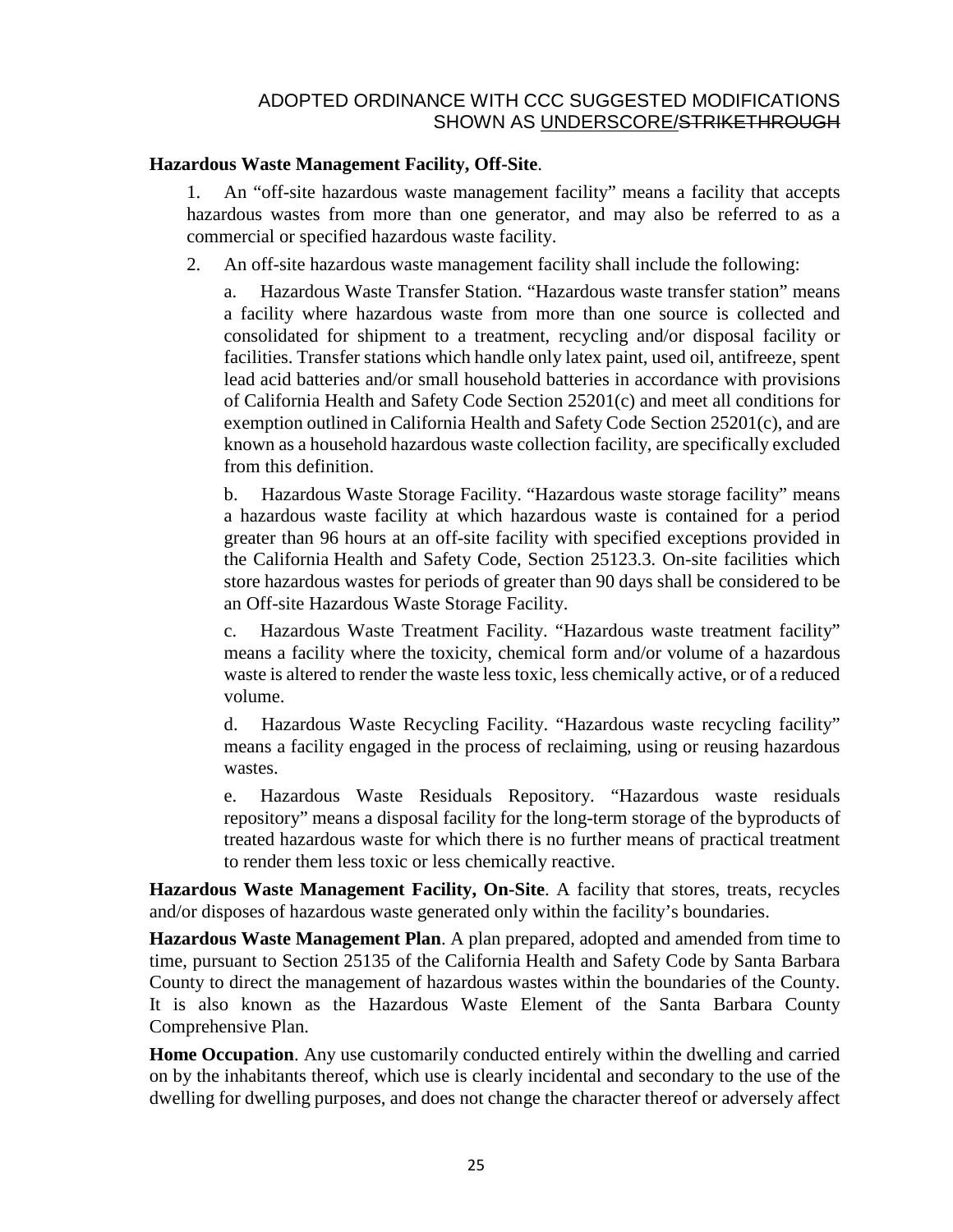the use or uses permitted in the zone in which the dwelling is located, and in connection with which there shall be no exterior display, no display windows, no stock in trade or commodity stored or sold upon the premises, no persons employed, and no mechanical, electrical or other specialized equipment used except such as is necessary for ordinary housekeeping purposes. Clinics, hospitals, barber shops, beauty parlors, tea rooms, tourist courts, rest homes, insurance and real estate offices, dancing schools, retail stores, commercial manufacturing, animal hospitals, kennels, among others, and any business which requires a City permit or license, except licenses issued for revenue purposes only, shall not be deemed home occupations.

**Hospice**. A State-licensed facility which provides 24-hour nursing and supportive care and other services in a home-like setting to persons who have a medical diagnosis of terminal illness.

**Hotel**. A building, group of buildings or a portion of a building which is designed for or occupied as the temporary abiding place of individuals for less than 30 consecutive days including, but not limited to establishments held out to the public as auto courts, bed and breakfast inns, hostels, inns, motels, motor lodges, time share projects, tourist courts, and other similar uses.

**Household**. A person, or a group of persons living together as a single, relatively permanent, bonafide housekeeping unit in a residential unit. Any reference in this code to "family" means "household." The term "household" does not include any center for the medical treatment of non-handicapped persons, halfway house, club, fraternity or sorority house, boarding house, dormitory, or the commercial use of property as a bed and breakfast, hostel, hotel, inn, lodging, motel, resort, timeshare project or other temporary lodging where the term of occupancy, possession, or tenancy is fewer than 30 consecutive calendar days.

**Household Hazardous Waste Collection Facility**. A facility run by, or under contract to, a public agency which only accepts certain types of hazardous materials and then only for transport to an authorized recycling facility or to a permitted hazardous waste collection facility. The types of wastes that can be accepted are latex paint, used oil, antifreeze, spent lead-acid batteries and small household batteries in accordance with all provisions of California [Health](http://qcode.us/codes/othercode.php?state=ca&code=heasaf) and Safety Code Section 25201(c). The materials cannot be stored for more than 180 days. Such facilities shall be accessible to individuals, households or small businesses.

**Junk Yard**. The term junk yard includes automobile wrecking yards and includes any area of more than 200 square feet for the storage, keeping or abandonment of junk including scrap metals or other scrap materials, or for the dismantling, demolition or abandonment of automobiles or other vehicles, or machinery or parts thereof.

**Kitchen**. Any room used or intended or designed to be used for cooking and/or preparation of food.

**Lot**. A parcel of land shown with a separate and distinct number on a plot or map recorded or filed with the Recorder of the County or a parcel of land held under separate ownership on the effective date of this title.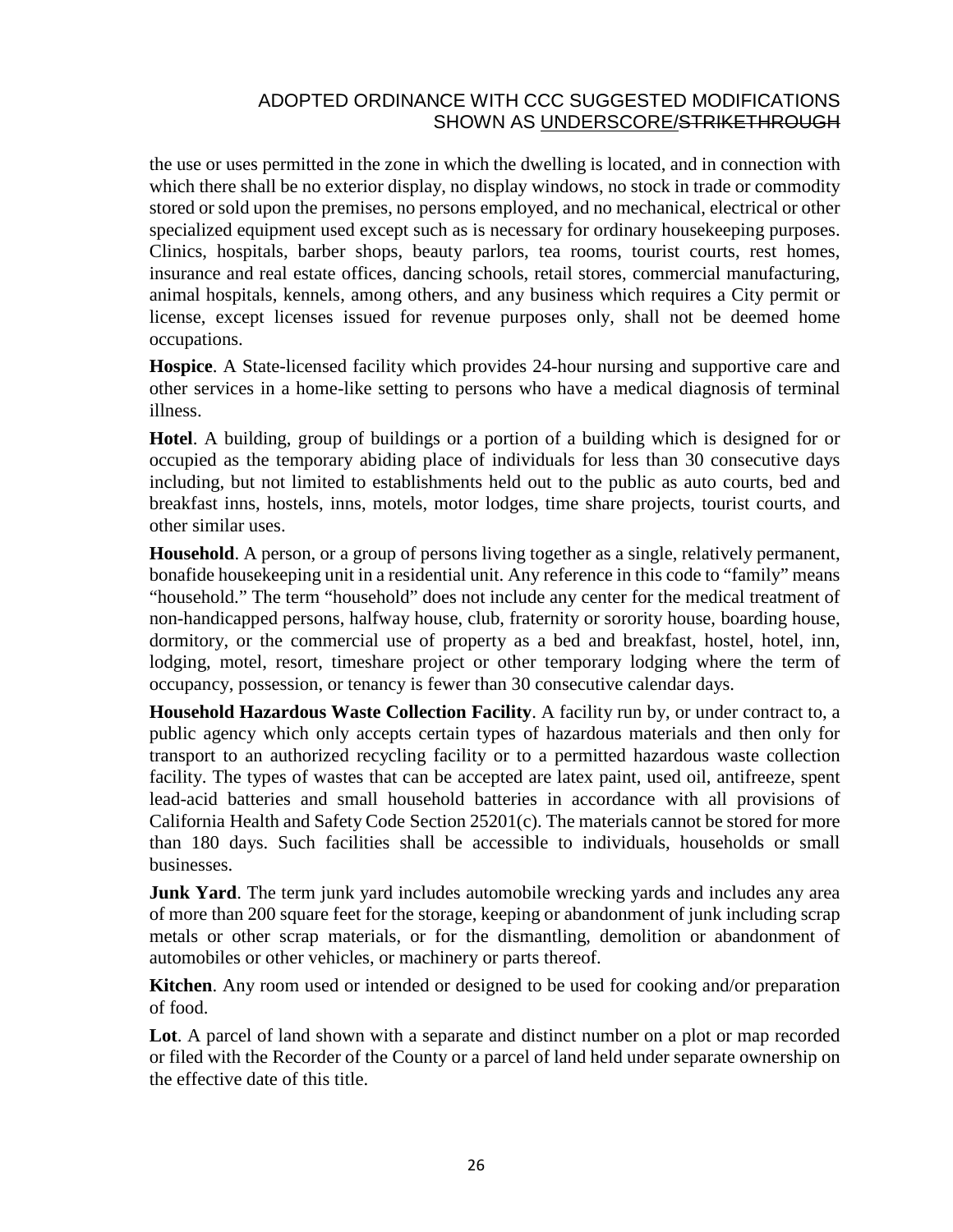**Lot, Corner**. A lot situated at the intersection of two or more streets having an angle of intersection of not more than 135 degrees.

**Lot, Interior**. A lot other than a corner lot.

**Lot Line, Front**. The line or lines dividing a lot from a public or private street. The line or lines that divide a lot from an alley or a driveway shall not be considered front lot lines. On lots that abut multiple streets, all lines that divide the lot from a street shall be considered front lot lines.

**Lot Line, Interior**. Any lot lines other than front lot lines.

**Lot, Through**. A lot having frontage on two parallel or approximately parallel streets.

**Mezzanine**. Mezzanine or mezzanine floor is an intermediate floor placed in any story or room. When the total area of any such mezzanine floor exceeds 33-1/3% of the total floor area in that room, it shall be considered as constituting an additional story. The clear height above or below a mezzanine floor construction shall be not less than seven feet.

**Microcell**. A small cellular transceiver facility installed at or below ground level and comprised of a utility cabinet, one or more small antennas mounted on a steel pipe, an existing public utility pole or existing structure, and transmitters with an effective radiated power not exceeding five watts per channel and not to exceed a total of 200 watts per facility.

**Mixed Use Development**. A development in which both nonresidential and residential uses are permitted on the same lot.

**Mobilehome**. A structure designed for human habitation and for being moved on a street or highway under permit pursuant to Section 35790 of the California [Vehicle](http://qcode.us/codes/othercode.php?state=ca&code=veh) Code. Mobilehome includes a manufactured home, as defined in Section 18007 of the California [Health](http://qcode.us/codes/othercode.php?state=ca&code=heasaf) and Safety Code, and a mobilehome as defined in Section 18008 of the California [Health](http://qcode.us/codes/othercode.php?state=ca&code=heasaf) and Safety Code, but does not include a recreational vehicle as defined in this chapter and Section 18010 of the California [Health](http://qcode.us/codes/othercode.php?state=ca&code=heasaf) and Safety Code, or a commercial coach as defined in Section 18001.8 of the California [Health](http://qcode.us/codes/othercode.php?state=ca&code=heasaf) and Safety Code.

**Mobilehome Park**. An area of land where two or more mobilehome spaces are rented, or held out for rent, to accommodate mobilehomes for more than 30 days.

**Mobilehome Park Space**. That portion of a mobilehome park set aside and designated for the occupancy of one mobilehome, including any contiguous area designed or used for automobile parking, carport, storage, awning, cabana or other use which is clearly incidental and accessory to the primary use of the space.

**Modular Cooking Unit**. A self-contained cooking and food preparation area shall be permitted when located in a state-licensed residential care facility for the elderly, community care facility, or hospice after a performance standard permit or conditional use permit is obtained pursuant to either Chapter [28.93](http://qcode.us/codes/santabarbara/view.php?cite=chapter_28.93&confidence=6) or Chapter [28.94](http://qcode.us/codes/santabarbara/view.php?cite=chapter_28.94&confidence=8) of this code. The modular cooking unit shall contain no more than a two-burner stove, oven or microwave oven, single compartment sink, refrigerator, utensil drawer(s), and cabinet(s) in one detachable module. The modular cooking unit shall not be larger than 18 square feet. Dishwashers and garbage disposals shall not be allowed. The modular cooking unit shall not be located in a room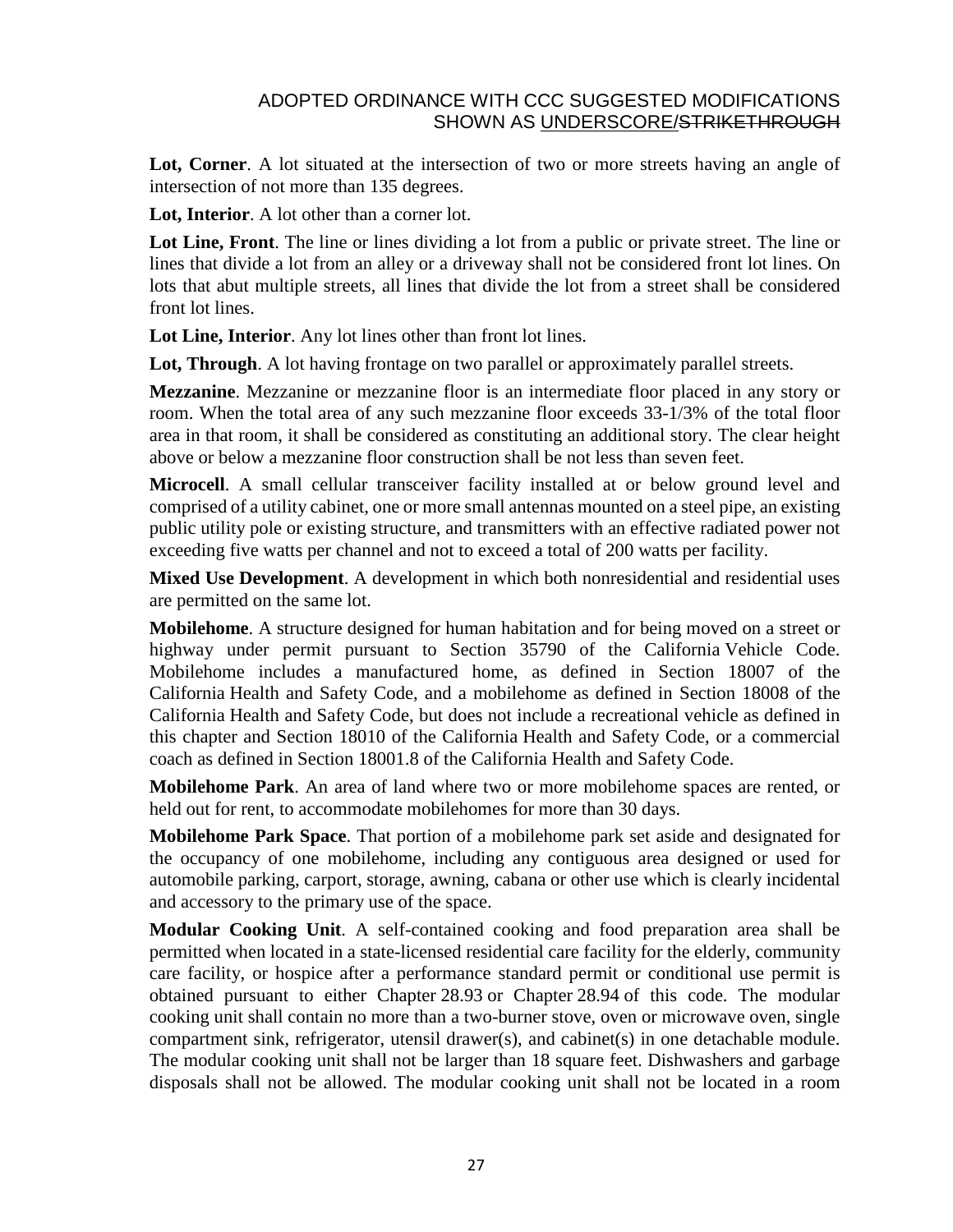separated from other living areas, but could be located in a small recessed opening off other living areas.

**Motel**. The definitions of "Motel" and "Hotel" are synonymous. See "Hotel."

**Multiple Residential Unit**. A building, or portion thereof, configured and/or occupied as three or more residential units and including apartment houses, and may include one or more Accessory Dwelling Units, but not including hotels.

**Nonconforming Building**. A building, structure or portion thereof which does not conform to the regulations of this title and which lawfully existed at the time the regulations with which it does not conform became effective.

**Nonconforming Use**. A use of a building or land which does not conform to the regulations of this title and which lawfully existed at the time the regulations with which it does not conform became effective.

**Non-Transient Tenant**. A person who has resided in a residential hotel for a period of more than 30 days as of the time a development application is submitted for that residential hotel.

**Owner**. Any individual, firm, association, syndicate, copartnership, corporation, trust or any other legal entity having sufficient proprietary interest in the land sought to be converted to commence, maintain, and complete proceedings to convert the same under this title.

**Parcel**. A general term including all plots of land shown with separate identification on the latest equalized county assessment roll. Parcels may or may not be separate lots, depending upon whether or not such parcels are created as required by the Subdivision Ordinance.

Patio. A hardscaped (e.g., concrete, tile, brick, stone, etc.) space, constructed on the ground, usually adjoining a building and intended for indoor-outdoor living and recreation. A patio may be surrounded by walls or roofed, but not both.

**Planned Residence Development**. One or more contiguous parcels of land in a single ownership or planning control which shall be planned and developed as a single unit, under provisions of this title, in a manner which shall be in harmony with the basic characteristics of the land use zone district in which it is located.

**Porch**. A raised platform, usually roofed and sometimes partly enclosed with low walls, that extends along an outside wall of a building, usually at an entrance to a dwelling. A porch may also be referred to as a veranda.

**Public Facility**. A facility open to the public and owned or operated by a governmental entity.

**Public Utilities**. The general classification for public water, gas, sewer, electrical, cable television and telephone lines and facilities; does not include natural or improved drainage facilities.

**Public Works Director**. The Public Works Director or any of his or her deputies or assistants.

**Quasi-Public Facility**. A facility that is open to the public and has a public purpose but is not owned or operated by a governmental entity. A community center, a public museum, and an art gallery are examples of a quasi-public facility.

**Recreational Vehicle**.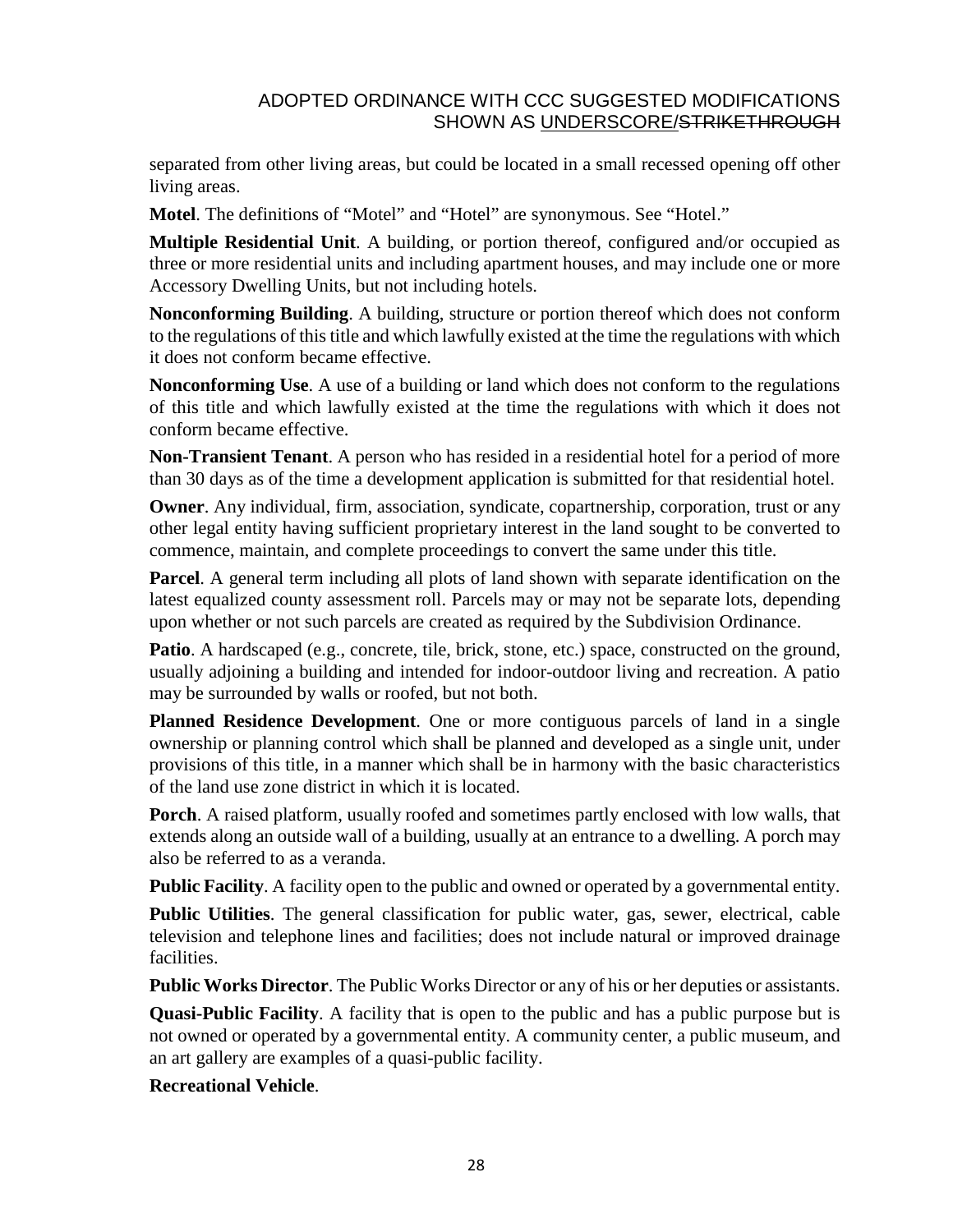1. RECREATIONAL VEHICLE. A motor home, slide-in camper, travel trailer, truck camper, or camping trailer, with or without motive power, designed for human habitation for recreational or emergency occupancy.

2. CAMPING TRAILER. A vehicular portable unit mounted on wheels and constructed with collapsible partial sidewalls which fold for towing by another vehicle and unfold at the campsite and designed for human habitation for recreational or emergency occupancy.

3. MOTOR HOME. A vehicular unit built on or permanently attached to a selfpropelled motor vehicle chassis, chassis cab or van, which becomes an integral part of the completed vehicle, designed for human habitation for recreational or emergency occupancy.

4. SLIDE-IN CAMPER. A portable unit, consisting of a roof, floor and sides, designed to be loaded onto and unloaded from the bed of a pickup truck, and designed for human habitation for recreational or emergency occupancy and shall include a truck camper.

5. TRAVEL TRAILER. A portable unit, mounted on wheels, of such a size and weight as not to require special highway movement permits when drawn by a motor vehicle and for human habitation for recreational or emergency occupancy.

**Recreational Vehicle Park**. Recreational vehicle park includes a permanent recreational vehicle park and overnight recreational vehicle park as defined in this chapter.

**Recreational Vehicle Park (Overnight)**. Any area of land where two or more recreational vehicle spaces are rented, or held out for rent, to owners or users of recreational vehicles used for travel or recreational purposes for less than 30 days.

**Recreational Vehicle Park (Permanent)**. An area of land where two or more recreational vehicle spaces are rented, or held out for rent, to accommodate recreational vehicles for residential purposes for 30 or more days.

**Recreational Vehicle Space**. That portion of a recreational vehicle park set aside and designated for the occupancy of one recreational vehicle, including any contiguous area designed or used for automobile parking, carport, storage, awning, cabana or other use which is clearly incidental and accessory to the primary use of the space.

**Residential Care Facility for the Elderly.** A housing arrangement where the residents are at least 60 years of age and where varying levels of care, supervision, or health-related services are provided to the residents based on their varying needs. Persons under 60 years of age with compatible needs may be allowed to be admitted or retained in such a facility, not to exceed 25% of the residents, as further defined in Chapter 3.2 of Division 2 of the California [Health](http://qcode.us/codes/othercode.php?state=ca&code=heasaf) and Safety Code.

**Residential Hotel**. A hotel or boarding house or similar residential facility where, on the date of the adoption of this chapter, the average duration of stay for the residents thereof exceeds 30 days.

## **Residential Unit**.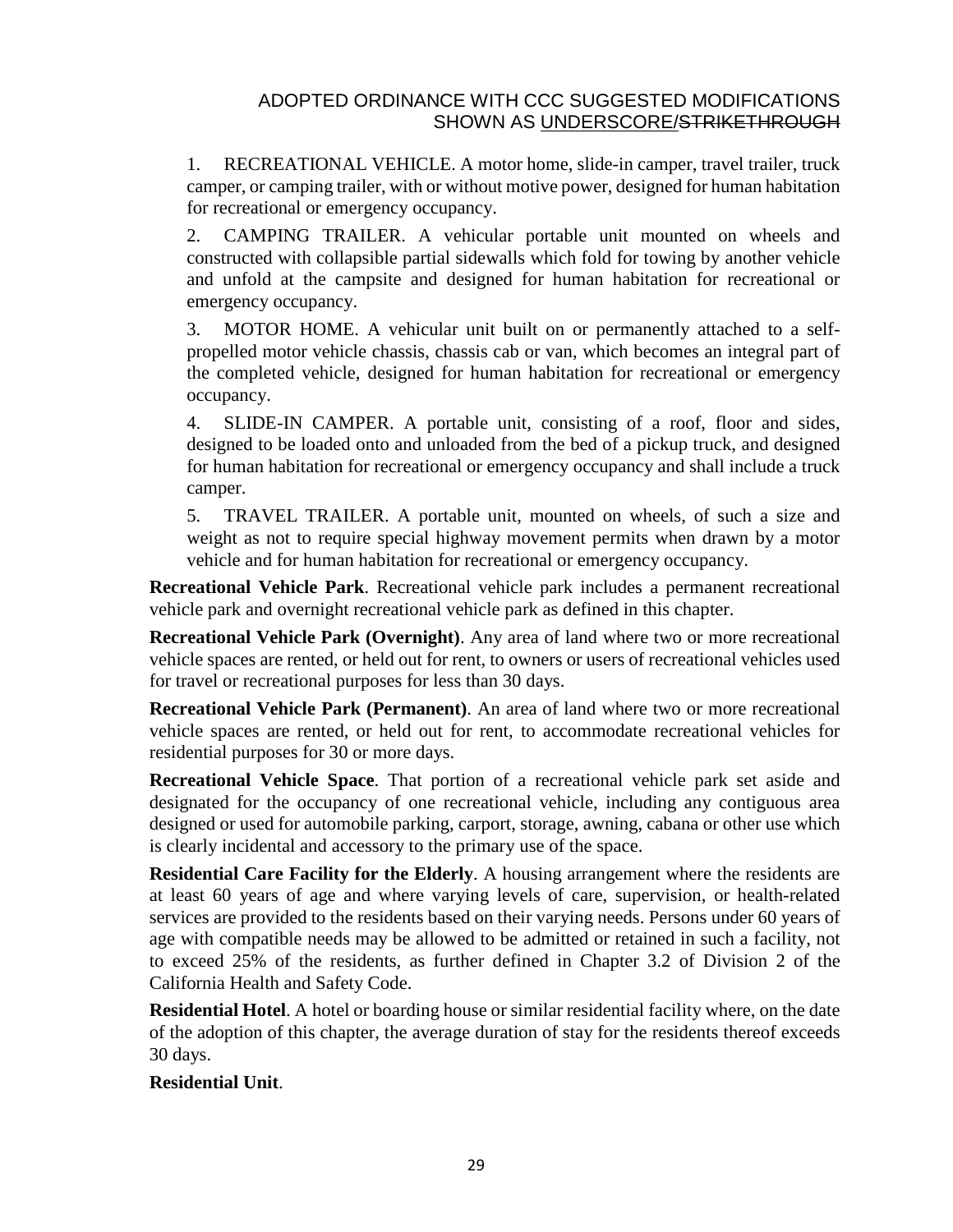1. A building or portion thereof designed or occupied for residential purposes, containing not more than one kitchen per residential unit, but not including hotels or boarding houses.

2. A residential unit may be declared by the Community Development Director when a building or portion thereof is configured or occupied for residential purposes, whether permanent or temporary, and contains elements evidencing separate residential occupancy. Elements to be considered may include, but are not limited to, the proximal arrangement and various combinations of:

- a. Sink or bar sink;
- b. Garbage disposal;
- c. Dishwasher;
- d. Toilet;
- e. Bathing facility;
- f. Interior locking doors;
- g. Exterior entrance;
- h. Exterior staircase;
- i. Separate yard, patio, deck or balcony;
- j. Separate phone line, cable line, or utility line;
- k. Separate garage or parking area (covered or uncovered) or carport;
- l. Countertops or cupboards;
- m. Sleeping loft; or
- n. Separate address/mail box designation.

Issuance of a building permit or other approvals does not, of itself, establish that a building or portion thereof is not a residential unit.

3. Notwithstanding this section, a building or portion thereof configured or occupied for residential purposes, whether permanent or temporary, containing a modular cooking unit shall not be deemed a residential unit providing:

a. A performance standard permit or conditional use permit has been issued pursuant to either Chapter [28.93](http://qcode.us/codes/santabarbara/view.php?cite=chapter_28.93&confidence=6) or Chapter [28.94](http://qcode.us/codes/santabarbara/view.php?cite=chapter_28.94&confidence=8) of this code; and

b. The facility has current, valid state licenses to operate a residential care facility for the elderly, community care facility or hospice; and

c. There is a staffed congregate kitchen and dining facility on-site providing regular meals to all residents.

**Rough Grade**. The stage at which the grade approximately conforms to the approved plan.

**School, Elementary or High**. An institution of learning which offers instruction in the several branches of learning and study required to be taught in the public schools by the [Education](http://qcode.us/codes/othercode.php?state=ca&code=edu) Code of the State of California. High schools include junior and senior, parochial and private.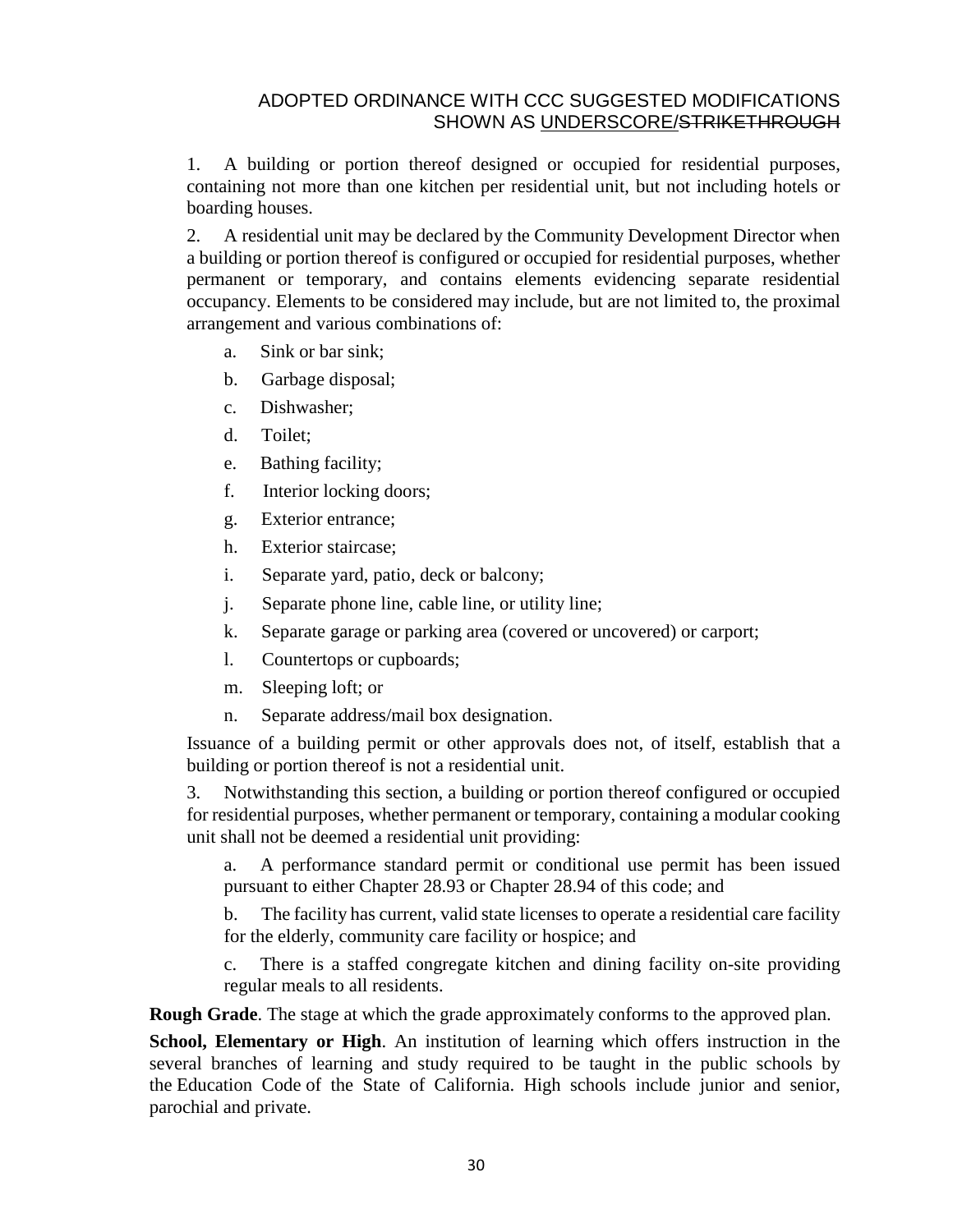**Self-Service Laundry**. Any establishment for laundering where there is no pick-up or delivery service and no steam or hand laundry of any type; provided, however, that all washing machines and accessory extractors and dryers shall be installed on a single floor and there shall be no intermingling of customers' laundry.

**Service Station**. Service station includes both automobile service stations and automobile service station/mini-markets.

**Setback, Front**. An area between the front lot line and a line parallel to the front lot line bounded by the interior lot lines of the lot that are roughly perpendicular to the front lot line, the depth of such area being the distance required by this zoning ordinance. The front setback is to be provided and maintained as an open space on a lot or parcel of land, unoccupied and unobstructed from the ground upward, except as otherwise provided in this title.

**Setback, Interior**. An area between an interior lot line and a line parallel to the interior lot line bounded by the two lot lines adjacent to the interior lot line from which the setback is measured, the depth of such area being the distance required by this zoning title. The interior setback is to be provided and maintained as an open space on a lot or parcel of land, unoccupied and unobstructed from the ground upward, except as otherwise provided in this title.

**Single Residential Unit**. A residential building configured as not more than one primary residential unit, and up to one Accessory Dwelling Unit or one Junior Accessory Dwelling Unit located on a single lot.

**Skilled Nursing Facility**. A State-licensed health facility or a distinct part of a hospital which provides continuous skilled nursing care and supportive care to patients whose primary need is for the availability of skilled nursing care on an extended basis. It provides 24-hour inpatient care and, as a minimum, includes physician, nursing, dietary, pharmaceutical services and an activity program. Intermediate care programs which provide skilled nursing and supportive care for patients on a less than continuous basis shall be considered skilled nursing facilities for the purposes of this chapter. "Skilled Nursing Facility" and "Intermediate Care Facilities" are further defined in Chapter 2, Division 2 of the California [Health](http://qcode.us/codes/othercode.php?state=ca&code=heasaf) and Safety Code.

**Stock Cooperative**. As defined in Section 11003.2 of the Business and [Professions](http://qcode.us/codes/othercode.php?state=ca&code=buspro) Code.

**Story**. That portion of a building included between the surface of any floor and the surface of the floor next above it, or if there be no floor above it then the space between such floor and the ceiling next above it. The number of stories in a building shall be construed to be the maximum number of stories through which any one of an unlimited number of possible vertical lines can pass, without passing through a wall, excluding certain mezzanines as provided in the definition for "Mezzanine."

**Street**. A public or private way constructed for the primary purpose of vehicular travel. An alley or a driveway is not a street. The term "street" describes the entire legal right-of-way or easement (public or private), including, but not limited to, the traffic lanes, bike lanes, curbs, gutters, sidewalk whether paved or unpaved, parkways, and any other grounds found within the legal street right-of-way. The name given to the right-of-way (avenue, court, road, etc.) is not determinative of whether the right-of-way is a street.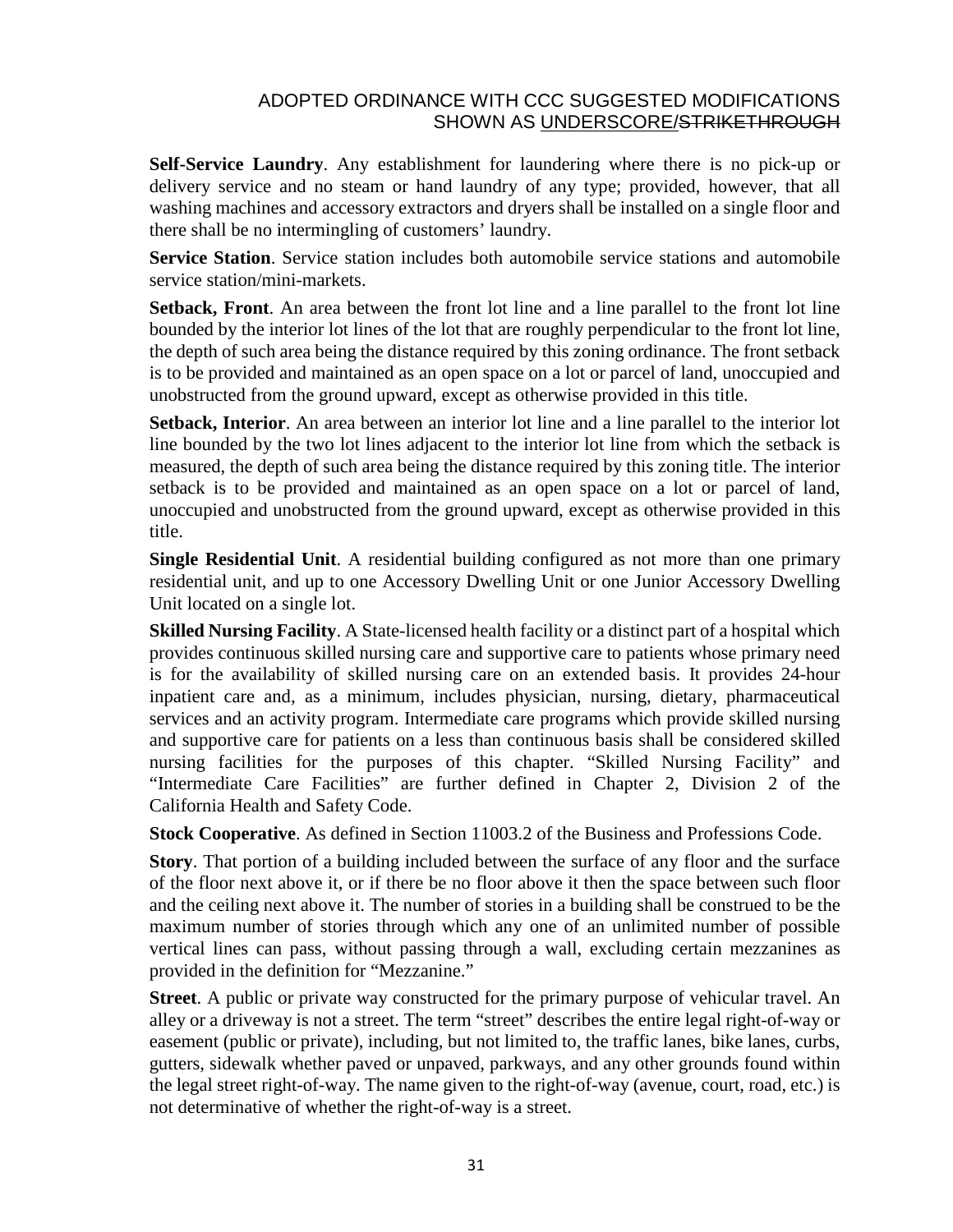**Street Frontage**. The length of the front lot line along an adjacent street. For the purpose of computing the street frontage of an irregularly shaped lot which is narrower at the front than at the rear, said measurement shall be along a straight line approximately parallel to the street and at a distance from the front property line equal to the front setback.

**Street, Private**. A street that is privately owned. Private streets do not appear on the official dedicated street map of the City of Santa Barbara. Private streets generally provide access to multiple lots or units and are usually named, unlike driveways. Private streets may be constructed to public street standards. Private streets are generally differentiated from driveways by larger widths, longer lengths, and may include public or private utilities. A private street may also be referred to as private road, lane, or drive.

**Street, Public**. Any street shown on the official dedicated street map of the City of Santa Barbara, as such map may be amended from time to time.

**Structural Alterations**. Any change in the supporting members of a building, such as bearing walls, columns, beams or girders, floor joists or roof joists.

**Structure**. Anything constructed or erected and the use of which requires more or less permanent location on the ground or attachment to something having a permanent location on the ground.

#### **Time Share Project; Time Share Estate; Time Share Use**.

1. A "time-share project" is one in which a purchaser receives the right in perpetuity, for life, or for a term of years, to the recurrent, exclusive use or occupancy of a lot, parcel, unit, or segment of real property, annually or on some other periodic basis, for a period of time that has been or will be allotted from the use or occupancy periods into which the project has been divided.

2. A "time-share estate" is a right of occupancy in a time-share project which is coupled with an estate in the real property.

3. A "time-share use" is a license or contractual or membership right of use in a timeshare project which is not coupled with an estate in the real property.

**Tourist Court**. The definitions of "Tourist Court" and "Hotel" are synonymous. See "Hotel."

**Trellis**. A structure or frame supporting open latticework, sometimes referred to as a pergola or arbor. A trellis is not considered an accessory building.

**Two-Residential Unit**. A building configured and/or occupied as not more than two residential units.

**Vertical**. Perpendicular to the plane of the horizon.

**Yard**.

1. A yard is an open space, on a lot or parcel of land, unoccupied and unobstructed from the ground upward, except as otherwise provided in this title.

2. It is the intent of this title to require yard area in all residential zones, which shall be adequate to provide light and air, separation of buildings, privacy of occupancy, reduction of fire hazards, control of building density, enjoyment of occupants, and preservation of residential amenities.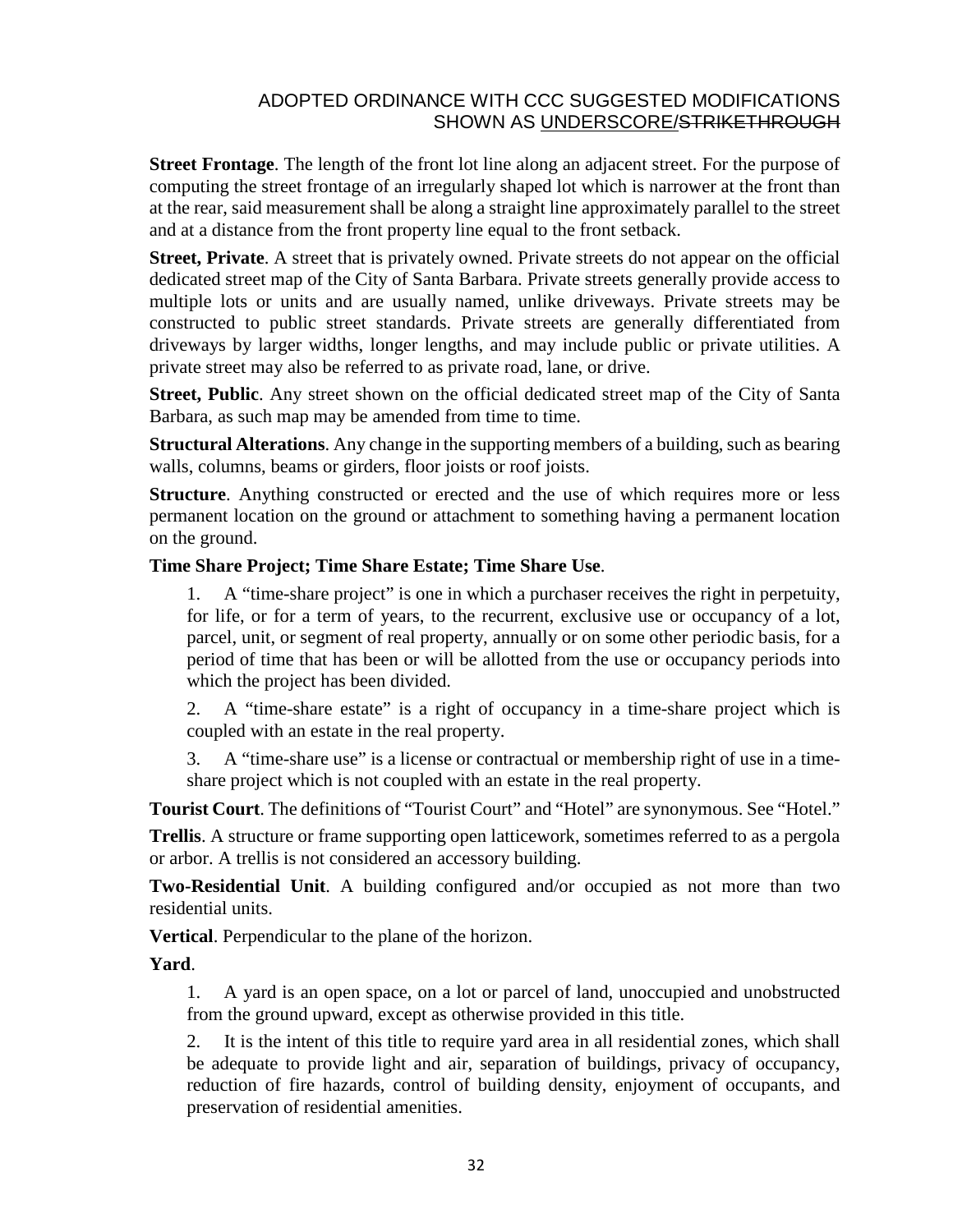3. For the purpose of this title, open parking of automotive vehicles, trailers and boats shall be considered as an obstruction.

**Yard, Front**. A yard extending across the full width of the lot between the front lot line and the nearest wall of any main building on the lot. This yard shall be measured by extending perpendicular lines from each point of the front lot line to the nearest wall of any main building on the lot. Where there is no wall of any main building on the lot which intercepts said perpendicular lines, said yard will terminate at a point determined by extending a line parallel to the front lot line from the corner of the front elevation of the main building to the nearest lot line. The front elevation of a building is any elevation that faces a street. If the corner of the front elevation is rounded (i.e., a tower), the corner of the elevation shall be established by drawing the smallest square or rectangle that will enclose the round element and extend the line from the corner of the superimposed square or rectangle that is closest to the front lot line.

**Yard, Open**. A required yard, the purpose of which is to provide usable outdoor living space and/or visual open space.

**Yard, Primary Front**. A front yard, on a lot with multiple front yards, designated by the property owner and approved by the Community Development Director or the Director's designee as the primary front yard. All other front yards on the lot shall be secondary front yards.

**Yard, Remaining Front**. The area of the front yard outside the required front setback.

**Yard, Secondary Front**. Any front yard on a lot with multiple front yards that is not designated as the primary front yard.

SECTION 3. Section 28.15.030 and Section 28.15.083 of Chapter 28.15 of Title 28 of the Santa Barbara Municipal Code is amended to read as follows:

#### **28.15.030 Uses Permitted.**

A. A single residential unit occupying a single lot, or a group home.

- B. Accessory buildings or uses as follows:
	- 1. An accessory dwelling unit or junior accessory dwelling unit subject to the provisions in Chapter 28.86 of this title
	- 2. A private garage, carport or parking spaces.
	- 3. Work or storage sheds for any non-commercial use or equipment.

4. The keeping of horses and necessary outbuildings in conjunction with the residential use of a lot and subject to the following conditions:

a. The keeping of horses shall be permitted only on lots having an area of 20,000 square feet or more, but in no event for commercial purposes, and provided that the number of animals on any one lot shall be limited to one for every 10,000 square feet of lot area, but not more than five per lot.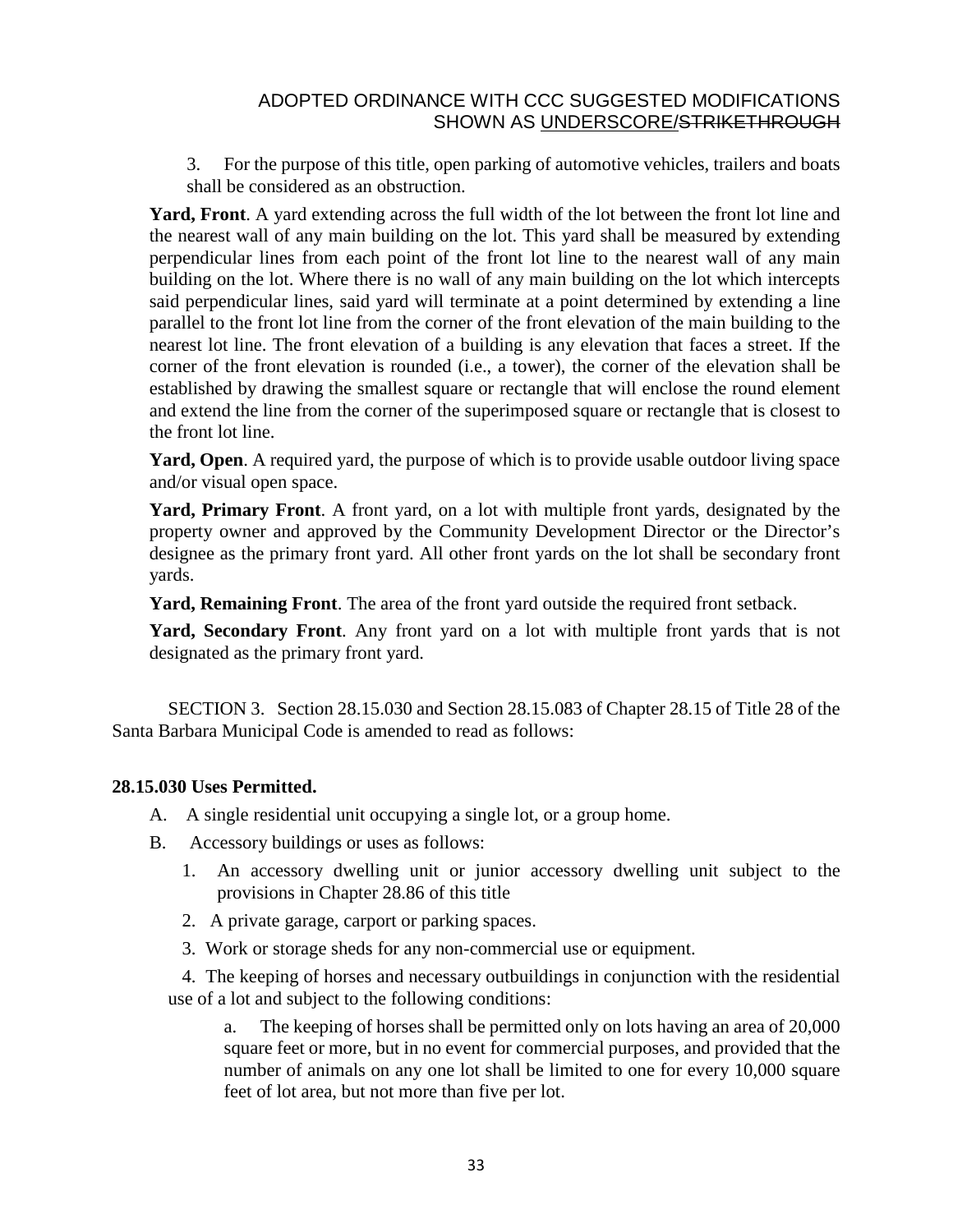b. The keeping of such animals shall conform to all other provisions of law governing same, and no such animals nor any pen, stable, barn or corral shall be kept or maintained within 35 feet of any dwelling or other building used for human habitation, or within 75 feet of the front lot line of the lot upon which it is located, or within 75 feet of any public park, school, hospital or similar institution.

c. The keeping of any other animal is only permitted pursuant to the provisions of Title 6 of the Santa Barbara Municipal Code.

C. A home occupation.

D. A State-licensed small family day care home.

E. A State-licensed large family day care home, subject to the provisions in Chapter [28.93](http://qcode.us/codes/santabarbara/view.php?cite=chapter_28.93&confidence=8) of this title.

F. State authorized, licensed or certified use to the extent it is required by State Law to be an allowed use in residential zones.

G. A mobilehome which has been certified under the National Mobilehome Construction and Safety Standards Act of 1974 (42 U.S.C. Section 5401 et seq.), as amended from time to time, on an approved permanent foundation.

H. Agriculture, as defined in Chapter [28.04](http://qcode.us/codes/santabarbara/view.php?cite=chapter_28.04&confidence=8) of this title, subject to administrative guidelines necessary to monitor and carry out these standards which may be adopted and amended from time to time by resolution of the City Council and subject to the following performance standards:

1. Accessory Buildings. Accessory buildings for agricultural purposes shall not exceed 500 square feet in aggregate and shall be located a minimum of 100 feet from any property line. Accessory buildings used for agricultural purposes may be placed on a parcel without a main building. Accessory buildings shall not be placed on ridgelines or in such a manner that the peak of the roof exceeds the ridgeline elevation by more than six feet. All accessory buildings shall be placed outside of the 100-year floodplain of any creeks or drainages on the property. Building siding and roof colors shall be in earth or vegetation tones to minimize visibility unless otherwise approved by the Architectural Board of Review or the Historic Landmarks Commission. If an applicant proposes an agricultural accessory building in excess of 500 square feet in area, the applicant may apply for a modification under Chapter [28.92](http://qcode.us/codes/santabarbara/view.php?cite=chapter_28.92&confidence=8) of this title.

2. Storage Requirements. All flammables, pesticides and fertilizers shall be stored in accordance with the regulations of the [California](http://qcode.us/codes/othercode.php?state=ca&code=calfir) Fire Code and Santa Barbara County Department of Health Services or successor agency. At a minimum, any area where such materials are stored shall have a continuous concrete floor and lip which is tall enough to contain 110% of the volume of all the materials stored in the area. No pesticides, chemical fertilizers or other hazardous materials shall be stored outside of buildings.

3. Large Vehicles. No vehicles in excess of five tons shall be kept, stored or parked on the property, except that such vehicles may be on the property as necessary for completion of grading performed in accordance with a grading permit issued by the City of Santa Barbara.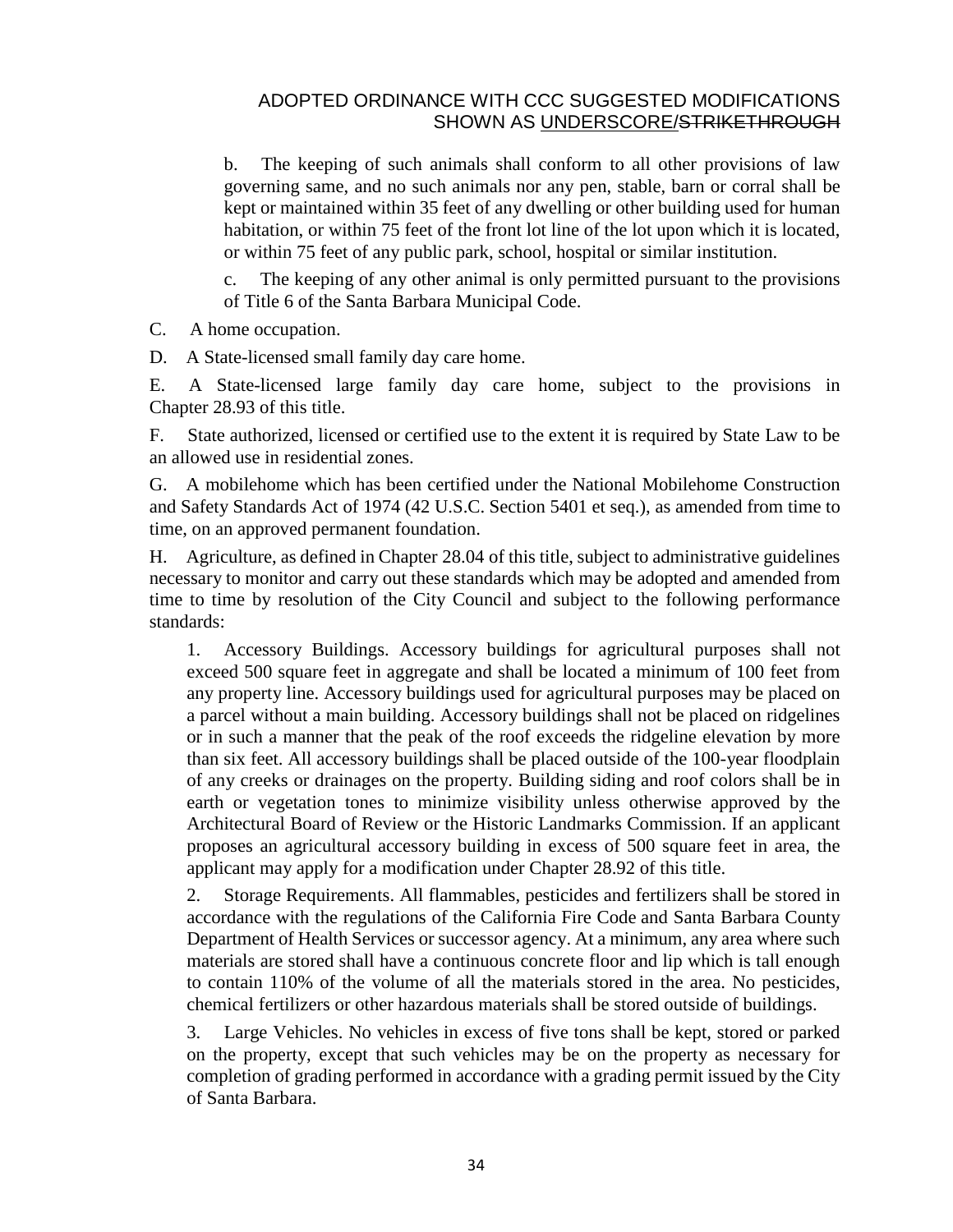4. Sanitation. Sanitary facilities shall be provided for agricultural workers as required by the Santa Barbara County Division of Environmental Health and the California Occupational Safety and Health Administration.

5. Water Meters. All agricultural operations involving an area of one-half acre or greater shall be placed on "Irrigation" water meters, as defined by authorization of Title 14 of this code.

6. Irrigation Systems. All new or retrofitted agricultural irrigation systems for agricultural uses other than those carried out in greenhouses, shall be designed in accordance with the standards of the Soil Conservation Service for water conserving irrigation.

I. Improvements and additions of 500 square feet or less to existing Public Works Facilities including, but not limited to, sewer lift stations, pump stations, water wells, pressure reducing stations, generator enclosures, minor improvements to existing water storage reservoirs and other miscellaneous structures incidental to or improving the existing use. Standard construction conditions may be imposed on the building permit as deemed appropriate by the Community Development Director.

## **28.15.083 Maximum Net Floor Area (Floor to Lot Area Ratio)**

A. APPLICATION. The provisions of this section shall only apply to lots within these zones that have less than 15,000 square feet of net lot area and which are, or are proposed to be, developed with a main or accessory building that is either: (1) two or more stories tall, or (2) has a building height of 17 feet or more.

B. DEFINITIONS. For purposes of this section, the following definitions shall apply:

1. Net Floor Area of a Building. The net floor area of a building shall be calculated in accordance with the following general rule and any applicable special rules:

a. General Rule. Net floor area is the area in square feet of all floors confined within the exterior walls of a building, but not including the area of the following: exterior walls, vent shafts, courts, and any areas with a ceiling height of less than five feet above the finished floor.

b. Special Rules.

(i) Stairs and Elevators. The area occupied by stairs or an elevator shaft within the exterior walls of a building shall be counted only on one floor of the building.

(ii) Small Accessory Buildings. Freestanding accessory buildings that do not require a building permit for construction or installation are excluded from the net floor area calculation.

(iii) Basements and Cellars. The net floor area calculation for a basement or cellar shall be reduced by 50% if the vertical distance from grade to ceiling is four feet or less for at least one-half of the length of the perimeter of the basement or cellar. The floor area of a basement or cellar shall be excluded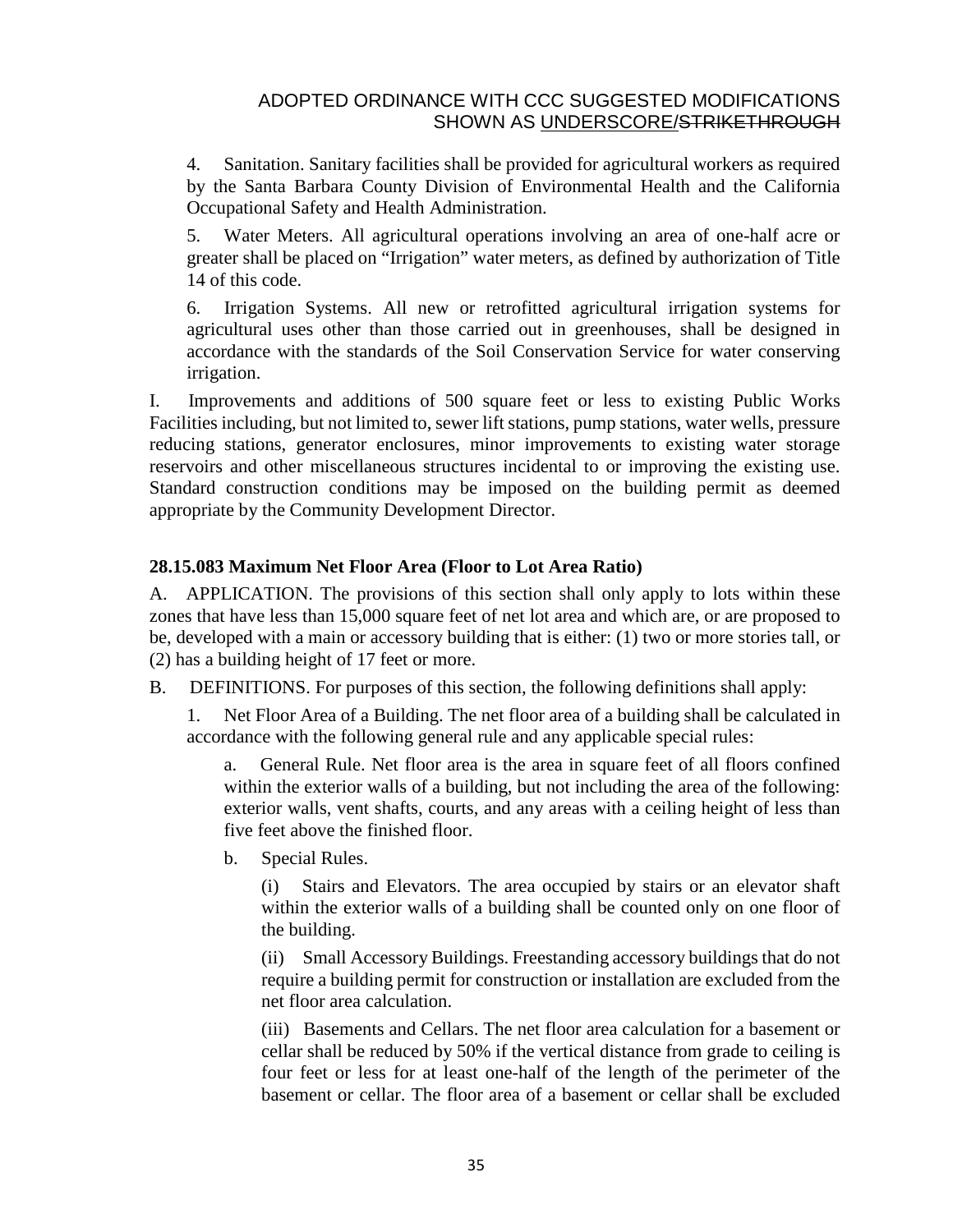from the calculation of net floor area if the vertical distance from grade to the ceiling is four feet or less for the entire length of the perimeter of the basement or cellar. For purposes of the exclusion of floor area, one section of the basement or cellar perimeter length, not exceeding five feet in length, may have a distance from grade to ceiling greater than four feet in order to allow for an exterior door, and the basement or cellar may still qualify for the exclusion if the door is located outside the required front setback.

(iv) Accessory Dwelling Units. Net floor area within a portion of a building that is designed and permitted as an accessory dwelling unit or junior accessory dwelling unit pursuant to Chapter 28.86 of this title shall be included in the net floor area calculation.

(v) Carports. The area within the exterior walls or supporting columns of a carport shall be included in the calculation of net floor area.

2. Net Floor Area on a Lot. The net floor area on a lot shall be the sum of the net floor area of all existing and proposed buildings on the lot.

3. Net Lot Area. The total horizontal area within the lot lines of a lot subtracting the horizontal area within any public rights-of-way on the lot.

C. MAXIMUM NET FLOOR AREA (Floor to Lot Area Ratio). For purposes of this section, the maximum net floor area of a lot shall be calculated according to the following formulae:

| NET LOT AREA (SQ. FT.) | MAXIMUM NET FLOOR AREA (SQ. FT.)                |
|------------------------|-------------------------------------------------|
| Less than $4,000$      | 2,200                                           |
| 4,000 to 9,999         | $1,200 + (.25$ multiplied by the net lot area)  |
| 10,000 to 14,999       | $2,500 + (.125$ multiplied by the net lot area) |

D. PRECLUDED DEVELOPMENT. No application for a building permit may be approved for any project that will: (1) result in an increase of the net floor area on the lot, (2) change the location of any floor area on the second or higher story of any building on the lot, or (3) increase the height of any portion of a building on the lot to a building height of 17 feet or higher if either of the following is true regarding the project:

1. The net floor area on the lot will exceed the maximum net floor area for the lot as calculated pursuant to this section, or

2. The net floor area on the lot will exceed 85% of the maximum net floor area for the lot as calculated pursuant to this section and any of the following conditions apply to the lot:

a. The average slope of the lot or the building site (as calculated pursuant to Section [28.15.080](http://qcode.us/codes/santabarbara/view.php?cite=section_28.15.080&confidence=8) of this code) is 30% or greater, or

The building height of any new or existing building or structure on the lot is in excess of 25 feet, or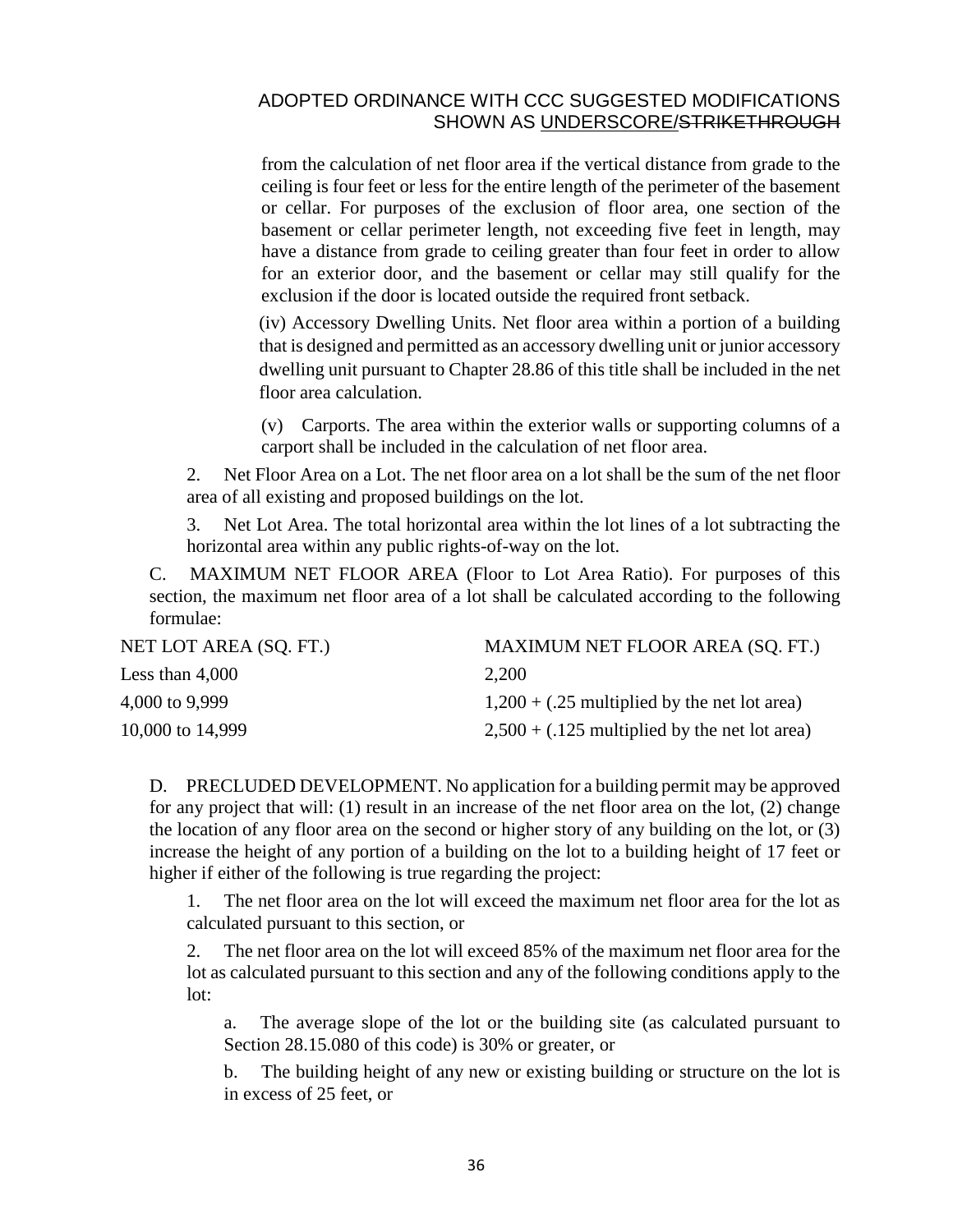c. The lot is located in the Hillside Design District established in Section [22.68.080](http://qcode.us/codes/santabarbara/view.php?cite=section_22.68.080&confidence=8) of this title and the application proposes 500 or more cubic yards of grading outside the footprint of the main building (soil located within five feet of an exterior wall of a main building that is excavated and recompacted shall not be included in the calculation of the volume of grading outside the building footprint).

SECTION 4. Section 28.18.060, Section 28.18.070 and Section 28.18.075 of Chapter 28.18 of Title 28 of the Santa Barbara Municipal Code is amended to read as follows:

#### **28.18.060 Setback, Open Yard, and Private Outdoor Living Space Requirements.**

The following setback, open yard, and private outdoor living space requirements shall be observed on all lots within the R-2 zone:

A. Front Setback. A front setback of not less than the indicated distance shall be provided between the front lot line and all buildings, structures, and parking on the lot as follows:

- 1. Ground floor of any building or structure: 15 feet
- 2. Upper story portion of a multiple story building or structure: 20 feet

3. Garage or carport with an opening that does not face an adjacent street or uncovered parking that does not back out onto the street: 15 feet

4. Garage or carport with an opening that faces an adjacent street or uncovered parking that backs out onto the street: 20 feet

B. Interior Setback. An interior setback of not less than the indicated distance shall be provided between the interior lot line and all buildings, structures, and parking on the lot as follows:

- 1. Buildings and structures other than covered parking: 6 feet
- 2. Covered or uncovered parking: 3 feet

C. Open Yard and Private Outdoor Living Space. An open yard shall be provided on all lots within this zone. The required open yard shall observe the following general rules regarding dimension, location, and configuration, except as such general rules may be altered by any applicable additional rules or exceptions specified within this subsection C:

General Rules. In this zone, open yards shall conform to the following dimension, location, and configuration requirements:

a. Minimum Size. Total area of at least 1,250 square feet of lot area.

b. Minimum Dimensions. The open yard may be provided in one area or in multiple areas; however, each area of open yard shall be at least 20 feet long and 20 feet wide measured in perpendicular directions.

c. Common Area or Assigned. The open yard may be provided as a common open yard or as private open yard assigned to individual units.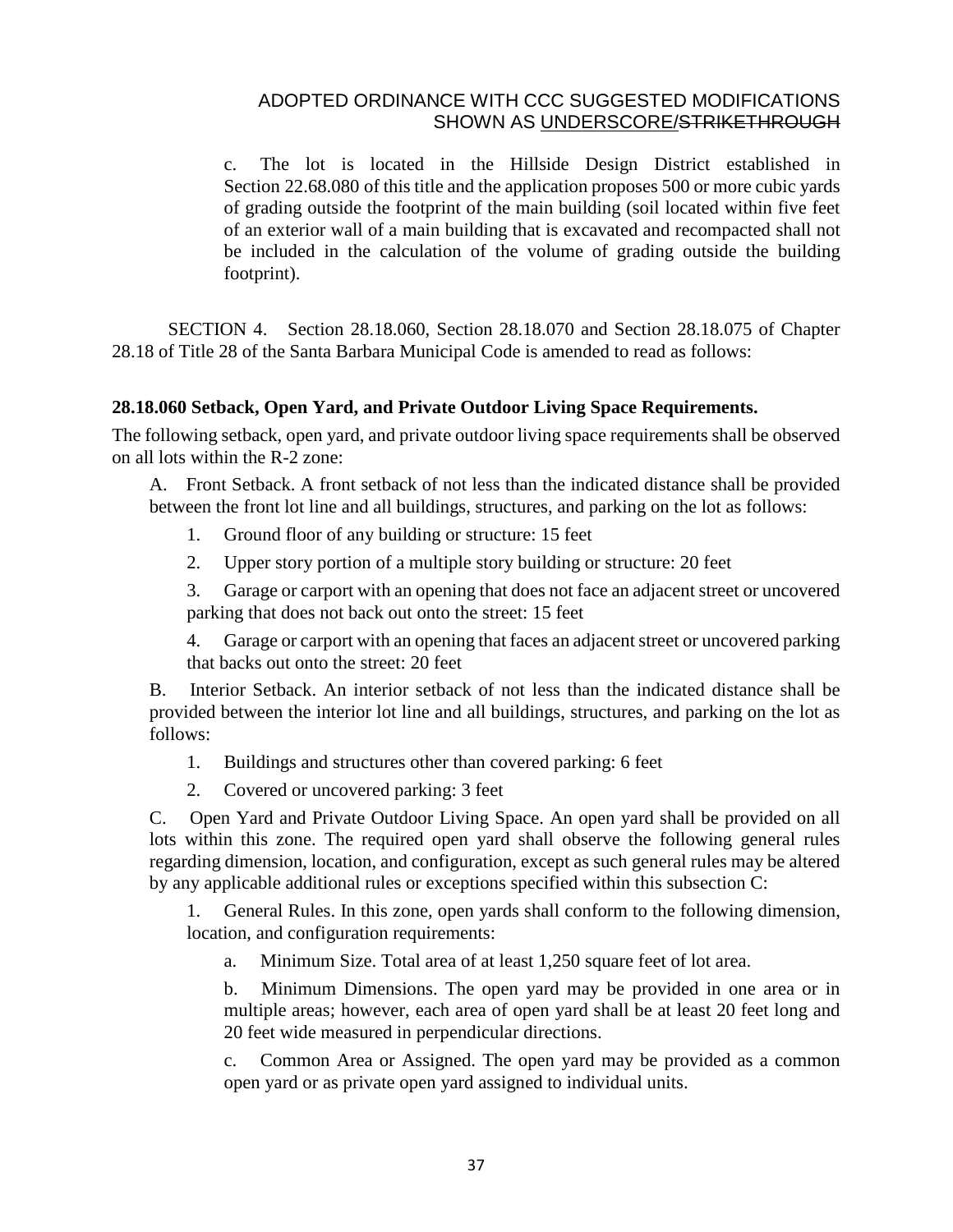d. Location and Configuration. The open yard may consist of any combination of ground level areas such as patios, ground floor decks, pathways, landscaped areas, natural areas, flat areas, or hillsides, so long as the overall size and dimensions of the open yard area meet the requirements specified in these general rules and the open yard is not located in any of the following locations:

i. Any portion of the front setback; however, up to 850 square feet of the open yard may be provided in the remaining front yard,

ii. Any areas designated for use by motor vehicles, including, but not limited to, driveways and parking areas, or

iii. On decks, patios, terraces, or similar improvements where the maximum height of the improvement above existing or finished grade, whichever is lower, is greater than 36 inches.

2. Additional Open Yard and Private Outdoor Living Space Requirements for Lots Developed with Four or More Dwelling Units.

a. Common Open Yard. On lots developed with four or more dwelling units, a common open yard shall be provided that meets the size, dimensional, and location requirements specified in the general rules.

b. Private Outdoor Living Space. In addition to the required common open yard, lots developed with four or more dwelling units shall provide private outdoor living space for each dwelling unit of not less than the size specified below based on the number of bedrooms in the dwelling unit:

- i. Studio Unit: 100 square feet
- ii. 1 Bedroom Unit: 120 square feet
- iii. 2 Bedroom Unit: 140 square feet
- iv. 3+ Bedroom Unit: 160 square feet.

The minimum dimensions of the private outdoor living space shall be at least 10 feet long and 10 feet wide measured in perpendicular directions. In addition, private outdoor living space provided pursuant to this paragraph shall observe the requirements specified in paragraphs c, e, f, g, and h of Section 28.21.081.A.1 of this code.

3. Exception to Location Requirement for Lots with Multiple Front Yards. On lots with multiple front yards, the following exception to the location requirement specified in the general rules or any applicable additional requirements is available: an open yard may include area in a secondary front yard as long as the open yard observes a 10 foot setback from the front lot line.

#### **28.18.070 Distance Between Buildings on the Same Lot.**

No main building shall be closer than 15 feet to any other main building on the same lot, except that a one story building shall be no closer than 10 feet to another one story building.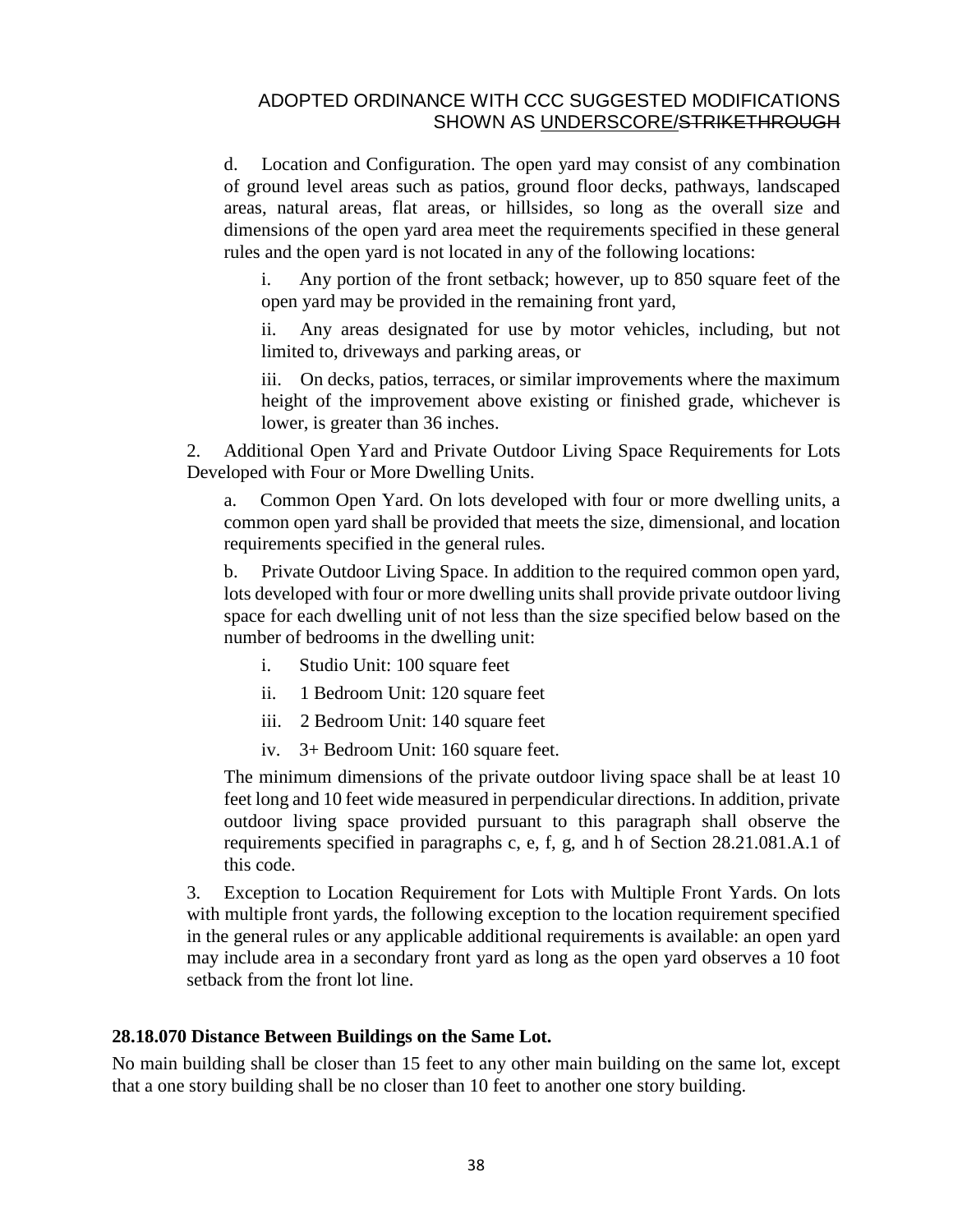#### **28.18.075 Lot Area and Frontage Requirements**

A. NEWLY-CREATED LOTS. Every lot hereafter created in an R-2 Zone shall contain at least 7,000 square feet and 60 feet of frontage on a public street.

B. LOTS BETWEEN 6,000 AND 6,999 SQUARE FEET. Existing lots between 6,000 and 6,999 square feet of net lot area, inclusive, may be used as if it had 7,000 square feet of lot area.

C. LOTS WITH LESS THAN 6,000 SQUARE FEET. Existing lots of less than 6,000 square feet of net lot area may be used as a building site for a one-family dwelling, provided that all other regulations of the zone prescribed by this title are observed.

D. MINIMUM AREA PER DWELLING UNIT FOR STANDARD LOTS. For lots of 7,000 square feet or more, there shall be provided a lot area of 3,500 square feet or more for each dwelling unit hereafter erected.

E. R-2 LOT SLOPE DENSITY. The minimum lot areas specified in this section shall be increased by the following factors where the average slope of the parcels falls within the percent of average slope ranges given:

| <b>Factor</b>              | <b>Percent of Average Slope</b> |
|----------------------------|---------------------------------|
| 1.5 times minimum lot area | 10\% to 20\%                    |
| 2.0 times minimum lot area | 20\% to 30\%                    |
| 3.0 times minimum lot area | over $30\%$                     |

"Average slope" of a parcel of land or any portion thereof shall be computed by applying the formula  $(S=.00229$  IL divided by A) to the natural slope of the land, before grading is commenced, as determined from a topographic map conforming to National Mapping Standards and having a scale of not less than 1 inch equals 200 feet and a contour interval of not less than five feet. The letters in this formula shall have the following significance:

 $S =$  The average slope of the land in percent.

 $I =$  The contour interval in feet.

 $L =$ The combined length of all contours in feet, excluding the length of contours in drainage channels and in natural water courses below the 25 year flood level.

 $A =$ The net area of parcel or portion thereof, in acres, after deducting all areas in drainage channels below the 25 year flood level, for which the slope is to be determined.

F. HABITABLE DWELLING SPACE - DEFINED. For the purpose of this section, the term "Habitable Dwelling Space" shall be calculated to include all building square footage as measured from the inside of the walls of the building, excluding the square footage of the garage.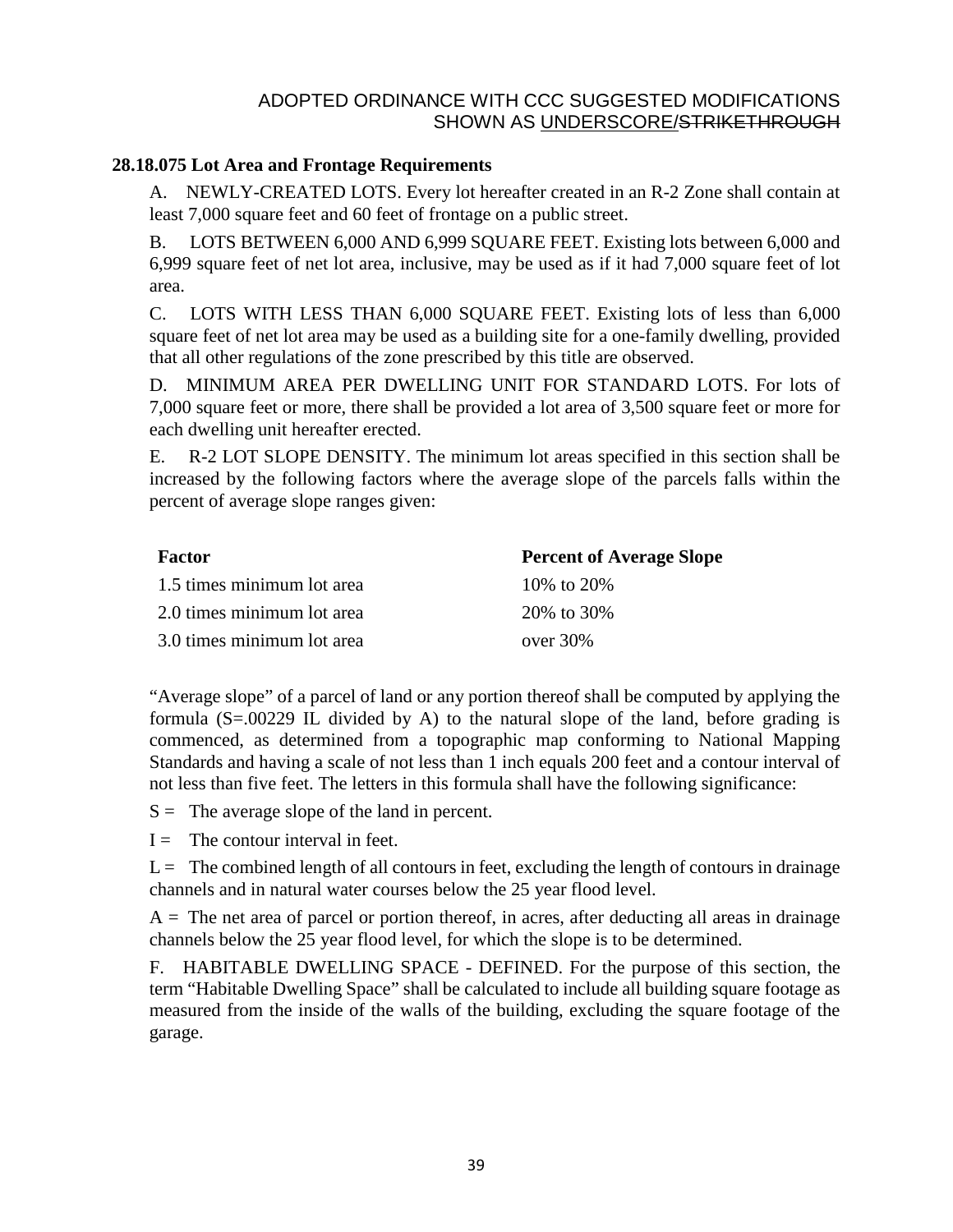SECTION 5. Section 28.44.070, Section 28.44.110 and Section 28.44.120 of Chapter 28.44 of Title 28 of the Santa Barbara Municipal Code is amended to read as follows:

#### **28.44.070 Exclusions and Exemptions.**

The following categories of development, through subsection C, are categorically excluded from the coastal development permit requirements of this chapter pursuant to Categorical Exclusion Order E-86-03 as amended by Categorical Exclusion Order E-06-1 and certified by the California Coastal Commission:

A. TIME-SHARE CONVERSION EXCLUSION. Any activity anywhere in the coastal zone that involves the conversion of any existing multiple-unit residential structure to a timeshare project, estate, or use, as defined in Section 11212 of the Business and [Professions](http://qcode.us/codes/othercode.php?state=ca&code=buspro) [Code.](http://qcode.us/codes/othercode.php?state=ca&code=buspro) If any improvement to an existing structure is otherwise exempt from the permit requirements of this division, no coastal development permit shall be required for that improvement on the basis that it is to be made in connection with any conversion exempt pursuant to this subdivision. The division of a multiple-unit residential structure into condominiums, as defined in Section 783 of the Civil [Code,](http://qcode.us/codes/othercode.php?state=ca&code=civ) shall not be considered a timeshare project, estate, or use for purposes of this subdivision.

B. VESTED RIGHTS EXCLUSION. Any development which, on the effective date of this subsection, has a valid approval from the Coastal Commission shall be considered to have a vested right until such time as said approval expires or lapses; provided, however, that no substantial change may be made in any such development without prior Coastal Commission and City approval having been obtained by the developer.

## C. SINGLE FAMILY RESIDENCE EXCLUSIONS.

1. Construction of one single family residence on an existing vacant parcel in the area designated as Non-Appealable on the Post-LCP Certification Permit and Appeal Jurisdiction Map, City of Santa Barbara.

2. Demolition and reconstruction of an existing single family residence in the area designated as Non-Appealable on the Post-LCP Certification Permit and Appeal Jurisdiction Map, City of Santa Barbara. Notwithstanding the exclusion specified in this paragraph, if an application for demolition and reconstruction of an existing single family residence is submitted for a lot that either: (1) contains a City Landmark or Structure of Merit, (2) contains or is within 100 feet of archeological or paleontological resources, or (3) contains or is within 100 feet of a environmentally sensitive habitat area, stream, wetland, marsh, or estuary, regardless of whether such resources are mapped or unmapped, then the application shall require a coastal development permit.

The following categories of development, through the end of this section, are exempt from the coastal development permit requirements of this chapter pursuant to Section 30610 of the Public Resource Code and Sections 13250—13253 of Title 14 of the [California](http://qcode.us/codes/othercode.php?state=ca&code=caladm) [Administrative](http://qcode.us/codes/othercode.php?state=ca&code=caladm) Code.

D. SINGLE FAMILY RESIDENCE EXEMPTION. Improvements to existing singlefamily residences including an attached accessory dwelling unit or a junior accessory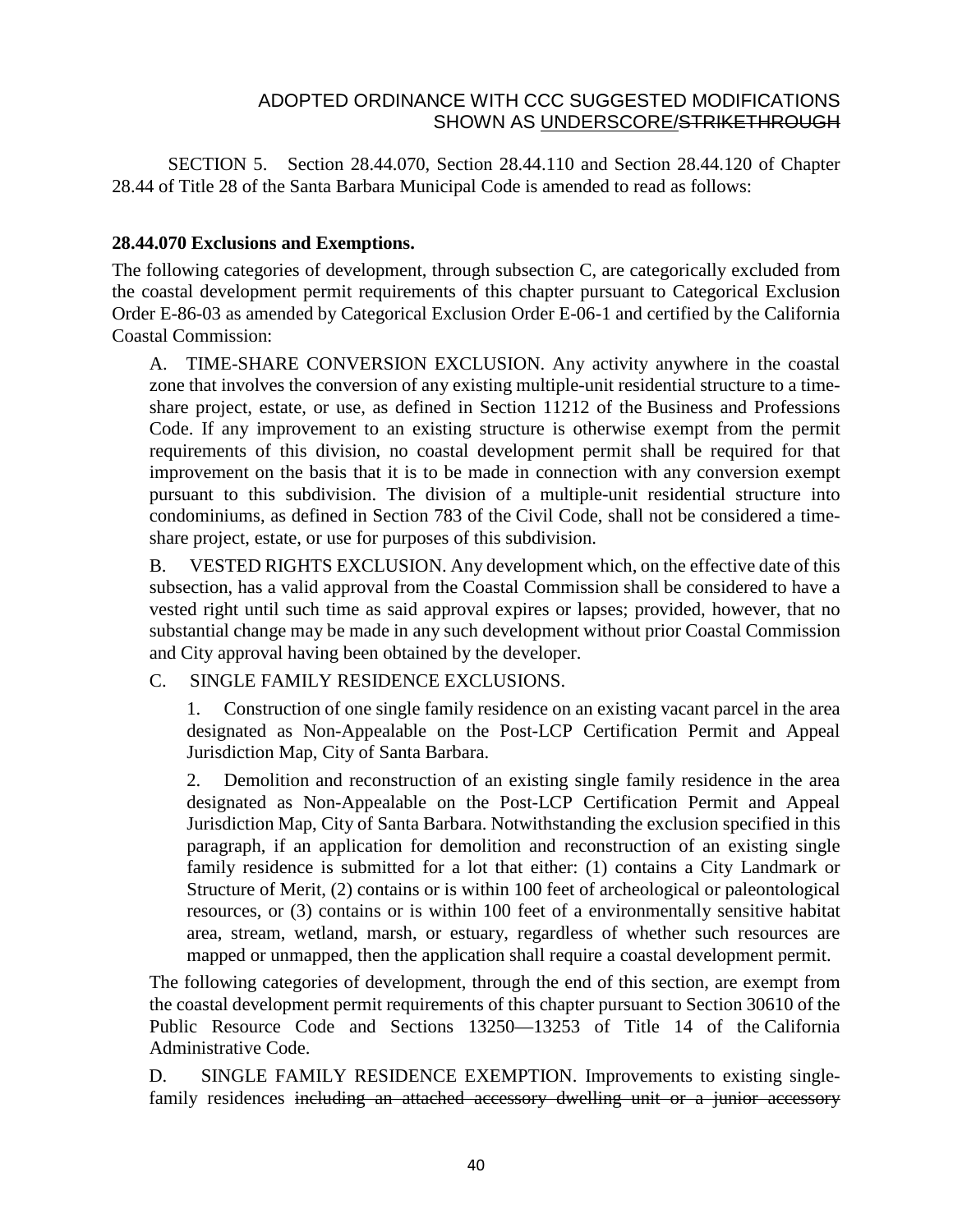dwelling unit; provided, however, that those improvements which involve a risk of adverse environmental effect shall require a coastal development permit, as provided for in Section 13250 or Section 13553 of Title 14 of the California Administrative Code, as amended from time to time. Attached accessory dwelling units and accessory dwellings units located in an existing accessory structure or in a proposed or existing primary residence that meet the requirements of Section 28.86 are exempt from obtaining a Coastal Development Permit. A junior accessory dwelling unit that is created from at least one existing bedroom and is entirely within an existing single-family residence and does not change the building envelope is not considered development and does not require a Coastal Development Permit and is not subject to the LCP.

E. OTHER CONSTRUCTION EXEMPTION. Improvements to any structure other than a single family residence or a public works facility; provided, however, that those improvements which involve a risk of adverse environmental effect; or adversely affect public access; or result in a change in use contrary to any policy of the Coastal Act; shall require a coastal development permit, as provided in Section 13253 of Title 14 of the [California](http://qcode.us/codes/othercode.php?state=ca&code=caladm) [Administrative](http://qcode.us/codes/othercode.php?state=ca&code=caladm) Code, as amended from time to time.

F. MAINTENANCE OF NAVIGATION CHANNEL EXEMPTION. Maintenance dredging of existing navigation channels or moving dredged material from such channels to a disposal area outside the Coastal Zone, pursuant to a permit from the United States Army Corps of Engineers.

G. REPAIR OR MAINTENANCE EXEMPTION. Repair or maintenance activities that do not result in an addition to, or enlargement or expansion of the object of such repair or maintenance activity; provided, however, that extraordinary methods of repair and maintenance that involve a risk of substantial adverse environmental impact shall require a coastal development permit, as provided in Section 13252 of Title 14 of the [California](http://qcode.us/codes/othercode.php?state=ca&code=caladm) [Administrative](http://qcode.us/codes/othercode.php?state=ca&code=caladm) Code, as amended from time to time.

H. UTILITY CONNECTIONS EXEMPTION. The installation, testing and placement in service or the replacement of any necessary utility connection between an existing service facility and any development approved pursuant to the California Coastal Act of 1976 and this chapter; provided that the Community Development Director may, where necessary, require reasonable conditions to mitigate any adverse impacts on coastal resources, including scenic resources.

I. REPLACEMENT OF EXISTING STRUCTURES DESTROYED BY NATURAL DISASTER EXEMPTION. The replacement of any structure, other than a public works facility, destroyed by a disaster. The replacement structure shall conform to applicable existing zoning requirements, shall be for the same use as the destroyed structure, shall not exceed either the floor area, height, or bulk of the destroyed structure by more than 10%, and shall be sited in the same location on the affected property as the destroyed structure. As used in this subsection I, the term:

1. "Disaster" means any situation in which the force or forces which destroyed the structure to be replaced were beyond the control of its owner.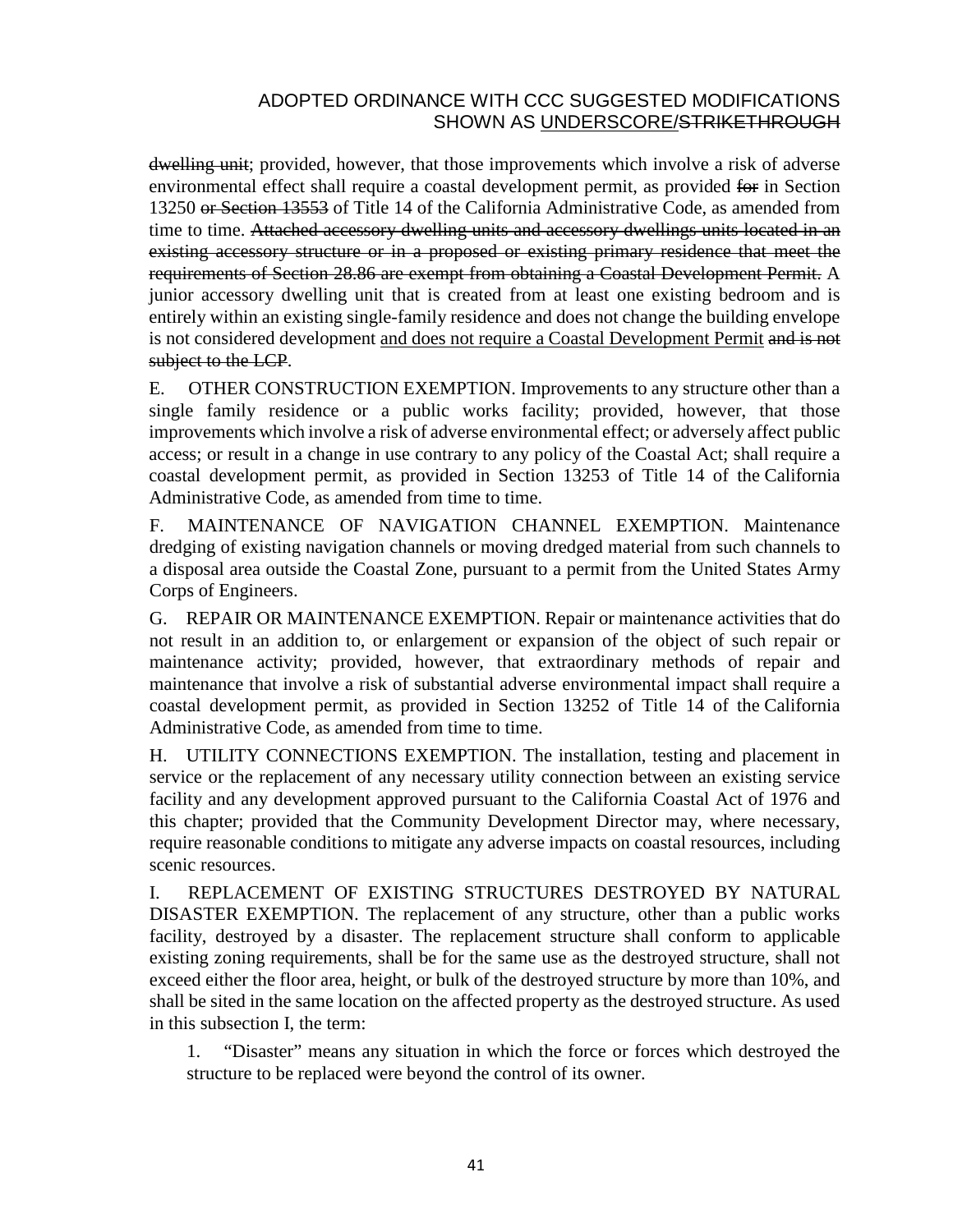2. "Bulk" means total interior cubic volume as measured from the exterior surface of the structure.

3. "Structure" includes landscaping and any erosion control structure or device which is similar to that which existed prior to the occurrence of the disaster.

#### J. TEMPORARY EVENT EXEMPTION.

1. Definitions. For the purposes of this subsection J, the following words and phrases shall be construed as set forth below:

a. Exclusive Use. A use that precludes public uses in the area of the temporary event for recreation, beach access or access to coastal waters other than for or through the temporary event itself.

b. Limited Duration. A period of time that does not exceed a two-week period on a continual basis, or does not exceed a consecutive four-month period on an intermittent basis.

c. Non-Permanent Structure(s). Include, but are not limited to, bleachers, perimeter fencing, vendor tents/canopies, judging stands, trailers, portable toilets, sound/video equipment, stages, booths, platforms, movie/film sets, which do not involve grading or landform alteration for installation.

d. Temporary Event. An activity or use that constitutes development as defined in Section 30106 of the California Coastal Act; and is an activity or function of limited duration; and involves the placement of non-permanent structures; and/or involves exclusive use of a sandy beach, parkland, filled tidelands, water, streets or parking area which is otherwise open and available for general public use.

e. Coastal Resources. Include, but are not limited to, public access opportunities, visitor and recreational facilities, water-oriented activities, marine resources, biological resources, environmentally sensitive habitat areas, agricultural lands, and archaeological or paleontological resources.

f. Sandy Beach Area. Includes publicly-owned and privately-owned sandy areas fronting on coastal waters, regardless of the existence of potential prescriptive rights or a public trust interest.

2. General Rule. Except as provided in paragraph 4 below, every temporary event is excluded from the coastal development permit requirements under this chapter, unless the temporary event meets all of the following criteria:

a. The event is to be held between Memorial Day weekend and Labor Day, inclusive; and

b. The event occupies all or a portion of a sandy beach area; and

c. The event involves a charge for general public admission or seating where no fee is currently charged for use of the same area (not including booth or entry fees).

3. Other Exclusions. The Community Development Director may also exclude a temporary event that satisfies all of the criteria specified in paragraph 2 above, if: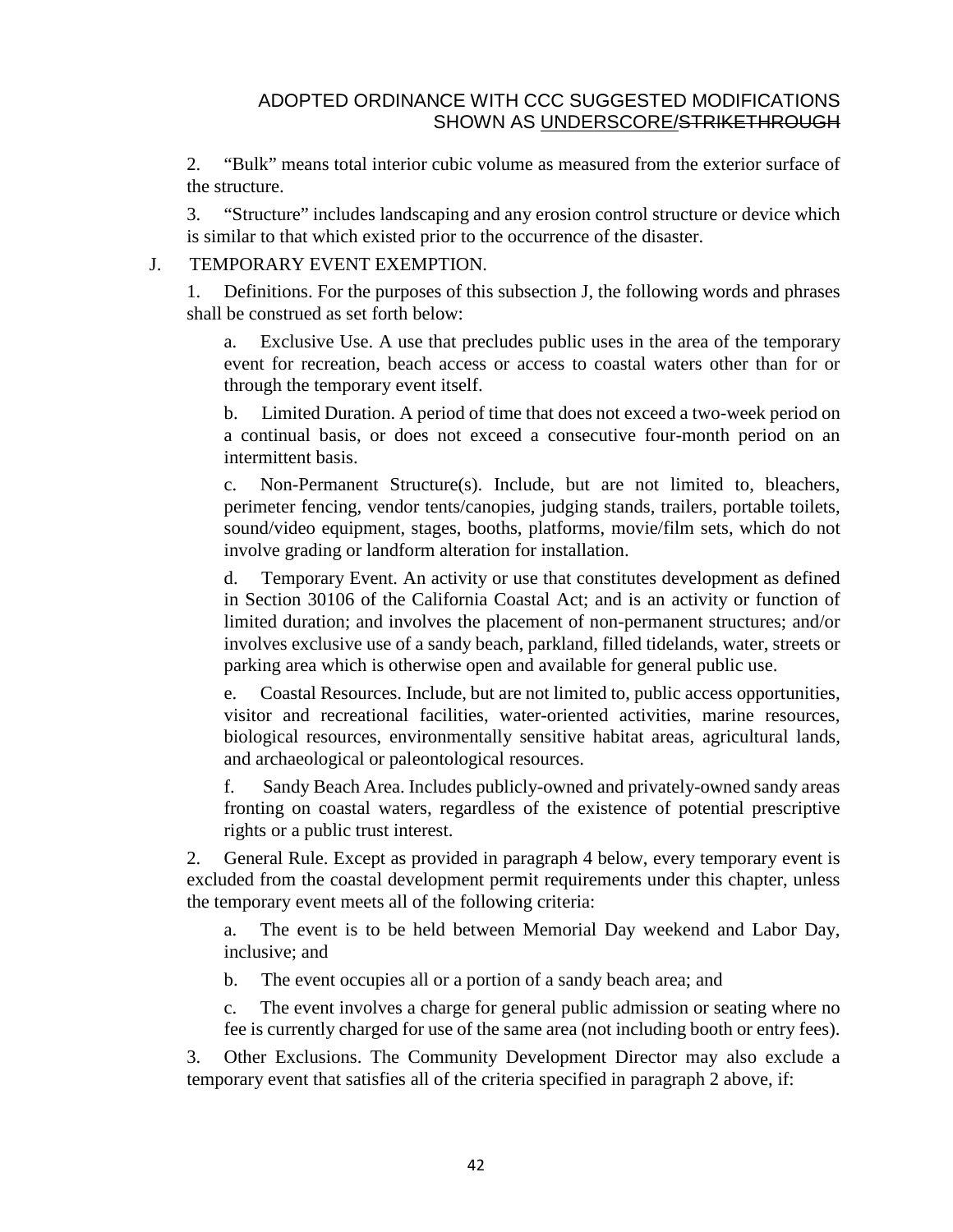a. The fee is for preferred seating only and 75% of the provided seating capacity is available free of charge for general public use; or

b. The event is held on a sandy beach area in a remote location with minimal demand for public use, and there is no potential for adverse effect on sensitive coastal resources; or

c. The event is less than one day in duration; or

d. The event has previously received a coastal development permit and will be held in the same location, at a similar season, and for a similar duration, with operating and environmental conditions substantially the same as those associated with the previously-approved event.

4. Special Circumstances. The Community Development Director, or the Planning Commission or City Council through direction to the Community Development Director, may determine that a temporary event shall require a coastal development permit, even if the criteria specified in paragraph 2 above are not met, if the Community Development Director determines that unique or changing circumstances exist relative to the particular temporary event that have the potential for significant adverse impacts on coastal resources. Such circumstances may include, but shall not be limited to, the following:

a. The event, either individually or together with other temporary events scheduled before or after the particular event, precludes the general public from use of a public recreational area for a significant period of time;

b. The event and its associated activities or access requirements will either directly or indirectly impact environmentally sensitive habitat areas, rare or endangered species, significant scenic resources, or other coastal resources as defined in paragraph 1 of this subsection;

c. The event is scheduled between Memorial Day weekend and Labor Day and would restrict public use of roadways or parking areas or otherwise significantly impact public use or access to coastal waters; or

d. The event has historically required a coastal development permit to address and monitor associated impacts to coastal resources.

## **28.44.110 Authority to Review.**

Where a coastal development permit is required pursuant to Section [28.44.060,](http://qcode.us/codes/santabarbara/view.php?cite=section_28.44.060&confidence=6) the authority to review an application for a coastal development permit is designated as follows:

A. APPEALABLE DEVELOPMENT.

1. Planning Commission. The Planning Commission shall review all applications for coastal development permits for proposed development in the appealable area unless authority is granted to the Staff Hearing Officer pursuant to paragraph 2 below.

2. Staff Hearing Officer. The Staff Hearing Officer shall review applications for coastal development permits for development proposed in the appealable area when: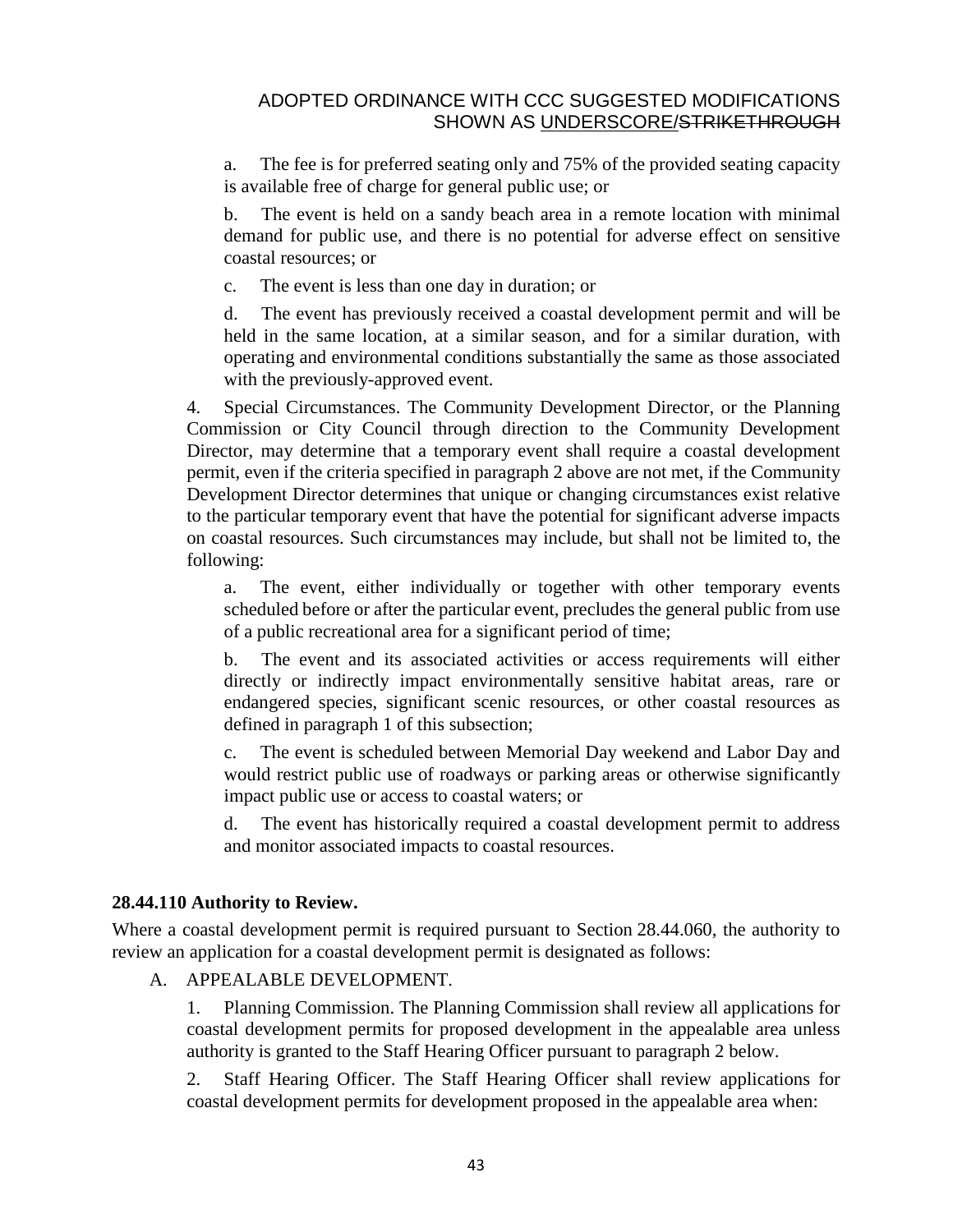a. The proposed development requires another discretionary action by the Staff Hearing Officer under any other provision of this code; or

b. The proposed development involves single family residential development unless the proposed development:

i. is located less than 50 feet from the edge of any coastal bluff or the inland extent of any beach; or

ii. is located seaward of the seacliff retreat line as defined in the City of Santa Barbara Coastal Plan; or

iii. involves an improvement that increases the internal floor area of any structure by more than 500 square feet; or

iv. involves a second story improvement; or

v. requires a discretionary action by the Planning Commission under another provision of this code.

#### B. NON-APPEALABLE DEVELOPMENT.

1. Planning Commission. The Planning Commission shall review applications for coastal development permits for development proposed in the non-appealable area when the proposed development requires another discretionary action by the Planning Commission under any other provision of this code.

2. Staff Hearing Officer. The Staff Hearing Officer shall review applications for coastal development permits for development proposed in the non-appealable area when the proposed development does not require another discretionary action by the Planning Commission under another provision of this code.

C. ACCESSORY DWELLING UNITS. When a proposed development only involves the addition of a detached accessory dwelling unit to an existing single family residence, or any proposed accessory dwelling unit on a lot developed with two-residential unit, multiple residential unit, or mixed use development, the application shall be reviewed by the Staff Hearing Officer without a public hearing in accordance with Government Code section 65852.2. The Staff Hearing Officer shall not issue a decision on the application until at least 10 calendar days after notice having been given pursuant to Section [28.44.130.](http://qcode.us/codes/santabarbara/view.php?cite=section_28.44.130&confidence=6) The Staff Hearing Officer may receive written comments regarding the application and consider such written comments during the review of the application, but the Staff Hearing Officer shall not conduct a public hearing on the application. The decision of the Staff Hearing Officer concerning an application for a coastal development permit pursuant to this subsection C shall constitute the final action of the City. In the appealable area, decisions of the Staff Hearing Officer made pursuant to this subsection C may be appealed to the Coastal Commission in accordance with Section [28.44.200.](http://qcode.us/codes/santabarbara/view.php?cite=section_28.44.200&confidence=6) Actions on applications to construct accessory dwelling units shall be consistent with the provisions of the applicable zone and the policies and development standards of the City of Santa Barbara's certified Local Coastal Program and Chapter 3 of the California Coastal Act. Review of a coastal development permit application for an accessory dwelling unit as an addition to an existing single family residence or any proposed accessory dwelling unit on a lot developed with two-residential unit, multiple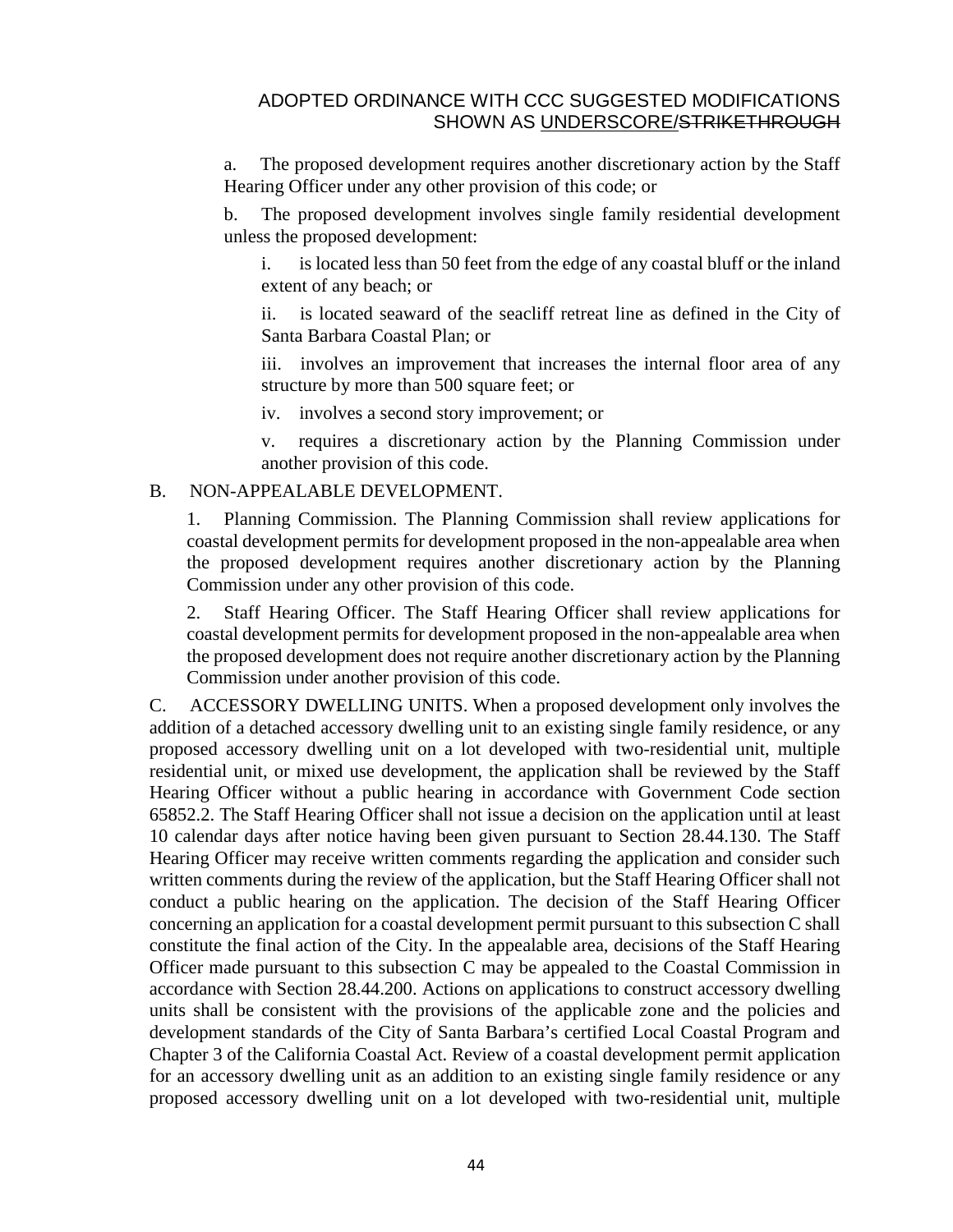residential unit, or mixed use development, shall comply with all procedures and development standards of this chapter, aside from the requirements to conduct a public hearing and City appeals as described in Section [28.44.120,](http://qcode.us/codes/santabarbara/view.php?cite=section_28.44.120&confidence=6) [28.44.140,](http://qcode.us/codes/santabarbara/view.php?cite=section_28.44.140&confidence=6) and [28.44.160.](http://qcode.us/codes/santabarbara/view.php?cite=section_28.44.160&confidence=6)

#### **28.44.120 Public Hearing.**

At least one public hearing shall be held on each application requiring a coastal development permit, with the exception of applications that only include the addition of an accessory dwelling unit to an existing single family residence or any proposed accessory dwelling unit on a lot developed with two-residential unit, multiple residential unit, or mixed use development pursuant to Section 28.44.110.C. The Planning Commission or the Staff Hearing Officer, as designated in Section [28.44.110,](http://qcode.us/codes/santabarbara/view.php?cite=section_28.44.110&confidence=6) shall hold the public hearing regarding the coastal development permit concurrently with any other required public hearing or hearings before the reviewing body for any other applications regarding the proposed development.

SECTION 6. Section 28.94.030 of Chapter 28.94 of Title 28 of the Santa Barbara Municipal Code is amended to read as follows:

#### **28.94.030 Uses Permitted in Specific Zones.**

The following uses may be permitted in the zones herein indicated upon the granting of a Conditional Use Permit, except that where another section of this title specifically allows such use in a zone in conflict with this section, the provision of such other section shall apply and a Conditional Use Permit shall not be required.

A. Church in the A-1, A-2, E-1, E-2, E-3, R-1, R-2, R-3, R-4, C-1, C-P, C-L, C-O, R-O, C-X, H-C, HRC-1, HRC-2, OM-1 and OC zones.

B. Convent and monastery in the A-1, A-2, E-1, E-2, E-3, R-1, R-2, C-X, H-C, HRC-1, HRC-2, OC, M-1, and OM-1 zones.

C. Educational institution in the A-1, A-2, E-1, E-2, E-3, R-1, R-2, R-3, R-4, C-1, C-P, C-L, C-O, R-O, C-X, H C, HRC-1, HRC-2, OC, M-1, and OM-1 zones.

D. Golf course or driving range (but excluding miniature golf) in any zone.

E. Outdoor tennis club and lawn bowling club in the A, E and R Zones. Normal clubhouse facilities such as pro shop, coffee shop, administrative offices, lounge, etc. may be allowed in connection with a private club only, provided that such uses shall be clearly shown to be incidental and accessory to the outdoor recreational use of the premises, and that the clubhouse facilities shall be available only to the club members and their guests.

1. It is hereby declared that in addition to being special uses as set forth in Sections [28.94.001](http://qcode.us/codes/santabarbara/view.php?cite=section_28.94.001&confidence=6) and [28.94.005,](http://qcode.us/codes/santabarbara/view.php?cite=section_28.94.005&confidence=6) the uses permitted under this subsection are of such a nature that it is impractical to establish in advance of development the minimum requirements for parking, site area, setbacks, hours or manner of operation, lighting, landscaping, or other standards usually applied to classes or types of use, and that distinct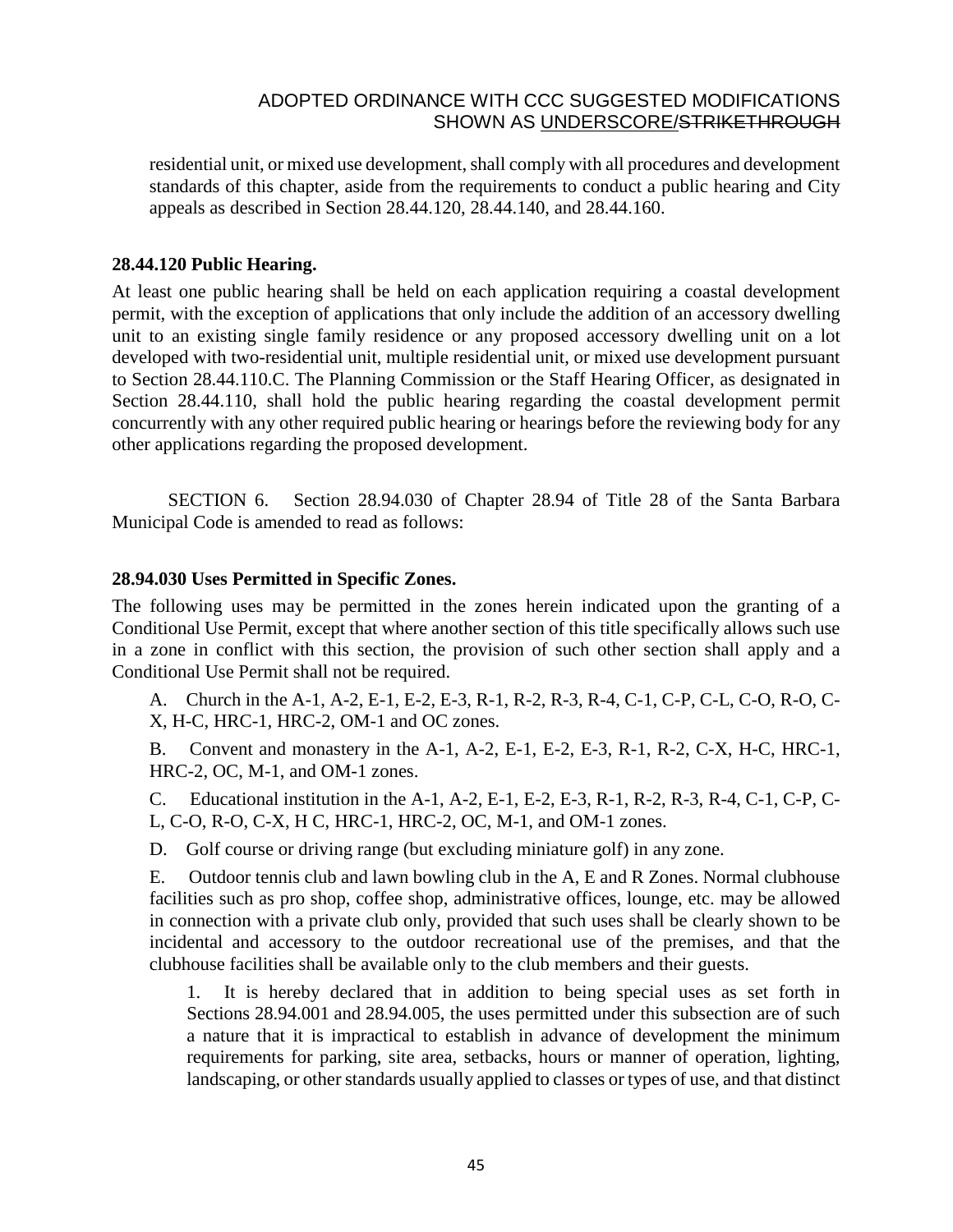and different performance and development standards must be applied to each individual facility proposed to be established under these provisions.

2. This declaration is based on the fact that the type of club permitted by these provisions will usually be within the City area, unique in terms of the facilities provided, activities conducted, method and intensity of operation, relationship to topography and impact on surrounding urban development and potential, and that meaningful minimum standards can only be established in relation to the particular features of each individual development.

3. In lieu of prescribing herein minimum performance and development standards, the Planning Commission shall, as a part of any Conditional Use Permit issued to permit the establishment of outdoor tennis or lawn bowling clubs under this subsection, make the following findings and impose conditions necessary to secure and perpetuate the bases for such findings:

a. That the total area of the site and the setbacks of all facilities from property and street lines are of sufficient magnitude in view of the character of the land and of the proposed development that significant detrimental impact on surrounding properties is avoided.

b. That the prescribed hours and days of operation of the various facilities of the club are such that the character of the area is not altered or disturbed.

c. That the design and operation of outdoor lighting equipment will not be a nuisance to the use of property in the area.

d. That adequate access and off-street parking is provided in a manner and amount so that the demands of the development for such facilities are adequately met without altering the character of the public streets in the area at any time.

e. That the appearance of the developed site in terms of the arrangement, height, scale and architectural style of the buildings, location of parking areas, landscaping and other features is compatible with the character of the area.

F. Planned unit development in A, E and R-1 Zones in accordance with the provisions of Chapter [28.36](http://qcode.us/codes/santabarbara/view.php?cite=chapter_28.36&confidence=8) of this title.

G. Planned residence development in the A, E and R-1 Zones, subject to provisions of Chapter [28.33](http://qcode.us/codes/santabarbara/view.php?cite=chapter_28.33&confidence=8) of this title.

H. Child care centers in the A, E, R-1, R-2, R-3, R-4, R-O, C-O and C-X zones, subject to the following conditions, standards and limitations:

1. Location of Play Areas. Outdoor play areas shall be located in a manner that is compatible with the character of the surrounding area, that minimizes significant detrimental noise impacts to adjacent properties, and that complies with the minimum standards of State Law.

2. Passenger Loading. Facilities shall be provided for loading and unloading passengers, and shall be subject to the review and approval of the Planning Commission taking into consideration the recommendation of the Transportation Engineer.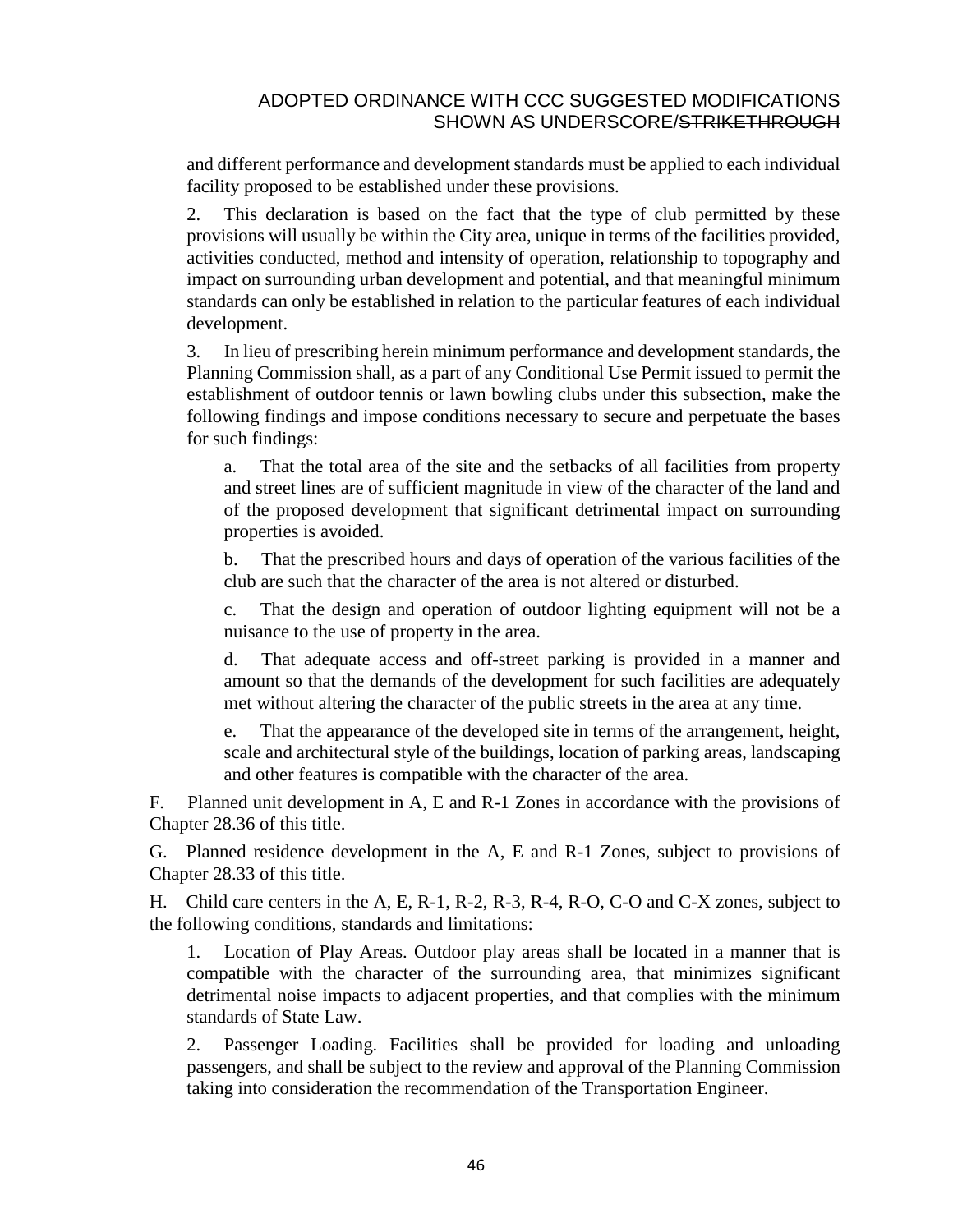- I. Driveways and parking areas for nonresidential uses in residential zones.
- J. Boarding house in the R-2, R-3 and R-4 Zones.
- K. Club and lodge in the R-3, R-4 and R-O Zones.

L. Garden apartments in the R-2 Zone, subject to the provisions of Chapter [28.30](http://qcode.us/codes/santabarbara/view.php?cite=chapter_28.30&confidence=8) of this title.

M. Hospitals, skilled nursing facilities and other similar buildings and facilities for the treatment of human ailments where facilities are provided for the keeping of patients overnight or longer, in the R-4, C-O, C-P, C-1, C-2 and C-M Zones.

N. Restaurant in the R-4 Zone, provided there is a minimum of 100 established hotel-motel guest rooms within 500 feet from the boundary of the proposed restaurant site. The 100 established hotel-motel guest rooms within 500 feet may be used to support any number of restaurants within the affected area.

O. Establishment or enterprises which involve large assemblages of people on more than four occasions per year, including, but not limited to, any open air theater, Certified Farmers Market, street market, trade fair, trade exchange, recreational or sport center, in the C Zones.

P. Automobile wrecking in the C-M and M-1 Zones.

Q. Car wash, auto polishing, auto steam cleaning establishment in the C-1, C-P and C-2 Zones, provided that such installation shall be subject to the noise restrictions established in Chapter [28.60](http://qcode.us/codes/santabarbara/view.php?cite=chapter_28.60&confidence=8) of this title.

R. State-licensed residential care facilities for the elderly, community care facilities and hospices serving more than 12 individuals in the A, E, R, and C Zones.

1. Standards.

a. If a new residential care facility for the elderly, community care facility or hospice which is subject to a Conditional Use Permit includes a staffed congregate kitchen and dining facility providing regular meals to residents, living units may include modular cooking units without being counted as residential units.

b. If an existing residential care facility for the elderly, community care facility or hospice as of the effective date of this chapter, which is subject to a Conditional Use Permit includes a staffed congregate kitchen and dining facility providing regular meals to residents, living units may be converted to include modular cooking units without being counted as residential units under the provisions of a new Conditional Use Permit.

c. If a new or existing residential care facility for the elderly, community care facility or hospice as of the effective date of this chapter, which is subject to a Conditional Use Permit does not include a congregate dining facility, but does include kitchens in its living units, living units shall be counted as residential units.

d. Recreational facilities and skilled nursing facilities intended primarily for the residents may be allowed in connection with residential care facilities for the elderly, community care facilities or hospices provided that such uses are incidental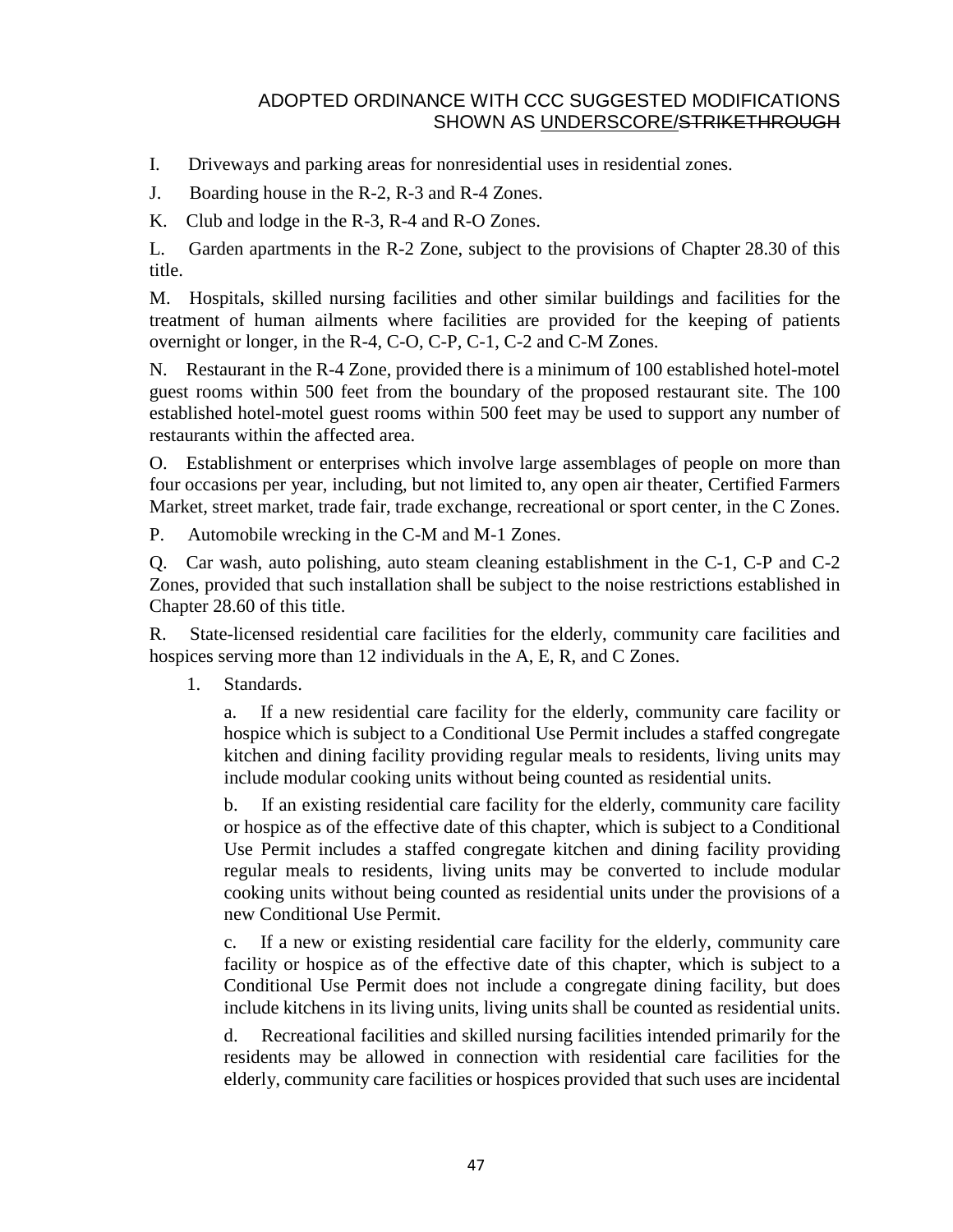and accessory thereto. The use of the facilities by persons other than residents and staff may be limited.

2. Findings.

For new State licensed residential care facilities for the elderly, community care facility or hospice, in addition to the findings required under Section [28.94.020,](http://qcode.us/codes/santabarbara/view.php?cite=section_28.94.020&confidence=6) the Planning Commission or City Council on appeal must find upon a showing of adequate information that:

i. The facility will generate a demand for resources such as water, traffic, and other public services equivalent to no more than that which would be demanded by development of the property in accordance with the underlying zone, and such resources are available in amounts adequate to service the proposed facility.

ii. The intensity of use in terms of the number of people, hours of operation, hours of major activities, and other operational aspects of the proposed facility is compatible with any neighboring residential use.

iii. The proposed facility shall be able to be converted to a density which conforms to the residential unit density of the underlying zone. Sufficient land area has been shown to be available to meet the parking demand of a future use.

b. For existing State-licensed residential care facilities for the elderly, community care facility or hospice as of the effective date of this chapter requesting an alteration or modification, in addition to the findings required under Section [28.94.020,](http://qcode.us/codes/santabarbara/view.php?cite=section_28.94.020&confidence=6) the Planning Commission or City Council on appeal must find upon a showing of adequate information that:

i. The proposal has been reviewed and approved by the City Fire Marshall and the City Building Official.

ii. The facility will generate a demand for resources such as water, traffic and parking capacity, and other public services equivalent to no more than that which would be demanded by development of the property in accordance with the underlying zone, or if existing resource use exceeds the underlying zone, then resource use shall be equivalent to no more than that of the existing use.

iii. The intensity of use in terms of the number of people, hours of operation, hours of major activities and other operational aspects of the proposed facility is compatible with any neighboring residential use.

S. Facilities and equipment, not to include offices, used by public utilities or quasi-public utilities, e.g., cable television, to provide services to the general public in any zone, except for Radio and Television Antennas, Cellular Telephone Antennas and Emergency Service Antennas and any facilities or equipment expressly permitted in the zone or authorized pursuant to Chapter [28.93](http://qcode.us/codes/santabarbara/view.php?cite=chapter_28.93&confidence=8) of this code.

T. Medical equipment and supply stores of more than 3,000 square feet of net floor area in the C-O Zone, subject to the following special provisions: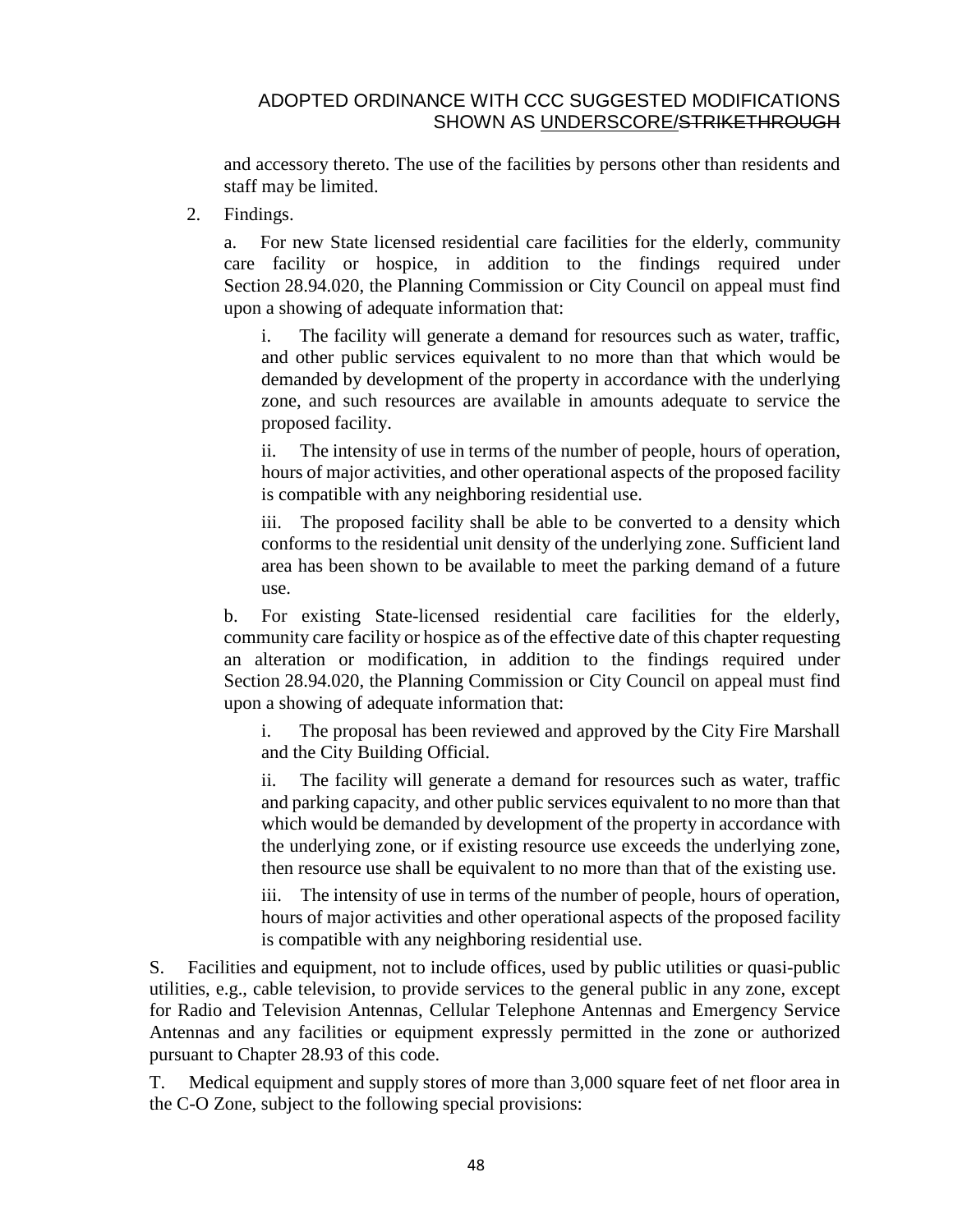The Planning Commission shall find that the use is supportive and directly related to the providing of medical and related services. The Commission may permit a portion of the space to be used for non-medically related sales and/or a percentage of dollar volume of business for non-medically related sales, provided that said amount of non-medically related use is set forth in the Conditional Use Permit.

U. Banks of more than 1,000 square feet of net floor area in the C-O Zone, subject to the following:

The intent is to allow branch banks as a convenience to the medical community and neighborhood, so that there will be less traffic into the commercial areas for deposits, and as a cash source for patients in the area. It is not the intent to establish a banking community in the area. As a result, the limitations set forth below shall apply.

Prior to issuance, the Planning Commission shall find the following:

1. No similar facility is located on adjacent property or on a parcel within 300 feet of the subject property.

2. There shall not be more than 1,000 square feet of space accessible to customers for services.

3. There shall be no drive-up window, but a walk-up window may be permitted.

4. The signing of the operation is in a manner as to identify but not advertise, and to blend in with the neighborhood.

5. Services are limited to deposits, check cashing, cashier and travelers checks, acceptance of loan applications, and night deposits. The following services are excluded: loan applications processing and safety deposit boxes.

6. The permitted number of employees is consistent with the above.

V. Automobile service station, automobile service station/mini-market or conversion to an automobile service station/mini-market shall be subject to the following conditions, standards and limitations:

1. Conditions. Specific conditions may be imposed to carry out the purposes of this code.

2. Lot Area. The minimum area of the parcel or lot shall not be less than 8,000 square feet.

3. Street Frontage. Each lot shall have a minimum frontage of not less than 100 feet on one abutting street.

4. Architecture. The architecture of the service station structures and landscaping shall be reviewed and approved by the Architectural Board of Review, or the Historic Landmarks Commission if the property is located within El Pueblo Viejo Landmark District or another landmark district or if the structure is a designated City Landmark. The architectural theme shall be integrated into the design of all improvements of the site including canopies and fencing.

5. Driveways.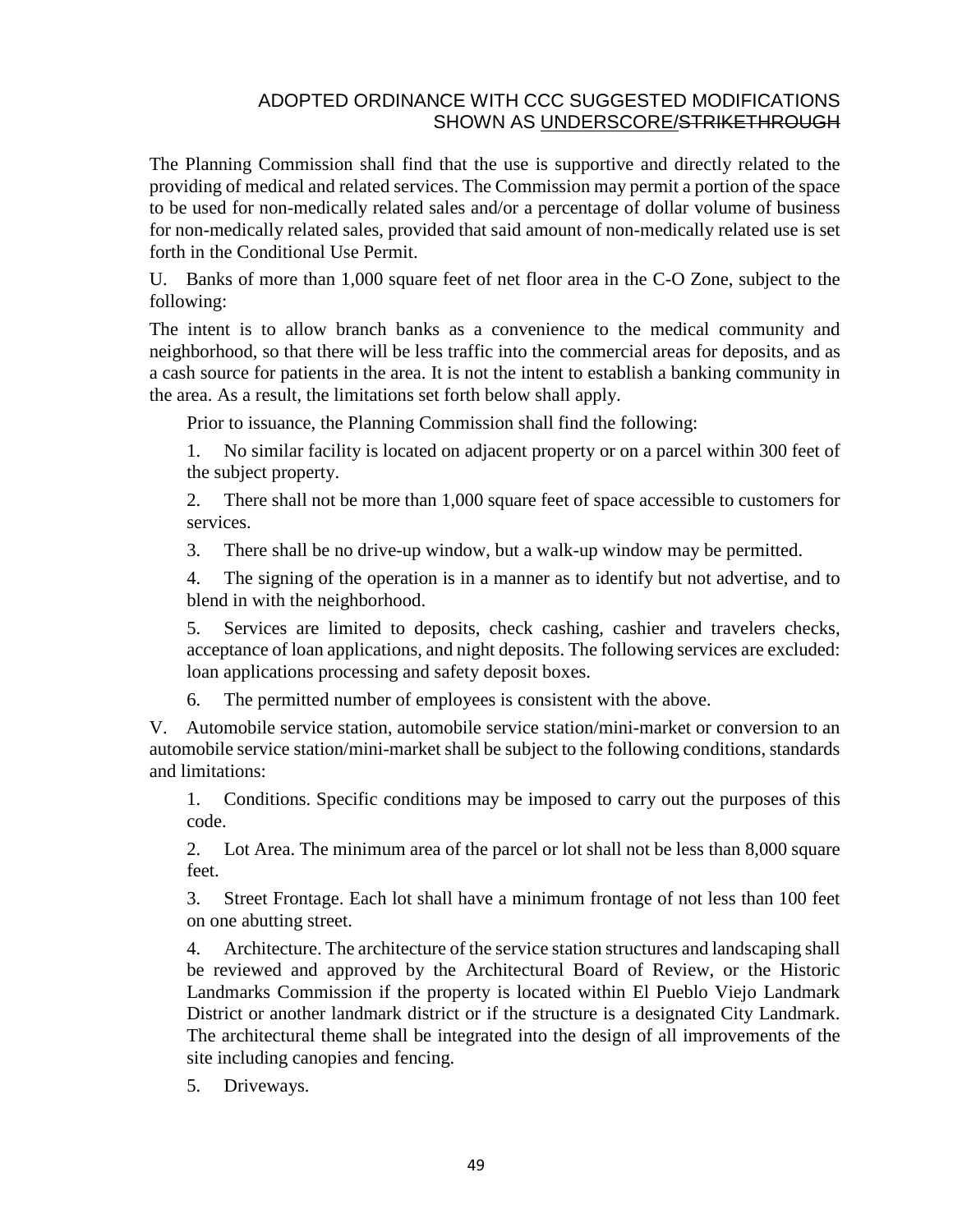a. New Service Stations. For service stations constructed after the effective date of this subsection, driveway entrances to the service station shall not be within 20 feet of the curb return (beginning of curve) on corner lots.

b. Existing Service Stations. For driveway entrances of service stations that have been constructed prior to the effective date of this subsection, relocation of driveway entrances may be required to minimize interference with the movement and safety of vehicular and pedestrian traffic.

6. Internal Circulation. Where access from an internal circulation system of a shopping center or public parking area is available, direct street access to a service station may be prohibited or restricted.

7. Parking. Parking shall conform to the minimum parking requirements as outlined in Section [28.90.100](http://qcode.us/codes/santabarbara/view.php?cite=section_28.90.100&confidence=6) or a minimum of five parking spaces shall be provided or one parking space for each 250 square feet of gross floor area used for mini-market use and one space for each employee shall be provided; whichever is greater.

8. Lighting. Any perimeter flood lighting shall be hooded or shielded so that no direct beams fall upon adjacent residential property. Indirect soft lights and low garden lights shall be used wherever possible, and shall be required as necessary to assure compatibility with adjacent and surrounding properties.

9. Landscaping. All landscaped areas shall be as follows:

a. A planter shall be provided along all street-side property lines except for driveway openings.

b. On corner lots, a minimum of 150 square feet of planter area shall be provided on the property adjacent to the corner intersection.

c. At least 10% of the area not covered by buildings on the parcel shall be landscaped.

10. Restrooms. The entrance to all restrooms shall be screened from abutting properties by a decorative screen.

11. Fencing. A decorative fence six feet in height from finished grade shall be provided on all property lines that do not abut a street, alley or parking area, with the exception that a fence may not be required for a service station that is an integral part of a commercial, industrial or office center or where combined landscaping will be achieved with such adjacent properties.

12. Operations and Storage.

a. Repair of vehicles is only permitted within an enclosed building.

b. All servicing of vehicles other than minor servicing shall be conducted within an enclosed building.

c. All materials, products and merchandise shall be stored and displayed only within an enclosed building.

d. No used or discarded automotive parts or equipment or visible junk or wrecked vehicles shall be located or stored outside the service station building.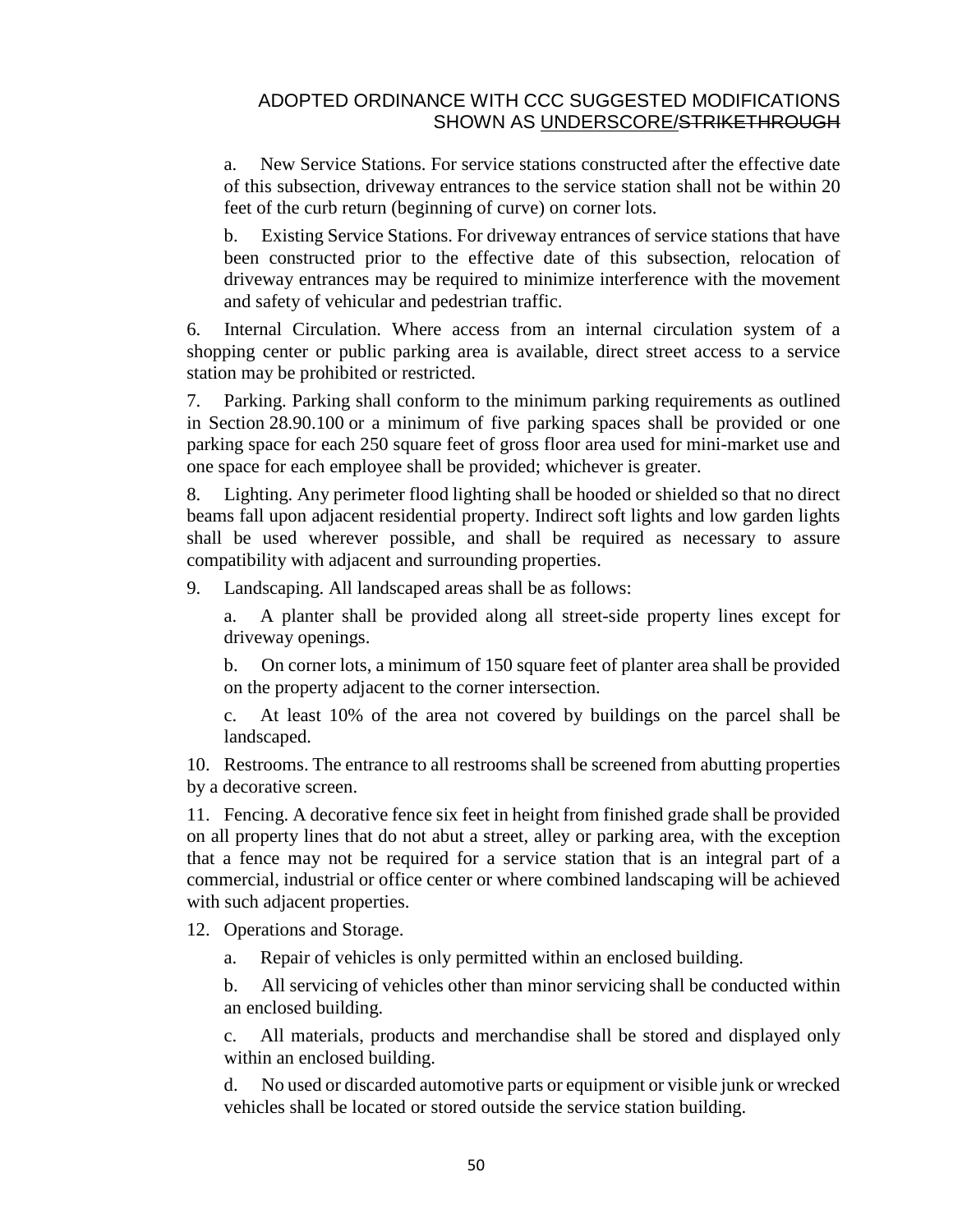e. Trash shall be stored in areas screened from public view by a fence with a minimum height of six feet. Trash shall not be stored or piled above the height of the fence.

13. Fire Department Approval. Prior to the issuance of any building permit for a service station or any portion thereof, the Fire Department shall review the plans and approve said plans if they comply with applicable Fire Department ordinances and regulations.

W. Public or quasi-public facility, including homeless shelters providing services and programs beyond the definition of minimal supportive services specified in Chapter [28.04](http://qcode.us/codes/santabarbara/view.php?cite=chapter_28.04&confidence=6) (subject to a separation of at least 300 feet from another emergency shelter or homeless shelter), in any zone, except those expressly permitted in the zone or authorized pursuant to Chapter [28.93](http://qcode.us/codes/santabarbara/view.php?cite=chapter_28.93&confidence=8) of this code, and Radio and Television Antennas, Cellular Telephone Antennas and Emergency Service Antennas.

X. Any use other than those permitted by Section 28.73.030.A of the OM-1 Zone and permitted in the M-1 Zone and subject to those findings required in Section 28.73.030.B and Section [28.94.020.](http://qcode.us/codes/santabarbara/view.php?cite=section_28.94.020&confidence=6)

Y. General office uses in the HRC-2 Zone as permitted by Section 28.22.030.B.3, and subject to the findings required in Section 28.22.030.B.3 and Section [28.94.020.](http://qcode.us/codes/santabarbara/view.php?cite=section_28.94.020&confidence=6)

Z. Reserved

AA. Any interim use deemed appropriate by the Planning Commission in those areas identified by resolution of the City Council as impacted by governmental action. Such interim uses shall be limited in duration as specified by the Planning Commission, provided all such uses are discontinued within two years of the completion of the governmental action. Any authorization granted by the conditional use permit shall terminate at that time.

The conditional use permit granted pursuant to this subsection shall not be effective until the property owner has duly executed and recorded an instrument binding itself, its successors in interest and any person holding thereunder, which contains (1) notice of the conditional use permit; (2) notice of any conditions established thereunder; (3) an agreement to comply with the terms and conditions of the conditional use permit; (4) a waiver of any claim that a temporary use or any improvements on real property creates any vested right to continue a nonconforming use after completion of the governmental action; and (5) any other conditions as deemed necessary to comply with the purposes and intent of this subsection. This instrument shall be subject to the review and approval of the City Attorney and the Community Development Director.

BB. Bed and Breakfast Inns in Designated Historic Structures.

1. R-O Zone

a. Bed and Breakfast Inns in Structures of Merit or Landmarks in the R-O zone, in accordance with the provisions of Chapter [22.22](http://qcode.us/codes/santabarbara/view.php?cite=chapter_22.22&confidence=8) of this title.

b. Bed and Breakfast Inns in a structure located on a lot in the R-O zone, on which a Structure of Merit or Landmark used as a Bed and Breakfast Inn is also located.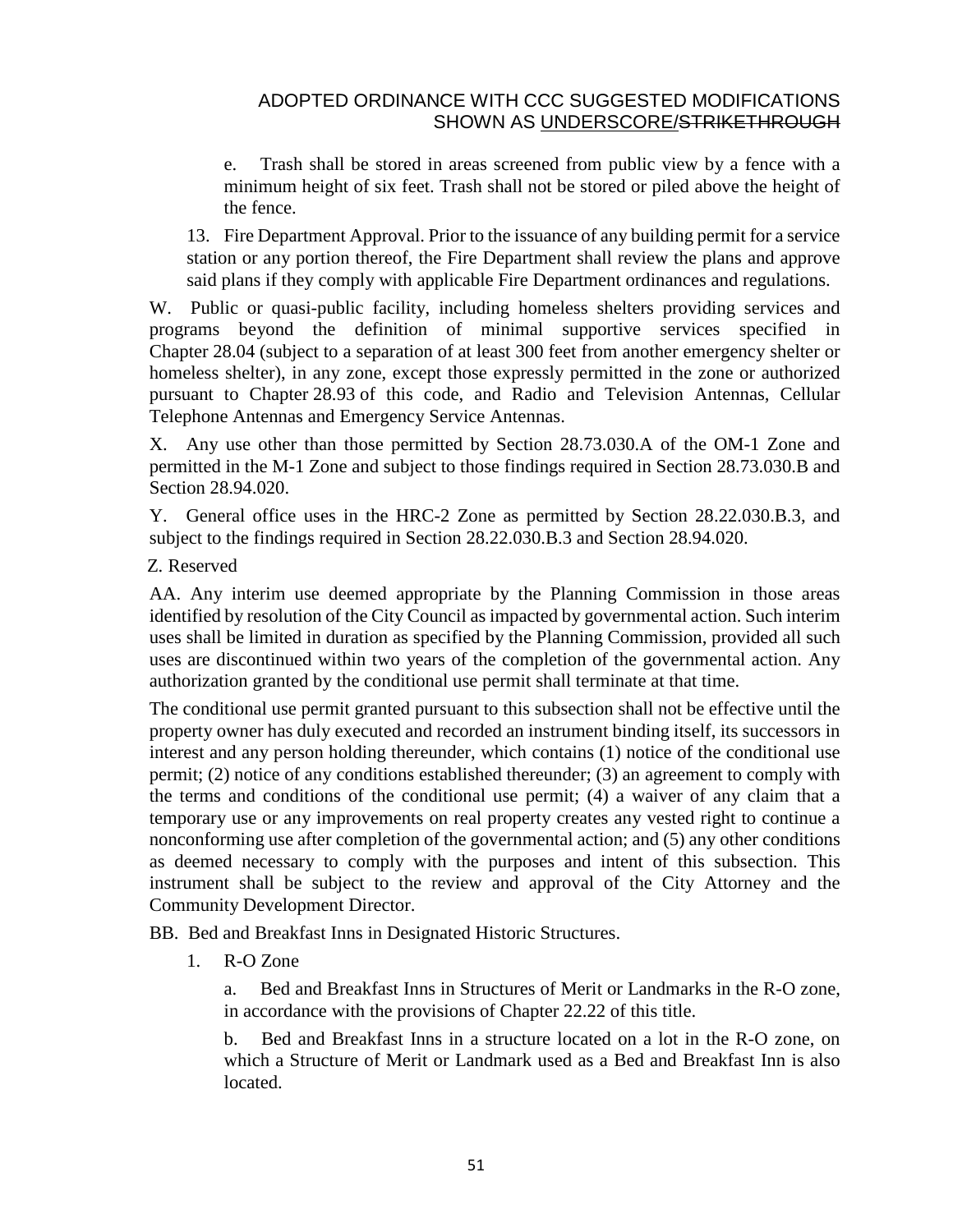#### 2. R-3 Zone

a. Bed and Breakfast Inns in Structures of Merit or Landmarks in the R-3 zone, in accordance with the provisions of Chapter [22.22](http://qcode.us/codes/santabarbara/view.php?cite=chapter_22.22&confidence=8) of this title, subject to the following conditions.

i. The owner or manager of the Bed and Breakfast Inn shall maintain his or her primary residence on the property that contains the Bed and Breakfast Inn.

ii. No meals shall be served to persons other than guests and residents of the Bed and Breakfast Inn.

iii. No conference or meeting rooms/facilities shall be provided.

iv. No outdoor swimming pool shall be provided; however, outdoor spas, hot tubs or similar facilities may be provided.

v. Other conditions imposed by the Planning Commission in order to ensure compatibility with the surrounding neighborhood.

b. Bed and Breakfast Inns in a structure located on a lot in the R-3 zone, on which a Structure of Merit or Landmark used as a Bed and Breakfast Inn is also located, subject to the conditions listed in paragraph (a) above.

3. Review by the Historic Landmarks Commission. Plans for new structures or alterations to existing structures under paragraphs 1 and 2 above shall be submitted to the Historic Landmarks Commission for review and action in accordance with the provisions of Chapter [22.22](http://qcode.us/codes/santabarbara/view.php?cite=chapter_22.22&confidence=8) of this title.

CC. Offsite Hazardous Waste Management Facilities in the C-M, M-1, and OM-1 zones, subject to the provisions in Chapter [28.75,](http://qcode.us/codes/santabarbara/view.php?cite=chapter_28.75&confidence=6) HWMF Overlay Zone.

DD. Television, Radio and Cellular Telephone Antennas in all zones, subject to the following provisions:

1. Exemptions. The following are exempt from the requirement of a Conditional Use Permit, and shall be considered a permitted use in all zones:

a. Repairs and maintenance of existing facilities, whether emergency or routine, or replacement of transmitters, antennas, or other components of existing permitted facilities, provided there is little or no change in the visual appearance or any increase in radio frequency emission levels.

b. Satellite Dish Antennas designed or used for the reception of television or other electronic communications signal broadcast or relayed from an earth satellite.

c. One or more cellular telephone antennas or paging antennas, provided that the Community Development Director finds as follows:

i. Height: The height of the antenna and supporting structure does not exceed Municipal Code height limits set forth in Sec. [28.87.260,](http://qcode.us/codes/santabarbara/view.php?cite=_28.87.260&confidence=5) except where said antenna is being installed on an existing structure, in which event the height limit is measured from the highest point of the building and cannot exceed 15 feet above the building height.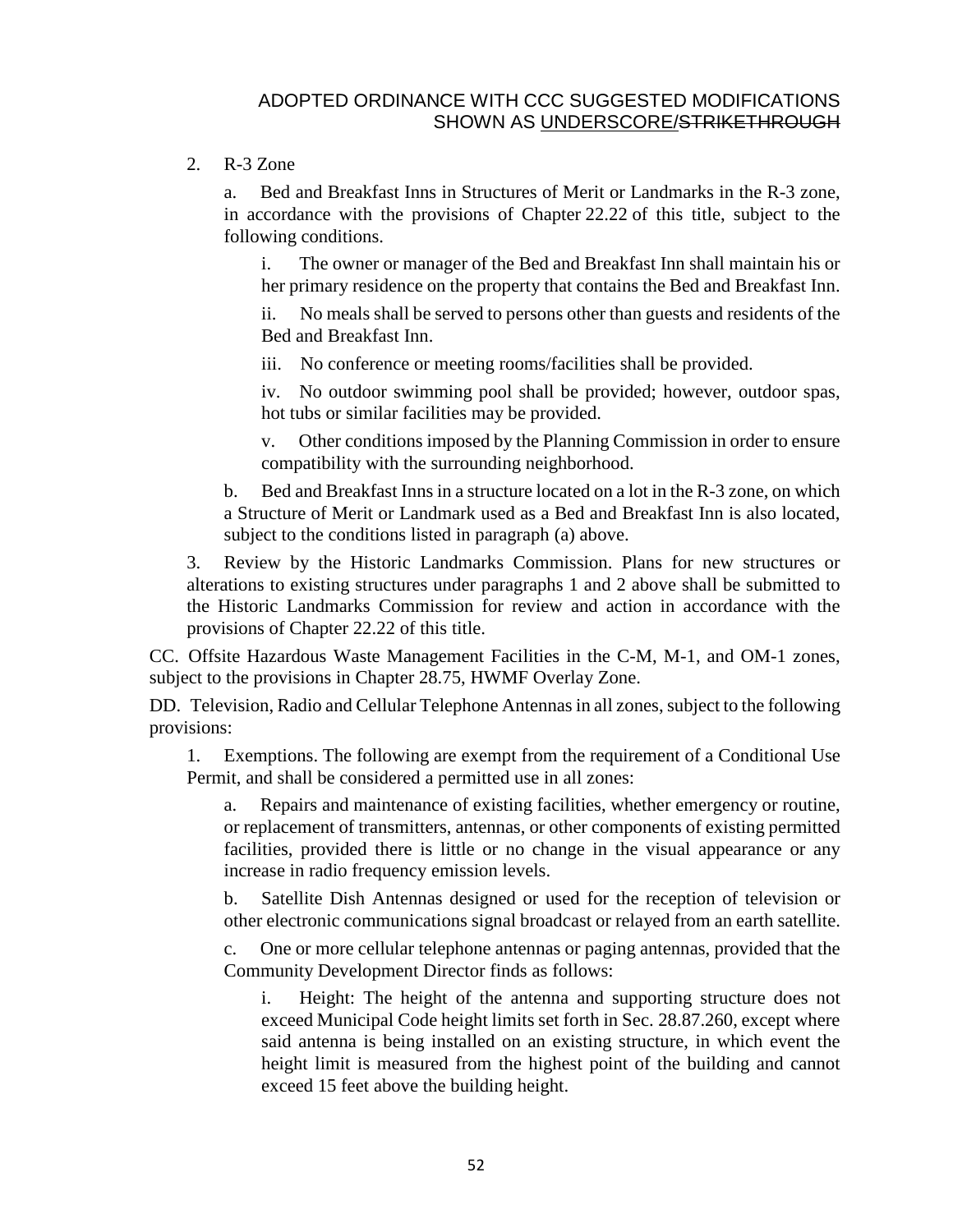ii. Separation: There is at least 100 feet between the base of the antenna support structure and the nearest dwelling unit.

iii. Access Control: The applicant establishes that the general public will be excluded from an area at least 50 feet in all directions from the antenna if antenna is not at least 10 feet off the ground. If the antenna is at least 10 feet above grade, this distance may be reduced to 30 feet.

iv. No Resource Impacts: The project will have no significant impact on any biological or archeological resources and will not generate additional traffic. The applicant may be required to provide information to the Community Development Director regarding these matters.

v. No Visual Impacts: The project has been reviewed by the Architectural Board of Review, or the Historic Landmarks Commission if the property is located in the El Pueblo Viejo Landmark District or another landmark district or if the property contains a designated City Landmark. The Board and Commission may take action regarding the location of the antenna(s) on the site, color and size of the proposed antennas so as to minimize any adverse visual impacts.

d. A microcell, provided it has been reviewed by the Architectural Board of Review, or the Historic Landmarks Commission if the property is located in the El Pueblo Viejo Landmark District or another landmark district or if the property or a structure thereon is a designated City Landmark. The Board and Commission may take action regarding the location of the antenna(s) on the site, color and size of the proposed antennas so as to minimize any adverse visual impacts.

2. Conditional Use Permit by Planning Commission. A Radio or Television Antenna shall be permitted only upon issuance of a conditional use permit by the Planning Commission, and only if each of the following findings has been made:

a. Shared Use of Support Structure. The applicant had made a good faith effort to demonstrate that no existing or planned support structure, including an antenna tower, is available to accommodate the proposed antenna.

b. Site Size. The site is of a size and shape sufficient to provide an adequate setback from the base of the antenna support structure to any property line abutting a residential use.

c. Visual Impact. The project has been reviewed by the Architectural Board of Review, or the Historic Landmarks Commission if the property is located in the El Pueblo Viejo Landmark District or another landmark district or if the property contains a designated City Landmark. The Board and Commission may take action on the location of the antenna(s) on the site, color and size so as to minimize any adverse visual impacts by requiring that the antenna and its supporting structure be designed and placed so as to be as visually unobtrusive as feasible, taking into consideration technical engineering and other pertinent factors. The Planning Commission may grant a waiver from height limitations if it finds that no feasible alternative location or design would not require such a waiver.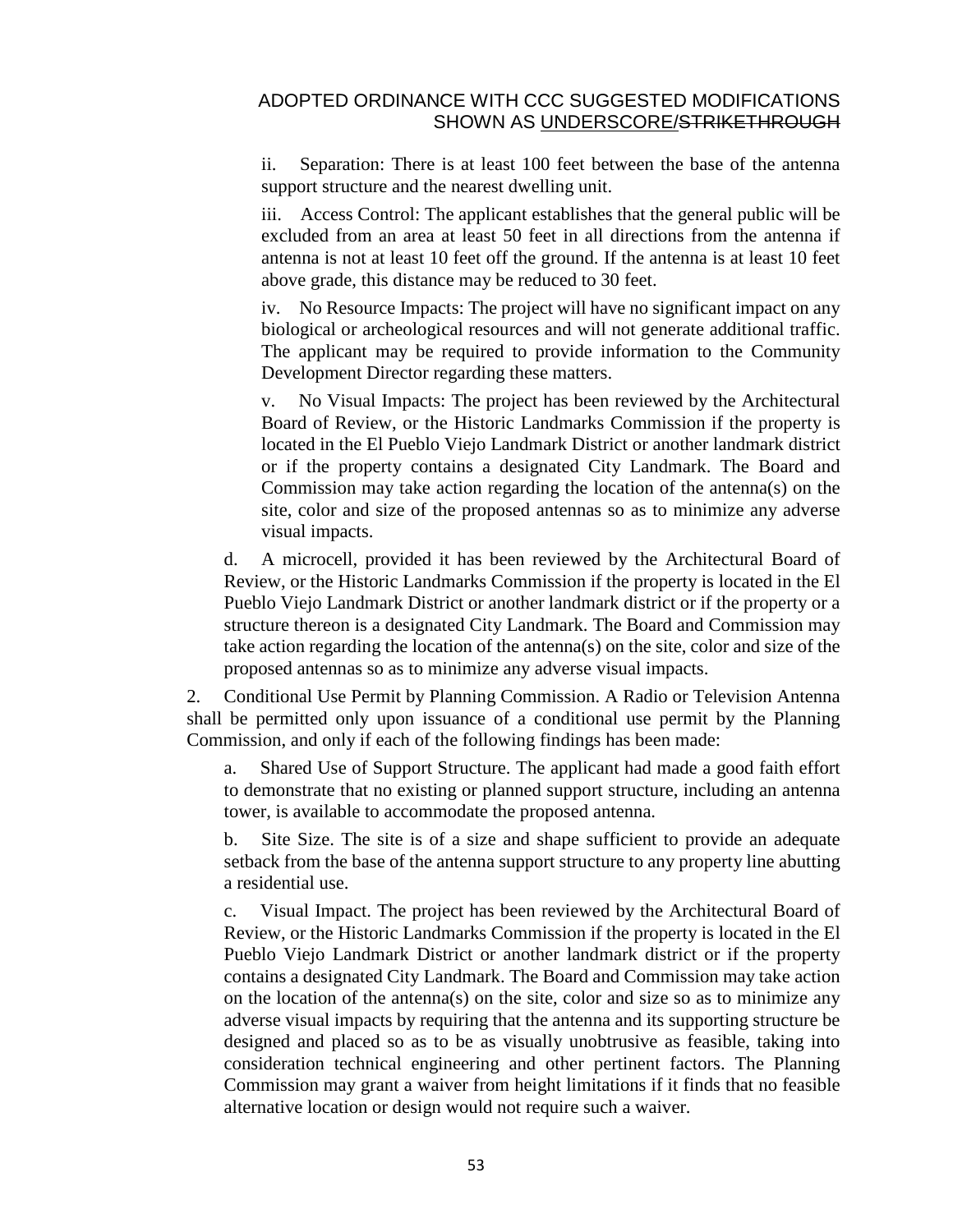d. Non-ionizing Electromagnetic Radiation (NIER) Emissions. Any new transmitters and/or antennas, when combined with existing sources of NIER emissions on or adjacent to the site and when operating as designed and licensed, shall not expose the general public to ambient radiation emissions which exceed American National Standards Institute (ANSI) C95.1-1992 standard (if the Federal Communications Commission (FCC) rulemaking committee adopts a revised standard, said standard shall apply).

EE. Outdoor performance areas involving structures such as bandshells or amphitheaters in the PR Zone.

SECTION 7. Severability and Interpretation.

A. Severability. If any provision of this Ordinance or the application thereof to any persons or circumstances is held invalid, such invalidity shall not affect other provisions or applications of this Ordinance which can be given effect without the invalid provision or application and, to this end, the provisions of this Ordinance are hereby declared to be severable.

B. Interpretation. This Ordinance shall be construed to confer upon the City the maximum power and authority allowed by state and federal law. In the event state or federal law is found to conflict with and preempt any provision of this Ordinance, or in the event state or federal law changes to conflict with and preempt any provision of this Ordinance, the remaining and non-conflicting provisions of this Ordinance shall be interpreted and construed to give maximum effect to the remaining and non-conflicting provisions so as to effectuate to the greatest extent possible the purposes and restrictions expressed herein.

SECTION 8. CEQA

Under California Public Resources Code Section 21080.17, the California Environmental Quality Act (CEQA) does not apply to the adoption of an ordinance by a city or county implementing the provisions of Section 65852.2 and 65852.22 of the Government Code, which is the State Accessory Dwelling Unit law.

SECTION 9. Effective Date and Effect on Projects in the Permit Process

Applications for Accessory Dwelling Units in the Coastal Zone received on or after January 1, 2017 will be processed in accordance with Government Code 65852.2 until such time that the California Coastal Commission certifies the proposed Title 28 ordinance amendments. At the time of certification and subsequent effective date of the ordinance, all applications may continue to be processed in accordance with Government Code 65852.2 provided that a building permit is issued within 60 days of the effective date of the proposed Title 28 ordinance amendments, or may elect to be processed in accordance with the proposed Title 28 ordinance amendments. All applications for Accessory Dwelling Units submitted on or after the effective date of Title 28 amendments, and